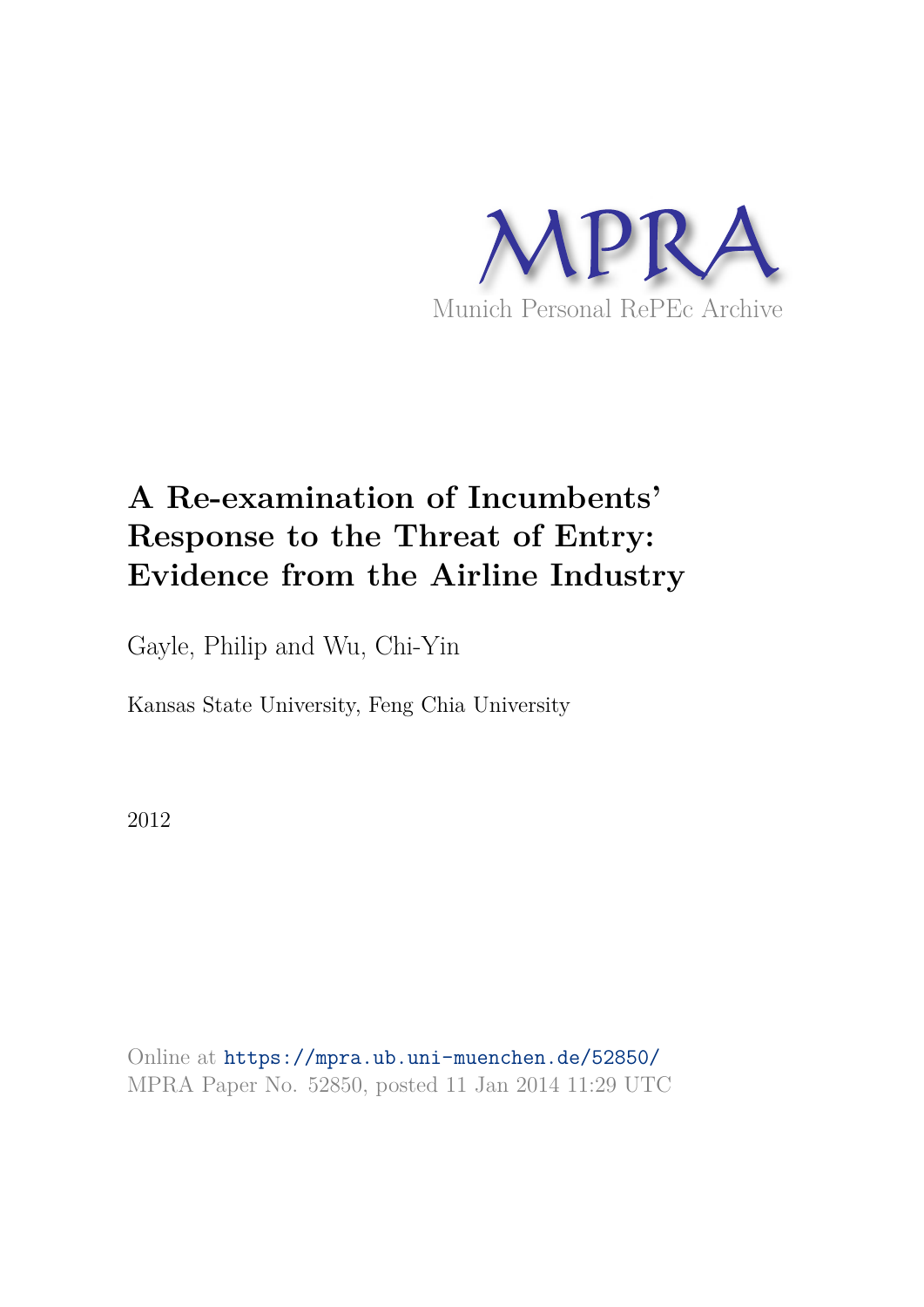# **A Re-examination of Incumbents' Response to the Threat of Entry: Evidence from the Airline Industry**

Philip G. Gayle\* and Chi-Yin Wu\*\*

This Version: November 2013 First Version: August 2010

Forthcoming in *Economics of Transportation*

#### **Abstract**

Much of the literature on the airline industry identifies a potential entrant to a market based on whether the relevant carrier has presence in at least one of the endpoint airports of the market without actually operating between the endpoints. Furthermore, a potential entrant is often defined as a credible "entry threat" to market incumbents once the potential entrant establishes presence at the second endpoint airport of the market. This paper provides evidence that even when a potential entrant has presence at both endpoint airports of a market, incumbents may not respond to this as an effective "entry threat". Specifically, we find that: (1) incumbents lower price by more when the potential entrant has a hub at one or both market endpoints; and (2) incumbents increase rather than lower their price if they have an alliance partnership with the "potential entrant".

K*eywords:* Empirical Entry Model; Airline Competition

*JEL Classification codes*: L13, L93, C1, C25

*Acknowledgment* : We thank the editor, Erick Verhoef, and three anonymous referees for constructive comments, which led to significant improvement of the paper. We also thank John Kwoka, Jan Brueckner and participants at the 2011 International Industrial Organization Conference (IIOC) for helpful comments and suggestions. Any remaining errors are our own.

\*Kansas State University, Department of Economics, 320 Waters Hall, Manhattan, KS 66506; Voice: (785) 532-4581; Fax:(785) 532-6919; email: gaylep@ksu.edu; **Corresponding author**.

\*\*Feng Chia University, Department of Economics, 100 Wenhwa Road, Taichung, Taiwan; email: chiyinwu@fcu.edu.tw.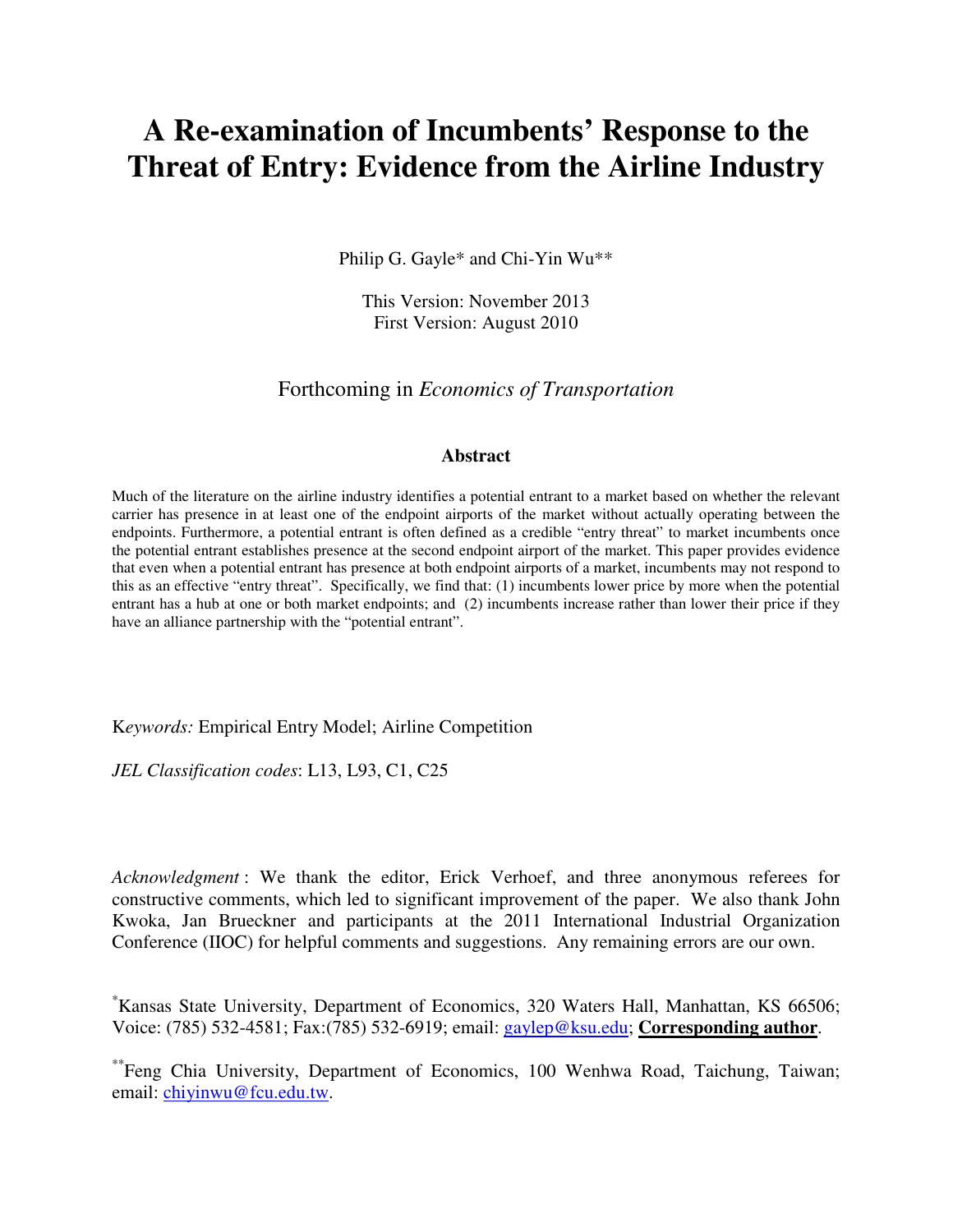# **1. Introduction**

Goolsbee and Syverson (2008) and Morrison (2001) find evidence that incumbent airlines tend to cut fares in response to actual entry as well as the "threat" of entry by Southwest Airlines, while Brueckner, Lee and Singer (2013) investigate the impact of potential competition from low cost carriers (LCC) and find similar results. Much of this literature identifies a potential entrant based on whether the relevant carrier has presence in at least one of the endpoint airports of the market without actually operating between the endpoints. Furthermore, Goolsbee and Syverson (2008) among others elevate the status of a potential entrant to a credible "entry threat" to market incumbents once the potential entrant establishes presence at the second endpoint airport of the market. However, a key point we make in this paper is that even when potential entrants have presence at both endpoint airports of a market, these "potential entrants" may not all be effective "competitive threats" to incumbents in the market.

First, some potential entrants will be better able to exploit economies of passenger-traffic density than others. A carrier enjoys economies of passenger-traffic density when its marginal cost of transporting a passenger falls as the volume of passengers it transports increases [Brueckner and Spiller (1994)]. The carriers that can better exploit economies of passengertraffic density will have lower marginal cost upon actual entry, and therefore provide more of a competitive threat to incumbents. We capture potential entrants' ability to exploit economies of passenger-traffic density based on whether the potential entrant uses at least one of the market endpoint airports as a hub. The argument is that if a market endpoint is a hub for a potential entrant, then upon actual entry in this market, this hub airport will enable the carrier to transport a larger volume of passengers on flights between the endpoints since many of these passengers may just be connecting through the endpoint hub. Therefore, an endpoint hub airport can enable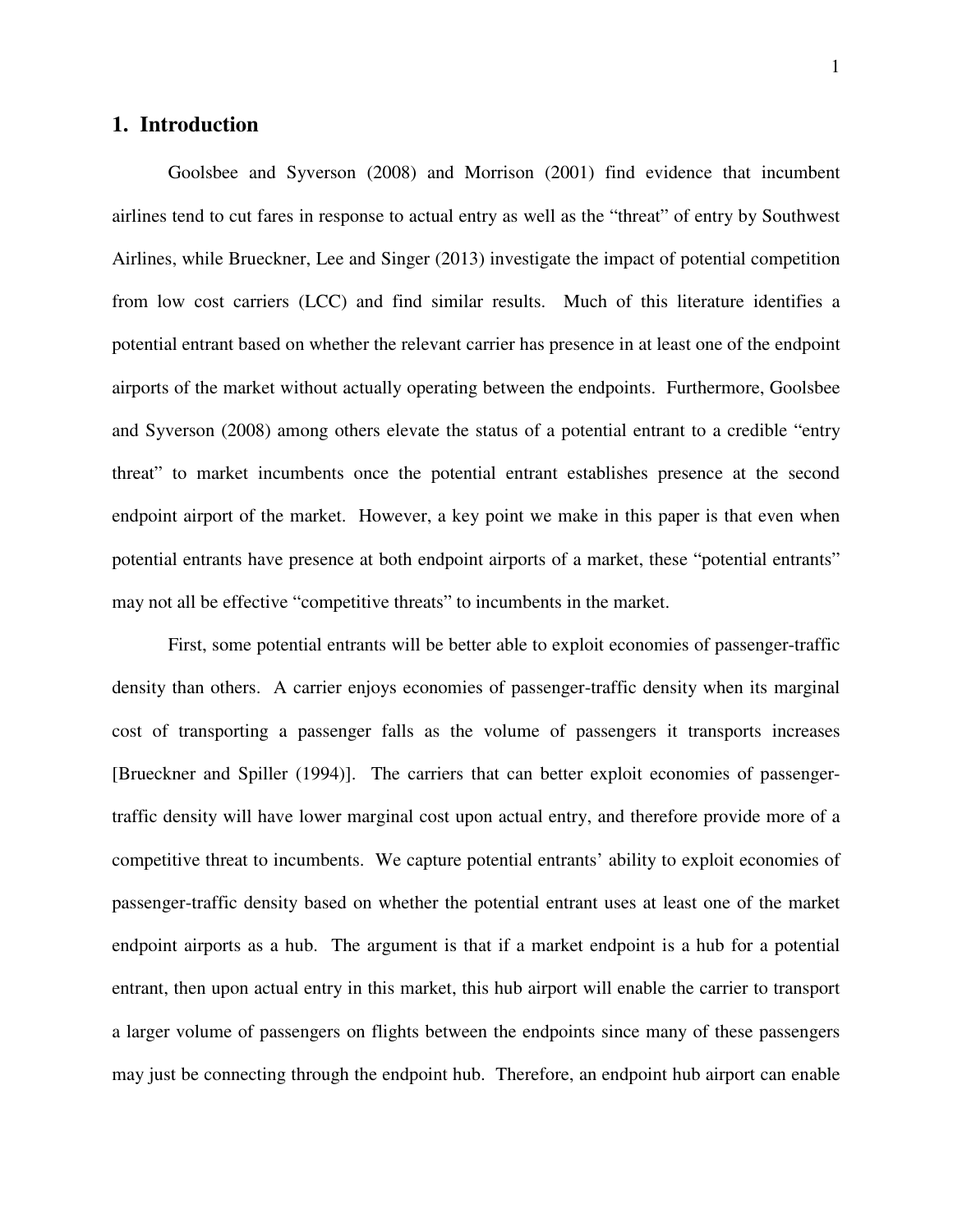the carrier to have lower marginal cost in the market due to the relatively high volume of passengers it will transport between the endpoints of the market.

Second, we argue that some carriers that have presence at the market endpoint airports without operating between these endpoints may incentivize market incumbents to increase rather than decrease price. Specifically, we posit that if the carrier present at the endpoint airports has an alliance partnership with an incumbent, this alliance partnership can enable the incumbent to charge a higher price due to consumers' increased preference for alliance partners' products. An alliance may increase consumers' preference for partner carriers' products since passengers have greater opportunities to accumulate and redeem frequent-flyer miles across partner carriers [Lederman (2007)], especially when partner carriers' networks are complementary rather than overlapping.

We draw inference on our hypotheses from a reduced-form price regression in which market-level price charged by incumbents is regressed on various market characteristic controls as well as measures of the characteristics of the set of potential entrants to a market. Following the literature we identify potential entrants to a market based on the set of airlines that have presence in at least one endpoint airport of the market. However, we go a step further to distinguish between potential entrants that have presence at both market endpoints based on: (1) whether a market endpoint airport is a hub for a potential entrant; and (2) whether a potential entrant has an alliance partnership with any of the market incumbents.

Consistent with our arguments above, the econometric estimates suggest that incumbents lower price by more when potential entrants have a hub at one or both market endpoints. That is, potential entrants that have a hub at the market endpoint seem to pose a greater competitive threat to incumbents in the market. Perhaps due to this type of potential entrant's unique ability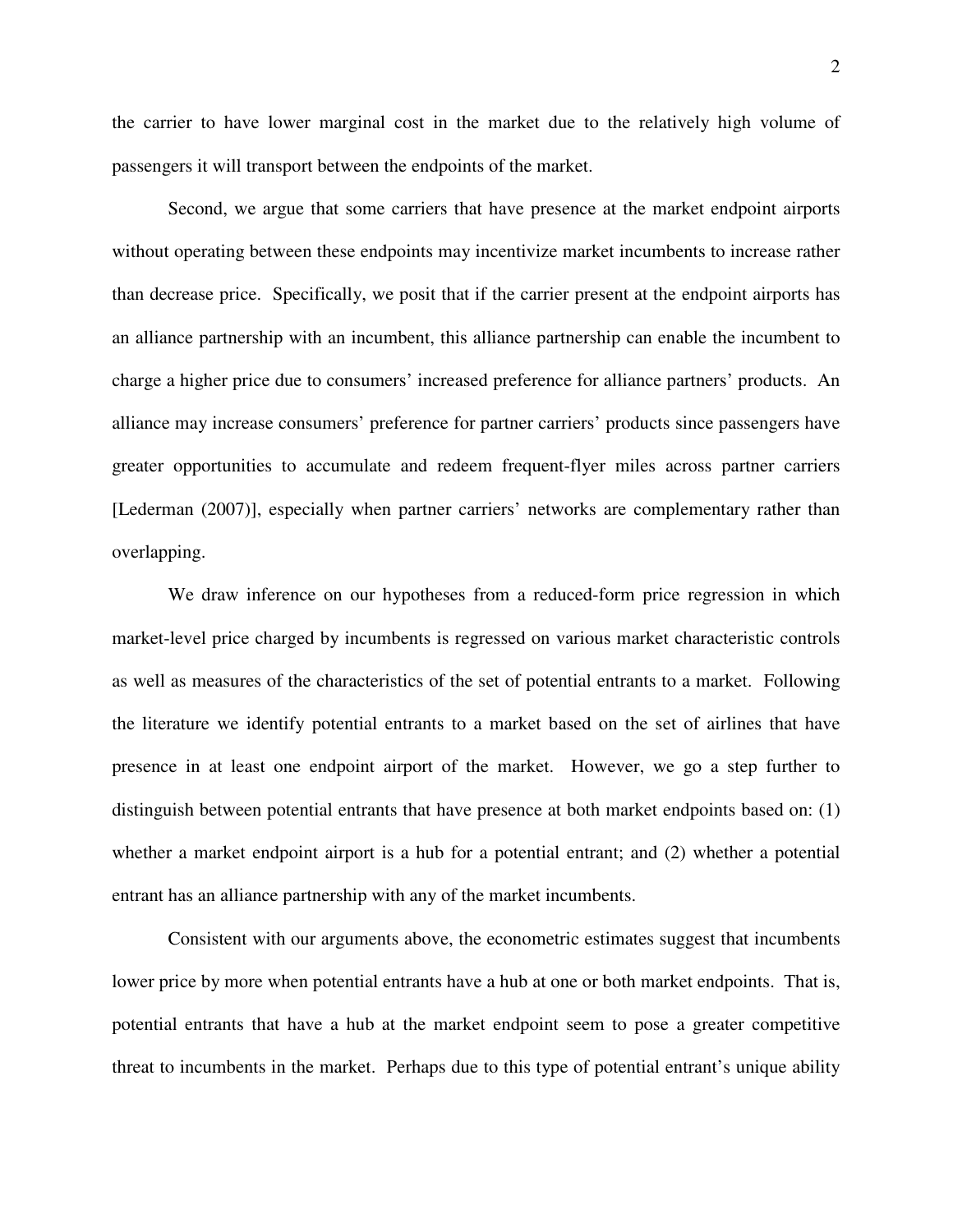to better exploit economies of passenger-traffic density upon actual entry. Also consistent with our arguments above, the econometric estimates suggest that incumbents increase rather than lower their price if they have an alliance partnership with the "potential entrant". In sum, incumbents seem to be most threatened by potential entrants that they are not allied with and when these potential entrants use the market endpoint airports as their hub.

The analysis in our paper also constitutes a methodological extension to the analysis in Goolsbee and Syverson (2008). In particular, when analyzing incumbents' response to the threat of entry, our empirical framework accounts for the fact that market structure is endogenous, and therefore is able to mitigate potential biases in estimating incumbents' responses. For example, shocks to demand or costs that are unobserved by researchers, but observed by firms can jointly influence existing firm's pricing decisions and potential entrants' decisions to enter the market [Evans, Froeb, and Werden (1993)]. As such, the estimate of incumbents' pricing response to entry may either be biased upwards or downwards if we do not account for endogenous entry decisions associated with these demand and cost shocks. The empirical methodology we use to account for endogenous market structure is closest to Singh and Zhu (2008) and Berry (1992).

Given that our empirical analysis focuses on incumbents' response to the "threat" of entry, we believe this focus places the paper as part of the entry deterrence literature. The question of entry deterrence has been examined extensively from a theoretical perspective, $1$  but with the exception of our paper, Goolsbee and Syverson (2008), Huse and Oliveira (2012), Brueckner, Lee and Singer (2013), Gayle and Xie (2013) and Morrison (2001), formal empirical analysis of this issue is scarce. In addition to the entry deterrence literature, a distinct but related strand of literature studies the issue of how actual entry or competition, instead of the threat of

<u>.</u>

<span id="page-4-0"></span><sup>&</sup>lt;sup>1</sup> See for example, Dixit (1979), Spence (1981), Milgrom and Roberts (1982), Aghion and Bolton (1987), Klemperer (1987), Farrell and Klemperer (2004), and Kwoka (2008).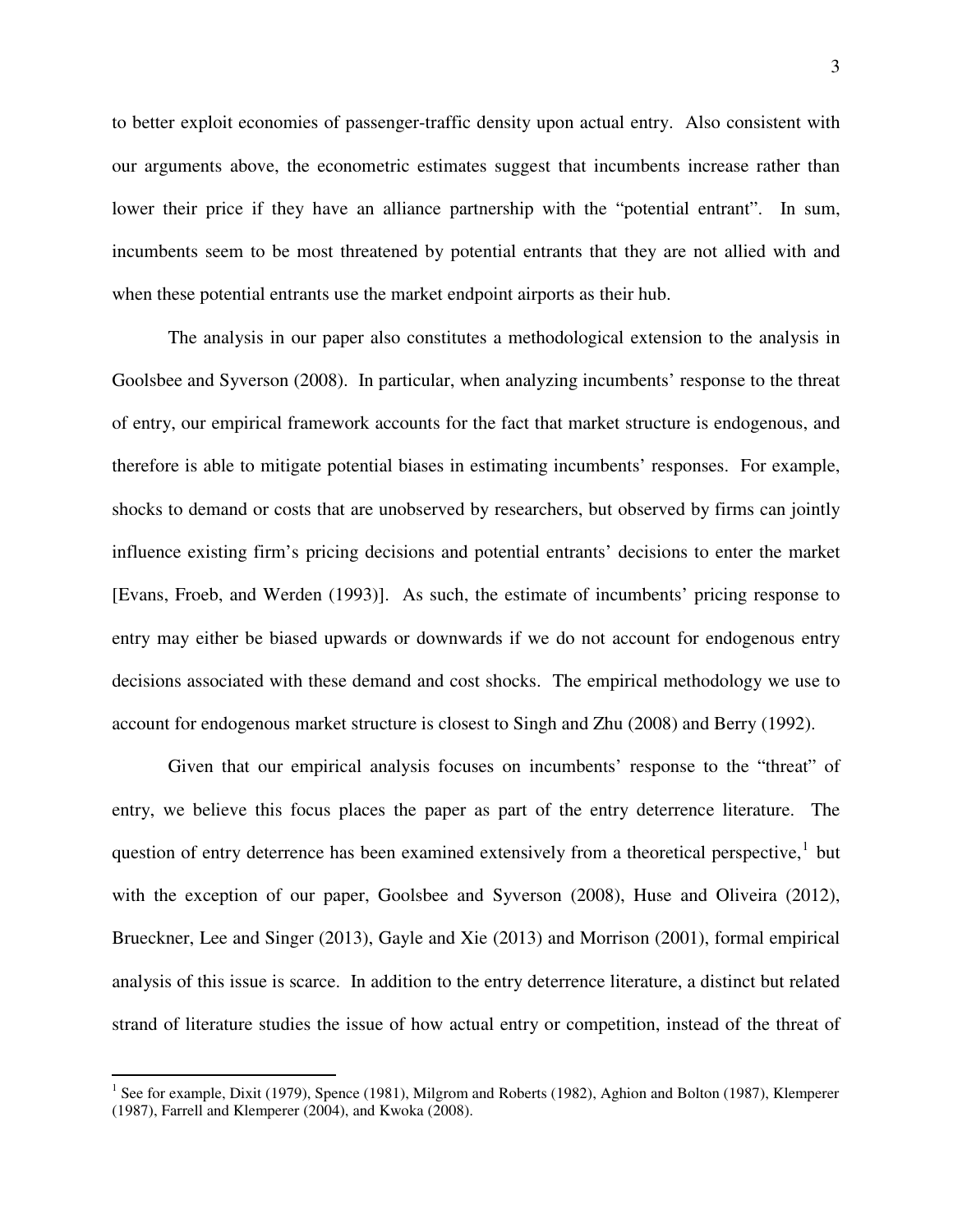entry, affects prices. Notable contributions to this literature include, Berry (1990, 1992); Borenstein (1989, 1990, 1991, 1992); Brueckner, Dyer and Spiller (1992); Brueckner and Spiller (1994); Chen and Savage (2011); Evans and Kessides (1993, 1994); Evans, Froeb, and Werden (1993); and Ito and Lee (2004) among others. Our empirical model also measures incumbents' price response to actual entry, and therefore is able to contribute to this literature as well.

Along with our two key findings previously described, our econometric estimates yield other interesting results. First, as expected, an increase in the number of actual entrants reduces profitability, which coincides with results in Berry (1992). Second, incumbents' price response is different when faced with increased actual competitors compared to increased entry threat. In particular, incumbents seem to cut price more in response to an increase in actual number of competitors, as compared to an increase in the number of firms that threaten to enter. Third, when the endogeneity of market structure is taken into account, we find that the average price effect of actual entry is marginally larger compared to when endogeneity is not taken into consideration. Conversely, when the endogeneity of market structure is taken into account, the average price effect of an entry threat is marginally smaller compared to when endogeneity is not taken into account.

The rest of the paper is organized as follows: Important definitions used throughout the paper are collected in section 2. Section 3 outlines the econometric model. Estimation techniques are discussed in section 4. Section 5 describes the data used in estimation. We discuss results in section 6, and offer concluding remarks in section 7.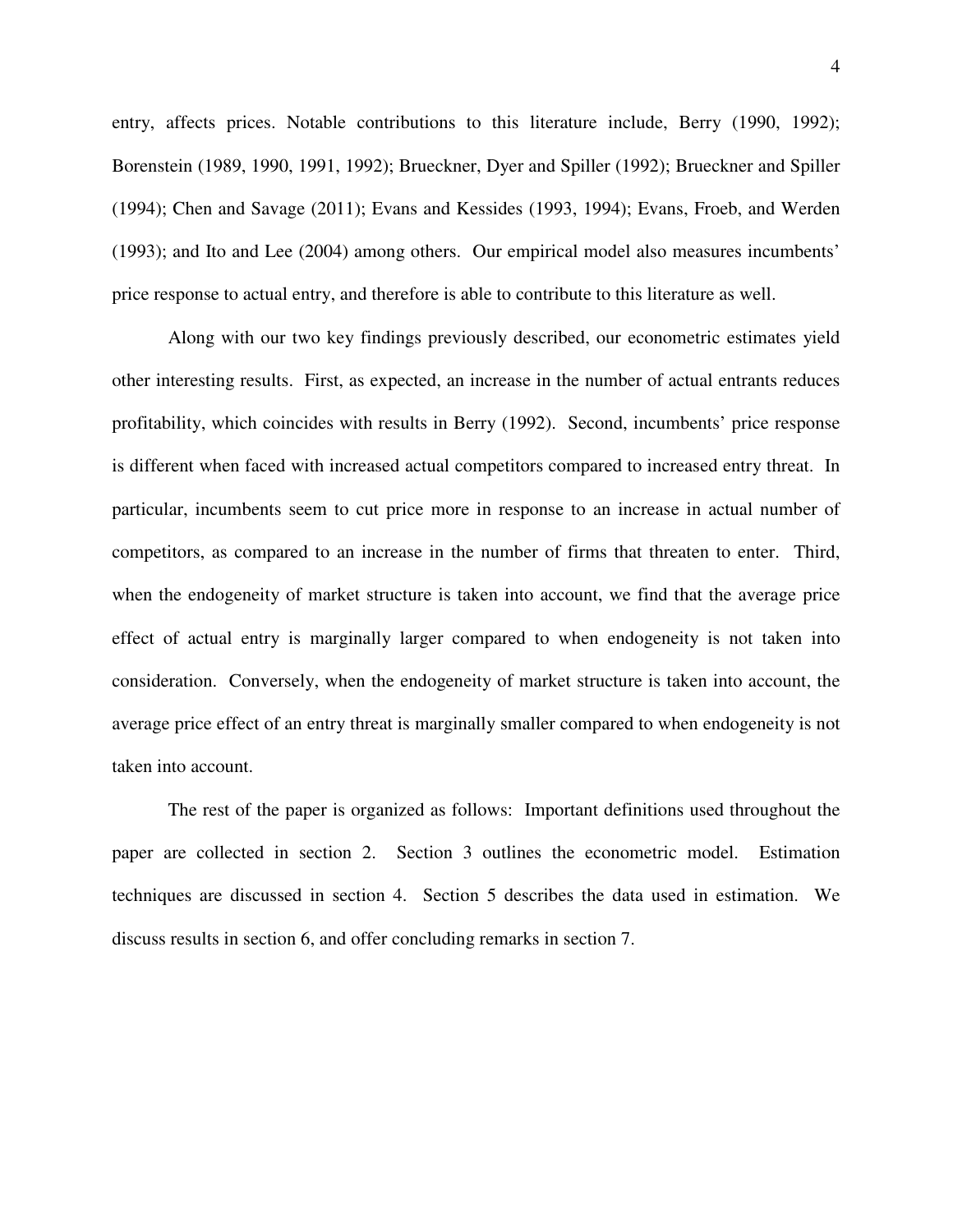# **2. Definitions**

A market is defined as directional round-trip air travel between an origin city and a destination city. For example, round-trip air travel from Atlanta to Denver is a distinct market from round-trip air travel from Denver to Atlanta.

A product is defined as a unique combination of airline and flight itinerary. Consider the market from Atlanta to Denver for example. Possible products are: (1) a nonstop trip from Atlanta to Denver operated by Delta Air Lines; and (2) a nonstop trip from Atlanta to Denver operated by United Airlines. Note that both products are in the same market.

An airline is defined as being an incumbent in a market during the time period that the airline offers air travel product(s) in the market. In our study, incumbents are the existing carriers that offer nonstop online itineraries in each origin-destination market. On the other hand, a carrier is considered as a potential entrant to a nonstop market when this carrier operates in at least one endpoint city of the market in the period preceding the entry period under consideration. For example, suppose that an incumbent, Delta Air Lines, currently operates a flight from Atlanta (ATL) to Denver (DEN). Any airline that flies between Atlanta and cities other than Denver in the preceding period, is considered a potential entrant to the ATL-DEN market. Similarly, any airline that flies between Denver and cities other than Atlanta in the preceding period, is also considered a potential entrant to the ATL-DEN market.

Figure 1 shows three cities and two airlines' operations between these cities. Solid arrows mean that the airline is actually offering flights between the cities, while dashed arrows means that the airline is a potential entrant to the market and therefore has presence in at least one of the relevant market's endpoint cities in the period preceding the entry period under consideration. As illustrated in Figure 1, American Airlines (AA) operates a route from Atlanta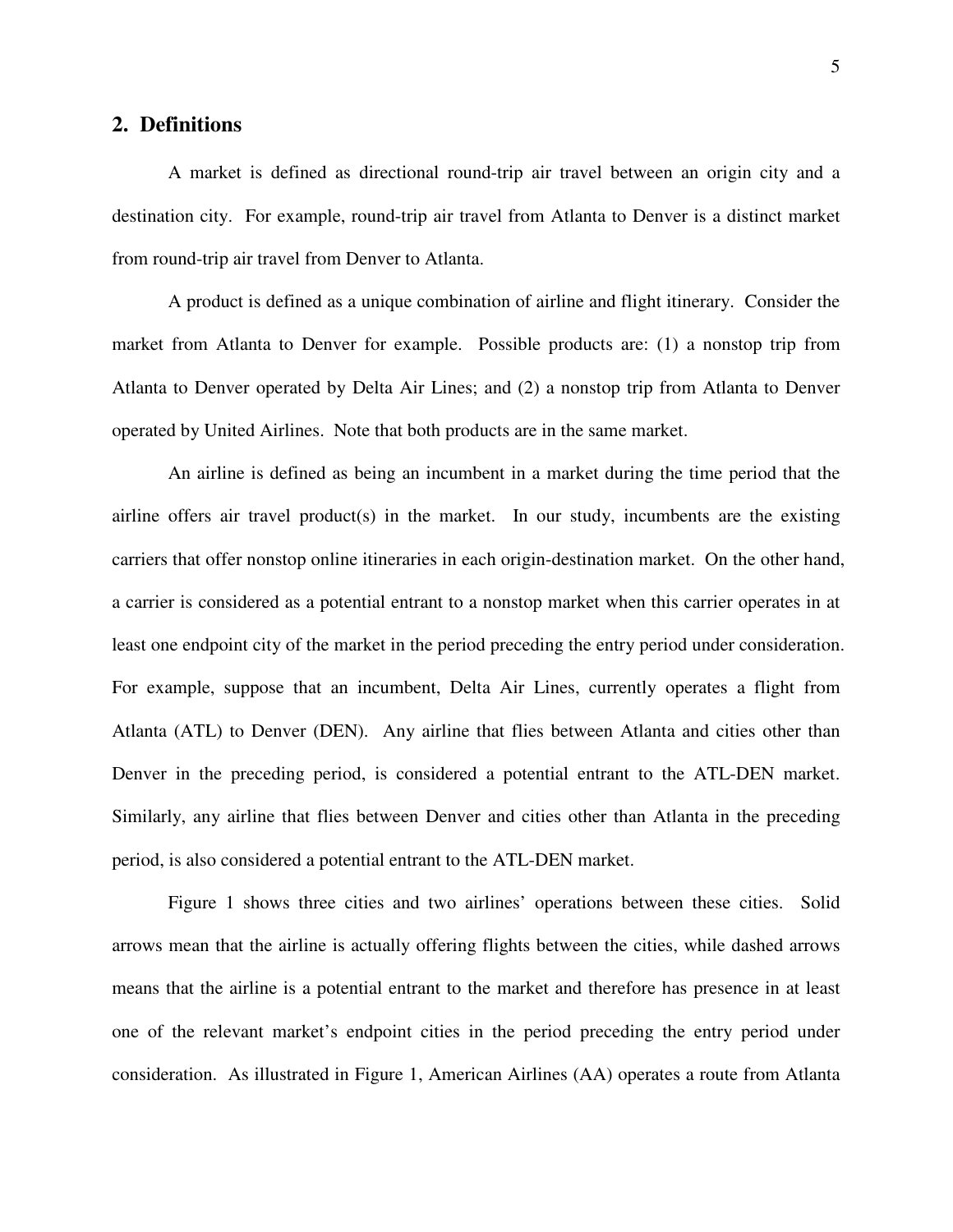to Chicago (ORD) but not to Denver. Since this airline has been offering service from Atlanta to cities other than Denver, it is likely that AA can more easily start flying the ATL-DEN route in the near future compared to another airline that does not have a presence in Atlanta.



**Figure 1 Identification of a Potential Entrant**

As illustrated in Figure 2, it is also possible that in the period preceding the entry period under consideration, American Airlines may operate service in both endpoint cities (ATL and DEN) without actually offering service between these two cities. Here, American Airlines provides service from Atlanta to cities other than Denver, such as a route from Atlanta to Chicago. In addition, American Airlines also provides service from Kansas City to Denver.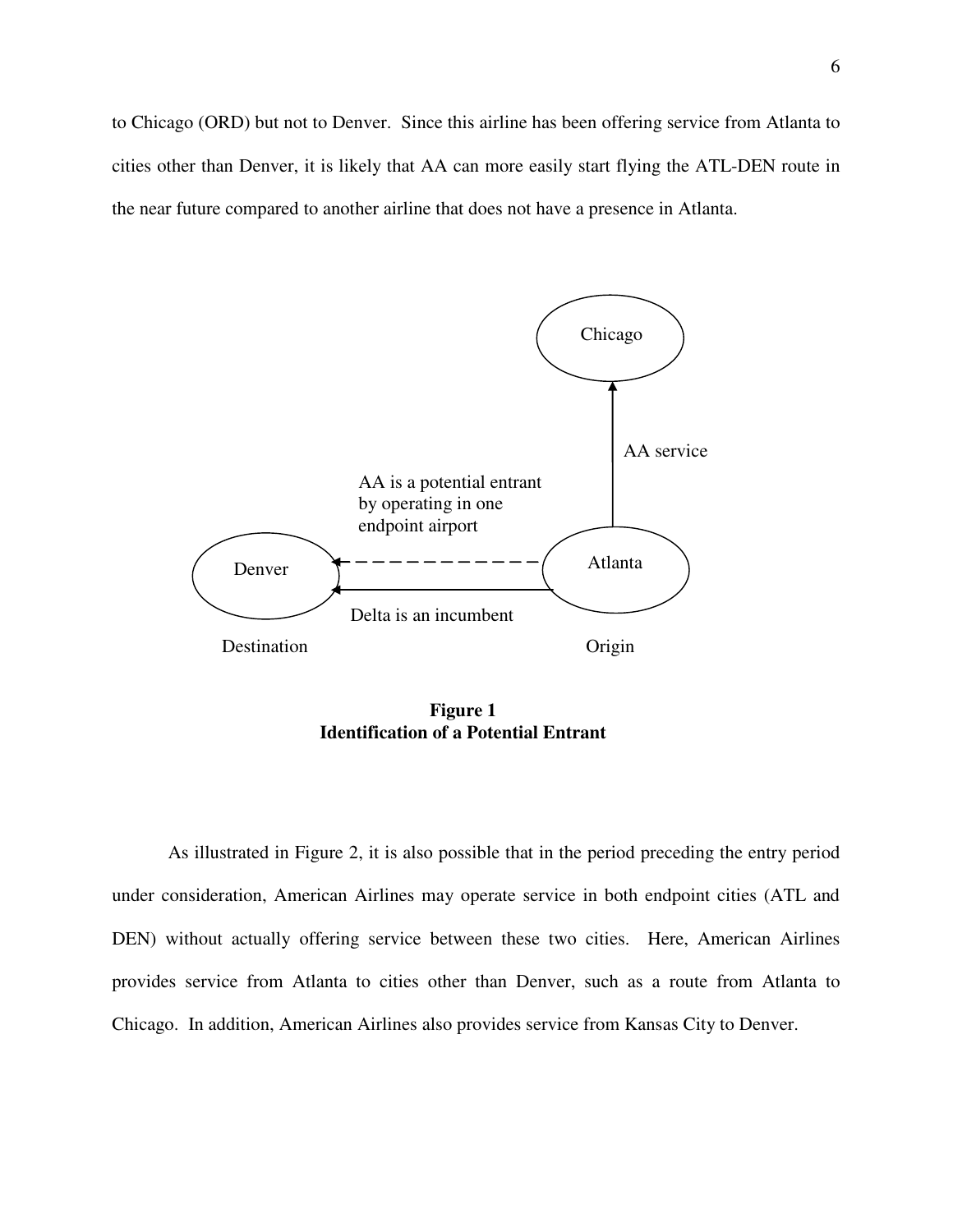Comparing the scenarios in Figures 1 and 2, we might expect that American Airlines is even more likely to offer service from ATL-DEN when the airline has presence at both endpoint cities compared to just one endpoint city. Goolsbee and Syverson (2008) document that a carrier is 70 times more likely to enter a market when it already has operations at both endpoint cities. As such, throughout this paper we define an "entry threat" as a situation in which an airline has presence at both endpoint cities without offering service between the two cities. Based on Goolsbee and Syverson (2008) among others, Figure 2 describes a situation in which American Airlines poses a credible entry threat to incumbents in the ATL-DEN market. Incumbents, like Delta in our example, may take actions in response to entry threats before American Airlines actually starts flying the ATL-DEN route. For example, as documented by Goolsbee and Syverson (2008), we can expect to see changes in incumbents' price when facing such heightened entry threat.



**Figure 2 High Probability of Entry**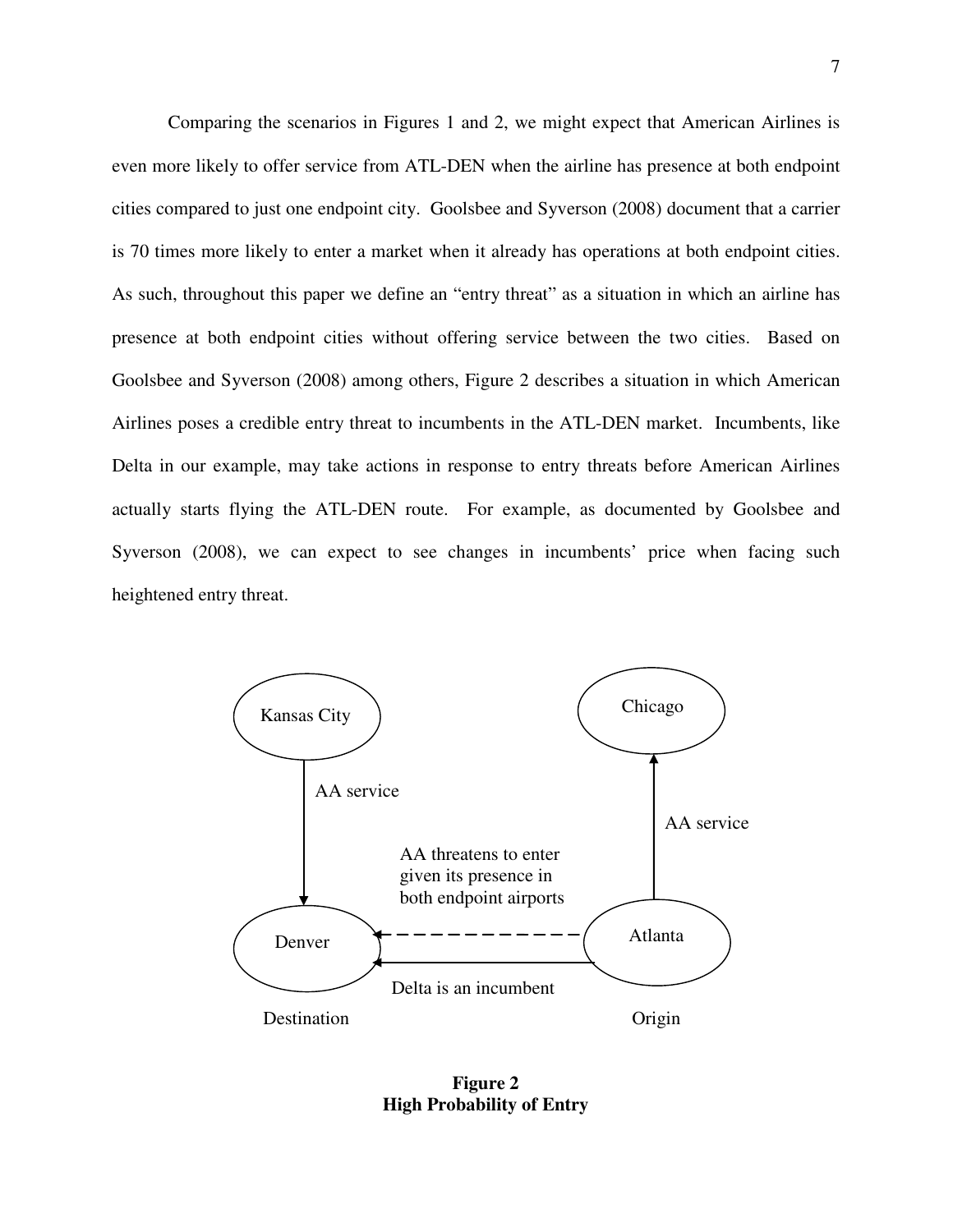# **3. The Model**

Applying methodologies from Singh and Zhu  $(2008)$  $(2008)$  $(2008)$  and Berry  $(1992)$ ,<sup>2</sup> we investigate how incumbents respond to the threat of entry. Our model provides an empirical framework to examine strategic interactions in an oligopolistic market, which allows us to study the relationship between prices and market structure in the airline industry.

A discrete choice framework is used to make inferences about firm profits. In the structure of a strategic game, behavior in the market reflects the interaction of multiple agents' decisions. Therefore, econometric estimation is based on an oligopolistic equilibrium concept in this study. Similar in spirit to Berry (1992), firm  $k$ 's latent profit in market  $m$  with  $N_m^a$ competitors can be expressed as follows:

$$
\pi_{mk}(N_m^a) = X_m \beta + \delta^{\pi} \ln(N_m^a) + \lambda^{\pi} \ln(N_m^{et}) + \alpha Z_{mk} + \varepsilon_{mk}, \tag{1}
$$

<u>.</u>

where 
$$
\varepsilon_{mk} = \eta u_{m0} + \omega u_{mk}.
$$
 (2)

A unit of observation for the profit equation above is at the firm-level. For each market in the data, any carrier serving the market becomes an observation for that market along with any carrier serving at least one of the market endpoints. The vector  $X_m$  represents observed profitshifting variables that vary only by market, and  $\beta$  is a vector of parameters associated with these profit-shifting variables. In our empirical application, the measured market characteristics included in  $X_m$  are: *Population*;<sup>[3](#page-9-1)</sup> Income;<sup>[4](#page-9-2)</sup> Nonstop Flight Distance; Nonstop Flight Distance

<span id="page-9-0"></span> $2$  Also see Dunn (2008) for a similar methodology.

<span id="page-9-1"></span><sup>&</sup>lt;sup>3</sup> Similar to Berry (1992), *Population* is measured by the product of population from the origin and destination cities.

<span id="page-9-2"></span><sup>&</sup>lt;sup>4</sup> As we describe in the data section of the paper, the variable *Income* is measured by the product of median incomes at the origin and destination cities.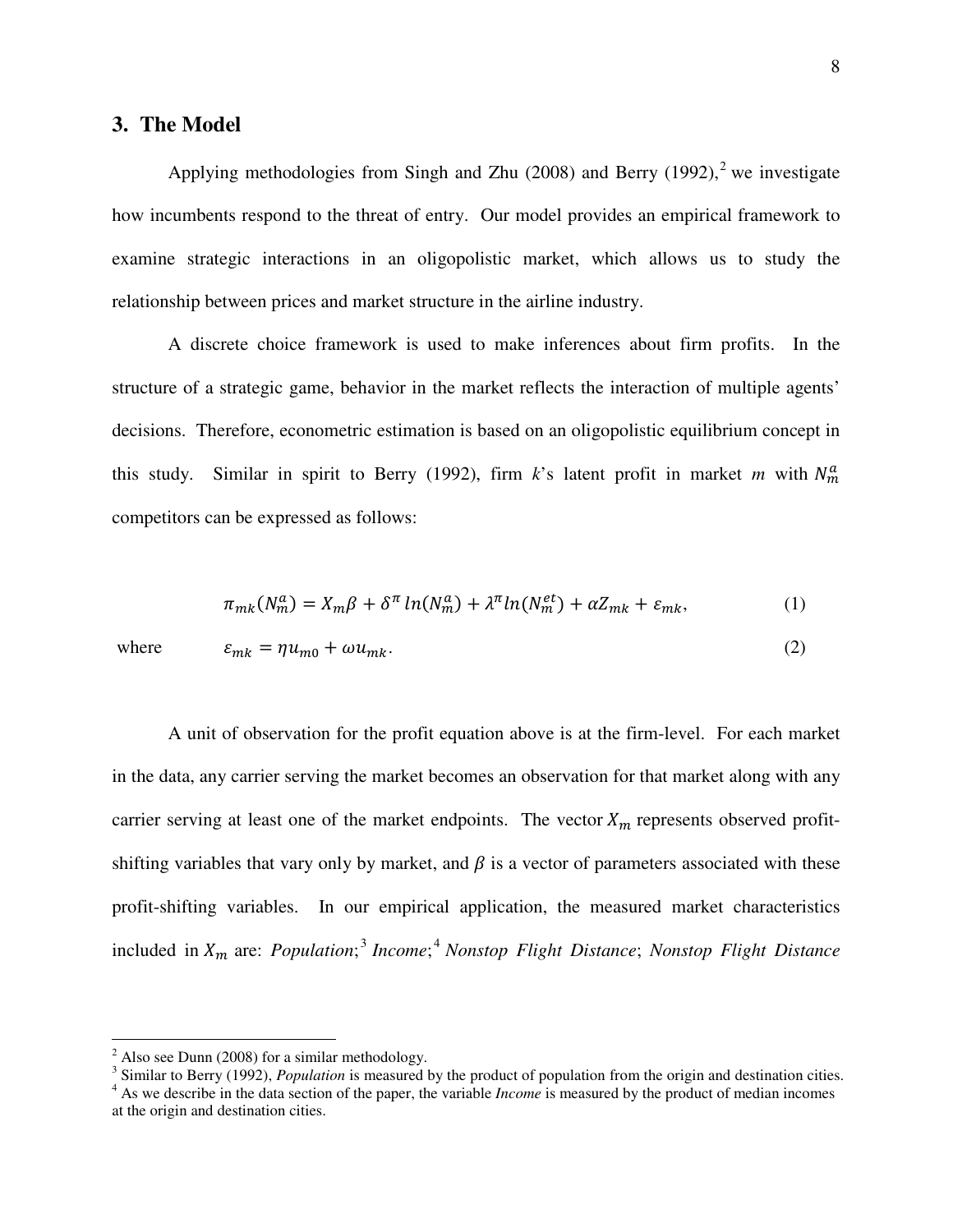*Squared*; and *Slot\_dummy*.<sup>[5](#page-10-0)</sup>  $N_m^a$  is the equilibrium number of firms that actually enters market *m*. As such, the characteristics of rival firms affect firm *k* via the equilibrium number of firms in a given market.  $N_m^{et}$  is the number of potential entrants that poses a real entry threat to market *m* in terms of having a presence at both endpoint airports in the period preceding the entry period under consideration, but does not actually enter the relevant market during the entry period.  $\delta^{\pi}$ and  $\lambda^{\pi}$  are parameters that capture marginal effects of actual entry and the threat of entry respectively on firm *k*'s latent profit.

 $Z_{mk}$  is a vector of observed firm-specific profit-shifting variables based on information in the period preceding the entry period under consideration. Three firm-specific variables included in our empirical application are: *City2*; *Hub\_dummy*; and *City2\*Alliance\_dummy*. *City2* is a zero-one dummy variable that takes a value of one only if the firm operates in both endpoint cities in the period preceding the entry period under consideration. Based on our previous discussion in the definitions section, we expect its parameter to be positive. *Hub\_dummy* equals to 1 if either one or both market endpoints is a hub for the carrier. *City2\*Alliance\_dummy* equals to 1 if the carrier operates at both market endpoints in the period preceding the entry period under consideration, and has an alliance partner present at one or both market endpoints.

 $\varepsilon_{mk}$  is a component of profit that is observed by all firms, but unobserved to researchers. This unobserved profit component is decomposed into two terms according to equation (2).  $u_{m0}$ represents unobserved market characteristics that are common across firms, while  $u_{mk}$  captures firm-specific unobservables. Both  $u_{m0}$  and  $u_{mk}$  are unobserved by the econometricians, but observed by all firms. We further assume that  $u_{m0}$  and  $u_{mk}$  are independent and identically

<span id="page-10-0"></span><sup>&</sup>lt;sup>5</sup> Slot\_dummy equals to 1 if any of the airports are slot-controlled, which are New York LaGuardia, New York Kennedy, Washington National, and Chicago O'Hare.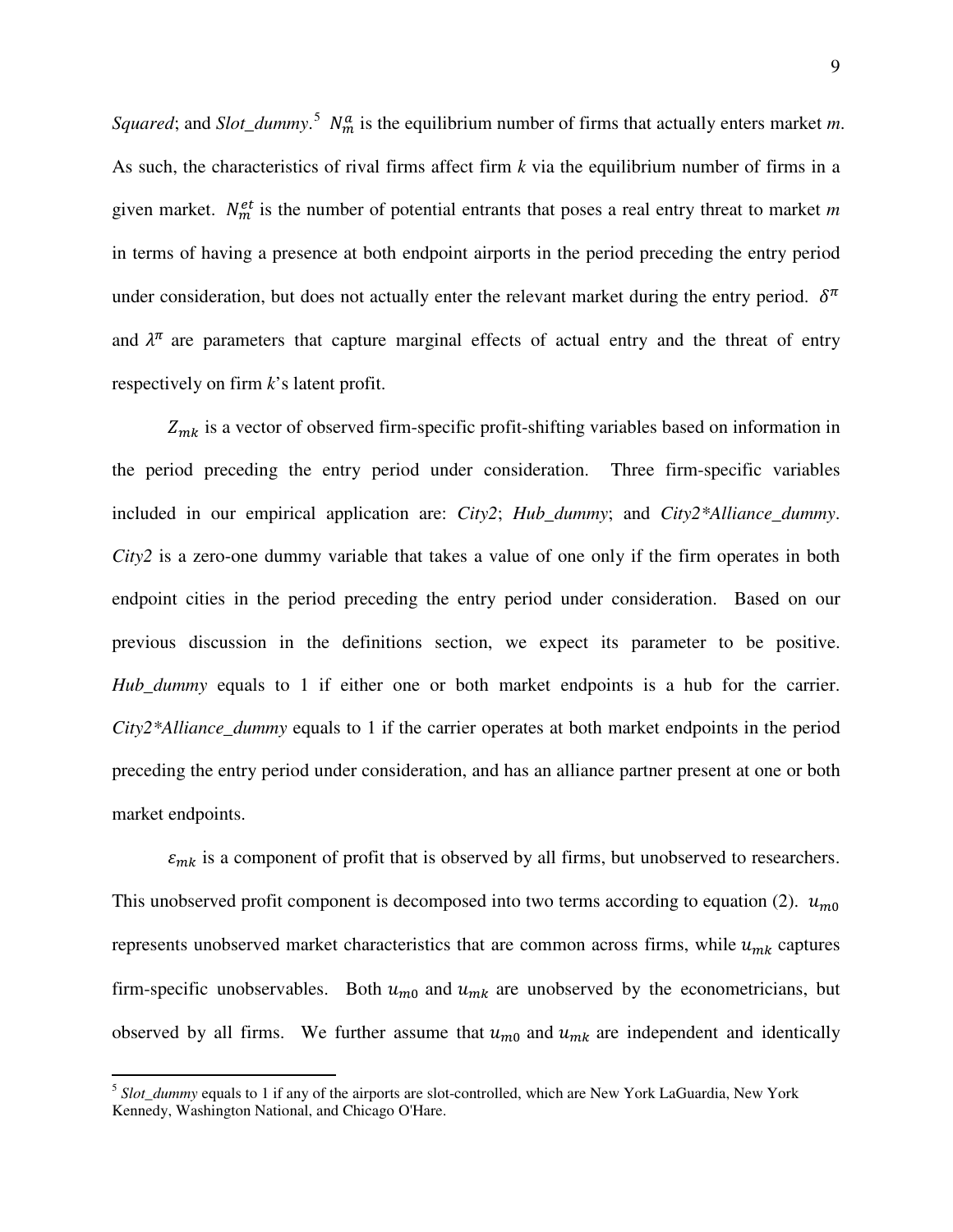standard normally distributed across firms and markets. For identification, we impose the traditional constraint that the variance of the unobservable  $(\varepsilon_{mk})$  equals one, via the restriction  $\omega = \sqrt{1 - \eta^2}$ . Here  $\eta$  is the correlation of the unobservable  $\varepsilon_{mk}$  across firms in a given market.

The issue of interest is the pricing behavior of incumbents given the presence of numbers of actual competitors and potential competitors that are threatening to enter. Similar in spirit to Singh and Zhu (2008), a market-level pricing regression intended to examine this issue can be expressed as follows:

$$
ln(p_m) = X_m \phi + \delta^p N_m^a + \lambda^p N_m^{et} + \varepsilon_m^p,
$$
\n(3)

where  $p_m$  is a market descriptive statistic (median, 25<sup>th</sup> or 75<sup>th</sup> percentile) of price charged in market *m*;  $X_m$  are observed market structure variables which can affect price;  $N_m^a$  is the number of actual competitors in market *m*;  $\delta^p$  is a parameter that captures the marginal effect of actual entry on price;  $N_m^{et}$  is the number of potential entrants that poses a real entry threat to market *m*; and  $\lambda^p$  is a parameter that captures the pricing effect of the "threat" of entry.  $\varepsilon_m^p$  is a random error term.

There are two things worth noting at this point. First, note that the unit of analysis for the pricing regression is at the market level, which is different from the firm-level unit of analysis for the profit equation. Second, we have referred to  $N_m^a$  as the number of "actual competitors" as well as the number of "actual entrants". This is because, in the context of our static entry model that is used to draw inference from a cross-section of sample markets, "actual competitors" and "actual entrants" are equivalent and will simply be measured by the number of competing firms observed in each sample market in our data.

The concern in equation (3) is the potential correlation between unobservable  $\varepsilon_m^p$  and  $N_m^a$ , which will result in biased and inconsistent estimate of  $\delta^p$ . Particularly, demand shocks that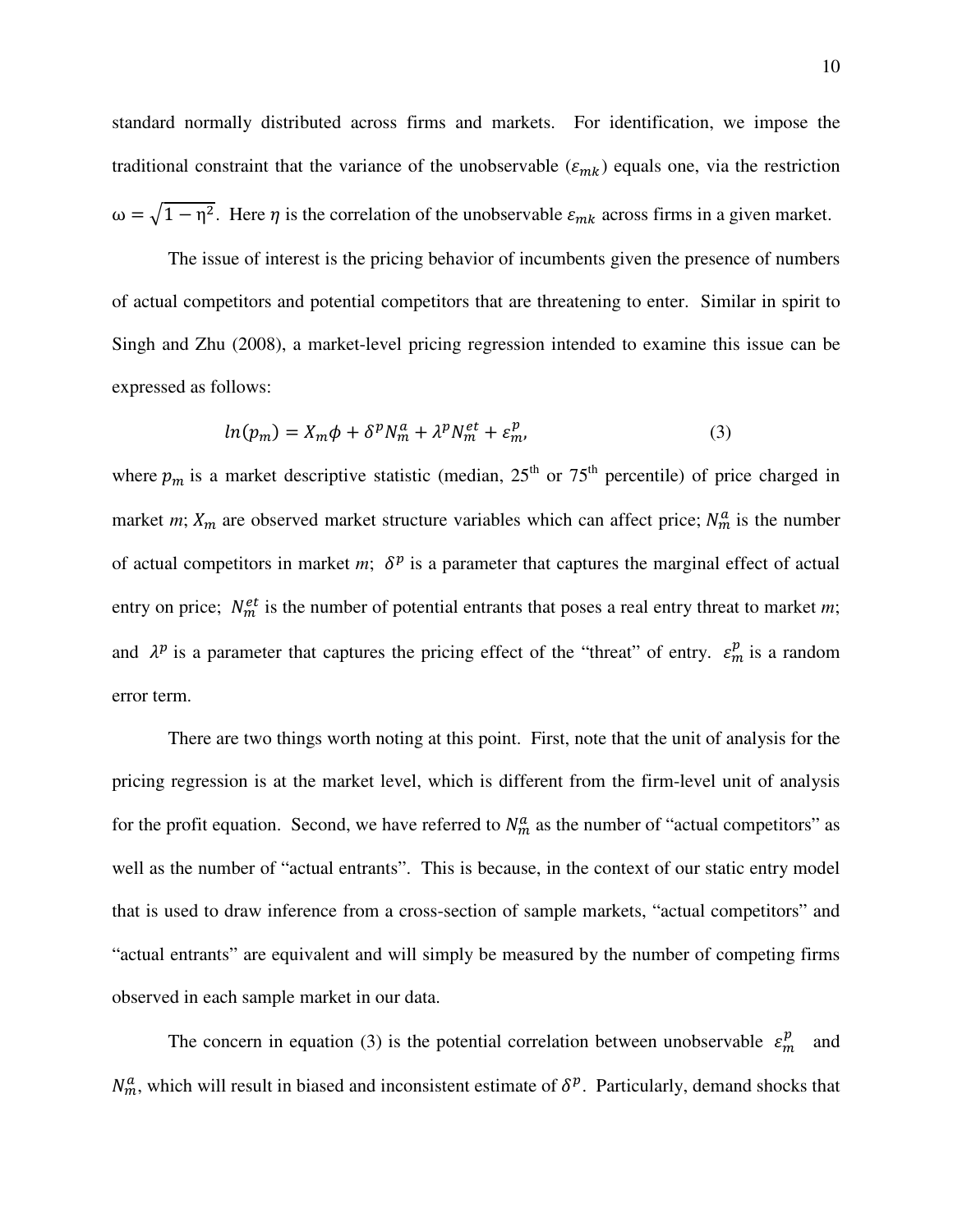are unobserved to researchers but observed by firms can influence not only firms' pricing, but also alter firms' decision to operate in the market. For example, a positive unobserved demand shock will increase prices in a market, and attract more entrants as well. If this positive demand shock is not controlled for when estimating the relationship between  $N_m^a$  and  $p_m$  for instance, then an estimated negative effect between  $N_m^a$  and  $p_m$  will likely be understated since the observed data will contain situations in which relatively large  $N_m^a$  is associated with relatively high prices due to positive demand shocks that are not accounted for in the regression [see Manuszak and Moul (2008)]. In general, shocks to demand or cost that are unobserved by researchers, but observed by firms are likely to yield a problem of underestimation or overestimation of parameters in equation (3).

In order to correct for endogenous market structure in the pricing regression, we impose the following restriction on error terms in the price and profit equations: $<sup>6</sup>$  $<sup>6</sup>$  $<sup>6</sup>$ </sup>

$$
\begin{pmatrix} u_{m0} \\ \varepsilon_m^p \end{pmatrix} \sim BVN \begin{pmatrix} 0 \\ 0 \end{pmatrix}, \begin{pmatrix} 1 & \rho \\ \rho & \sigma_p^2 \end{pmatrix},\tag{4}
$$

where  $\varepsilon_m^p$  and  $u_{m0}$  are error terms from the price and profit equations, and  $\rho$  is the covariance between the two. The conditional mean of  $\varepsilon_m^p$  given  $u_{m0}$  is equal to  $\rho u_{m0}$ , with the assumption of normally distributed error terms. Thus, we can construct the conditional expectation of the error term in the price regression by using iterated expectation as follows:

$$
E\big[\varepsilon_m^p \big| X_m, Z_m, N_m^a, N_m^{et} \big] = \rho E\big[u_{m0} | X_m, Z_m, N_m^a, N_m^{et}\big],
$$

where  $Z_m$  represents the market-level collection of  $Z_{mk}$  vectors for carrier k in market m. We can then consider the following modified pricing regression equation:

$$
ln(p_m) = X_m \phi + \delta^p N_m^a + \lambda^p N_m^{et} + \rho E[u_{m0}|X_m, Z_m, N_m^a, N_m^{et}] + v_m^p , \qquad (5)
$$

<u>.</u>

<span id="page-12-0"></span><sup>&</sup>lt;sup>6</sup> See Singh and Zhu (2008) for a similar restriction.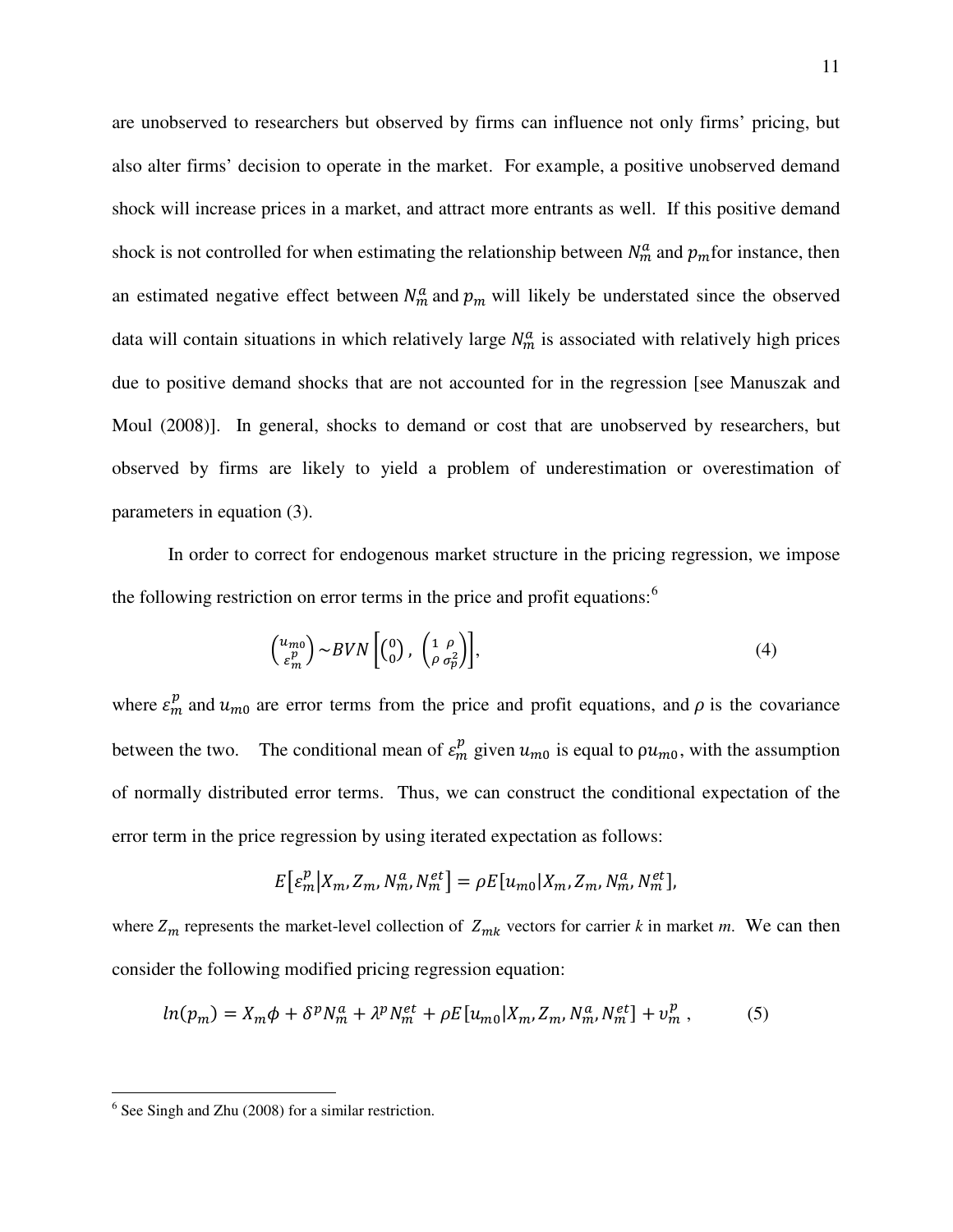where the error term  $v_m^p = \varepsilon_m^p - E[\varepsilon_m^p | X_m, Z_m, N_m^a, N_m^{et}]$  is now the pure idiosyncratic error term, and  $\rho$  is simply an additional parameter to be estimated in equation (5), which is the coefficient on the regressor,  $E[u_{m0}|X_m, Z_m, N_m^a, N_m^{et}]$ . The distinction between equations (3) and (5) is the conditional expectation of the error term, which captures the potential correlation between unobserved shocks and the market structure in market *m*. Note that Goolsbee and Syverson (2008) did not take into account that  $N_m^a$  is endogenous in their pricing equation. Our specification of pricing regression (5) is a key methodological extension to their work.

## **4. Estimation**

-

Generalized method of moments (GMM) is used to estimate parameters in the profit equation, while ordinary least squares is used to estimate parameters in the pricing equation. We first describe how the profit equation is estimated, and then describe how the price equation is estimated.

#### *4.1 Estimating the Profit Equation*

To begin, it is necessary to use equation (1) to predict the equilibrium number of firms,  $N_m^a$ , that will enter market *m* based on the following:

$$
\widetilde{N}_m^a = \max_n (n: \# \{ k: \pi_{mk} (n, \varepsilon_{mk}) \ge 0 \}) \tag{6}
$$

 $\tilde{N}_m^a$  is the largest integer among  $1, 2, ..., K_m$  such that all firms that choose to enter have nonnegative profits in a given market  $m$ ; and  $K_m$  is the total number of potential entrants to market *m*. [7](#page-13-0)

<span id="page-13-0"></span>Looking at the profit function in equations (1) and (6) might leave the reader curious as to why we use  $N_m^a$  to denote number of firms in equation (1), but  $n$  to denote number of firms in equation (6). To understand the need for differing notations, it is key to note that equation (1) is an empirical specification of the profit function, while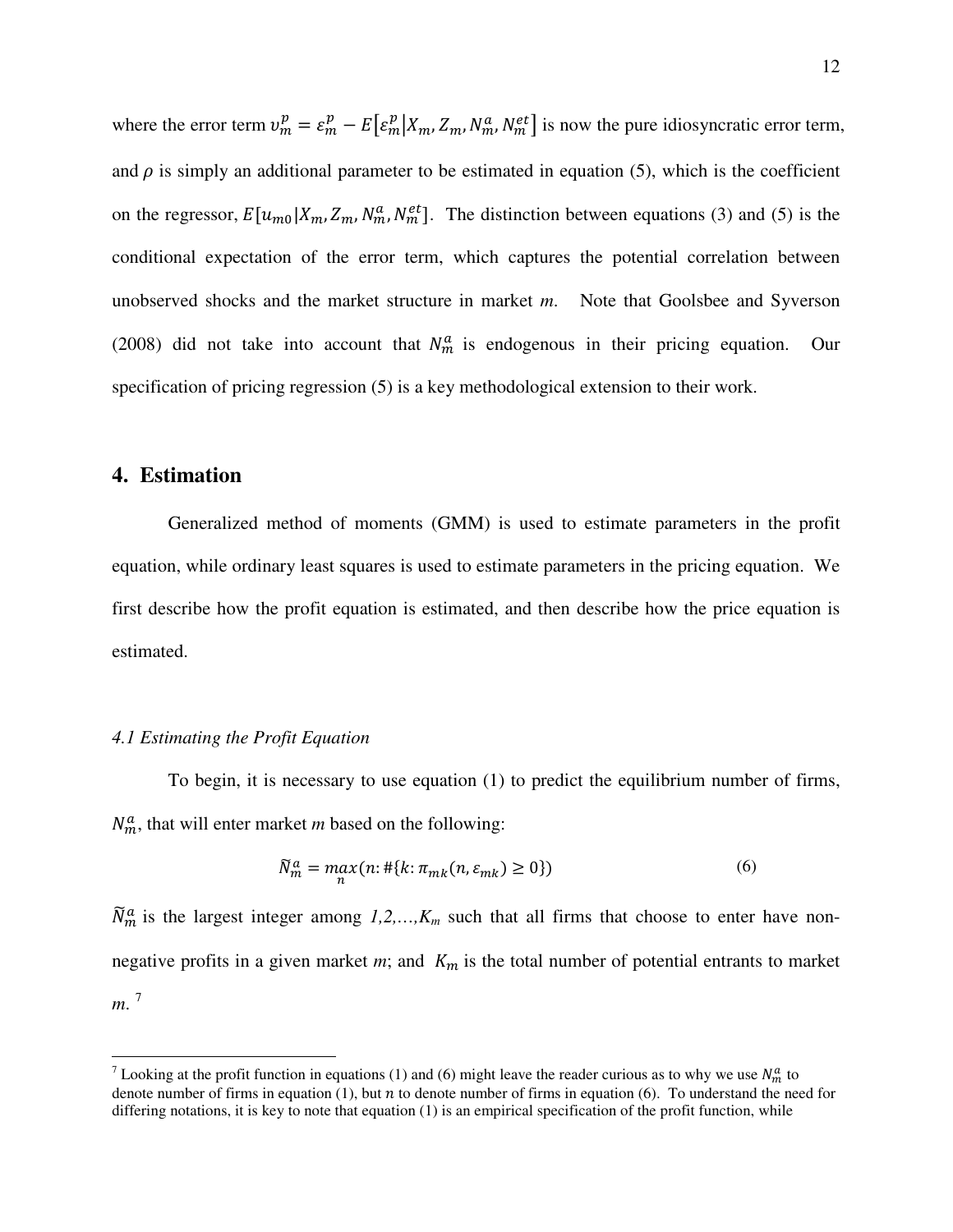Following Berry (1992), we use two periods (periods 1 and 2) of data to determine  $K_m$ for a given market. <sup>[8](#page-14-0)</sup> Period 2 is the relevant period for analyzing strategic entry and competitive effects, while period 1 is only used to help identify the set of potential entrants that may enter in period 2. As such, in period 1 we identify airlines that have a presence in at least one endpoint airport of the market. In addition, we identify airlines that are actually serving the market in period 2. For purposes of the static entry model, the set of potential entrants,  $K_m$ , includes the airlines with endpoint airport presence in period 1 plus the airlines that are actually serving the market in period 2. So for some airlines included in  $K_m$ , "entry" is equivalent to a decision "not to exit" in period 2.

As discussed in Berry (1992), due to firm heterogeneity, captured by  $Z_{mk}$  and  $\varepsilon_{mk}$  in equation (1), equation (6) does not have a closed-form solution. Berry (1992) proposes using simulation, along with a sequential order-of-entry assumption,<sup>[9](#page-14-1)</sup> to approximate the expected number of firms that will enter a market and the identity of the entering firms. Specifically, we first take *R<sup>m</sup>* independent random draws of the random portion of firms' profit,  $(u_{m0}^r, u_{m1}^r, ..., u_{mK_m}^r)$ , from a standard normal probability distribution, where draws are indexed by  $r$ .<sup>[10](#page-14-2)</sup> With  $(u_{m0}^r, u_{m1}^r, ..., u_{mK_m}^r)$  in hand, along with the variables,  $X_m$  and  $Z_{mk}$ , and guesses of  $\alpha$ ,  $\beta$ ,  $\delta^{\pi}$ ,  $\lambda^{\pi}$ , and  $\eta$ , we can solve the system of  $K_m$  profit equations for the equilibrium number of firms,  $\hat{n}_{mr}(X_m, Z_{mk}, \beta, \alpha, \delta^{\pi}, \lambda^{\pi}, \eta, u_{m0}^r, u_{m1}^r, ..., u_{mK_m}^r)$ , that is expected to enter

 $\overline{a}$ 

equation (6) describes a mathematical problem. In equation (1),  $N_m^a$  is representing the number of actual firms observed in a market from the data. However, equation (6) is positing that  $N_m^a$  can be thought of as a solution to a mathematical problem, where the choice variable in the mathematical problem is  $n$ , and the optimal choice of  $n$ , i.e., the solution to the mathematical problem is  $N_m^a$ . So *n* in equation (6) is mathematically referring to a more general variable that can take on a range of integer values.

<span id="page-14-0"></span> $8$  As we discuss further in the data section, a period in the data set is one quarter. Period 1 is quarter 1 in the data, while period 2 is quarter 3. As explained in Berry (1992), it will take approximately six months for an airline to implement operations in a market they have chosen to enter.

<span id="page-14-1"></span><sup>&</sup>lt;sup>9</sup> We assume most profitable firms enter first.

<span id="page-14-2"></span><sup>&</sup>lt;sup>10</sup> In this study we use 300 independent random draws of the random portion of firms' profit, i.e.,  $R_m = 300$ .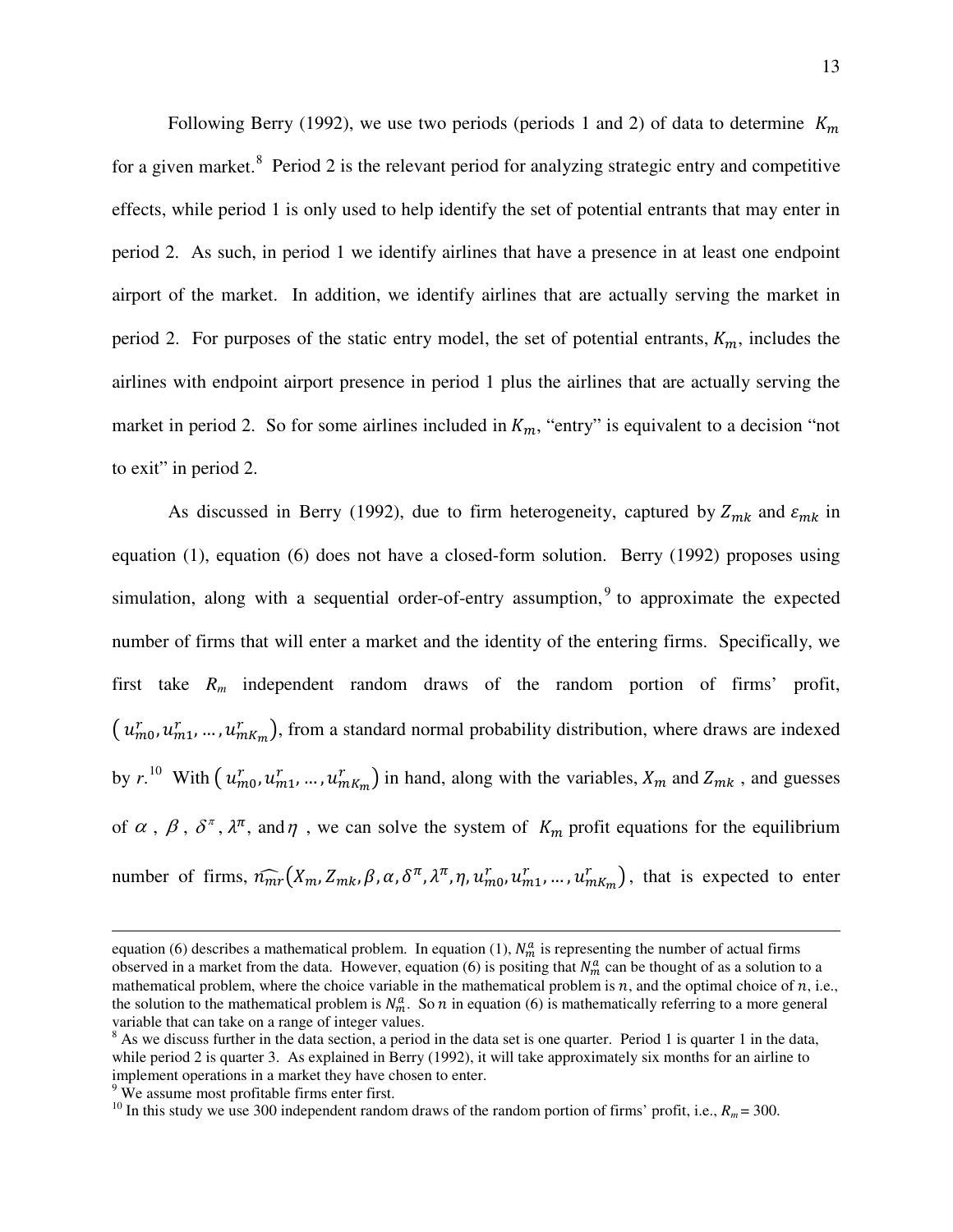market *m* on each  $r^{th}$  draw. In addition, we can construct a firm-specific zero-one indicator variable,  $\widehat{a_{mkr}}(X_m, Z_{mk}, \beta, \alpha, \delta^{\pi}, \lambda^{\pi}, \eta, u_{m0}^r, u_{m1}^r, ..., u_{mK_m}^r)$ , that takes the value 1 only if firm k is predicted to enter market *m* on the  $r<sup>th</sup>$  draw of the random portion of profit. In order to reduce simulation error,  $\hat{n_{mr}}$  and  $\hat{a_{mkr}}$  are averaged across simulation draws to obtain:

$$
\widehat{N}_{m}^{\widehat{a}}(X_{m},Z_{m},\beta,\alpha,\delta^{\pi},\lambda^{\pi},\eta) = \frac{1}{R_{m}}\sum_{r=1}^{R_{m}}\widehat{n_{mr}}(X_{m},Z_{mk},\beta,\alpha,\delta^{\pi},\lambda^{\pi},\eta,u_{m0}^{r},u_{m1}^{r},...,u_{mK_{m}}^{r})
$$
(7)

$$
P\widehat{rob}_{mk}(X_m, Z_{mk}, \beta, \alpha, \delta^{\pi}, \lambda^{\pi}, \eta) =
$$
  

$$
\frac{1}{R_m} \sum_{r=1}^{R_m} \widehat{a_{mkr}}(X_m, Z_{mk}, \beta, \alpha, \delta^{\pi}, \lambda^{\pi}, \eta, u_{m0}^r, u_{m1}^r, ..., u_{mk_m}^r),
$$
 (8)

where  $\tilde{N}_m^{\tilde{a}}$  and  $\tilde{Prob}_{mk}$  are the expected number of firms to enter market *m* and the probability that firm *k* enters market *m* respectively.

Note that  $\frac{1}{R_m} \sum_{r=1}^{R_m} \widehat{a_{mkr}}(\cdot)$  is an accept-reject frequency simulator of the firm entry probability. As such, firm entry probabilities are not smooth and continuous functions of the parameters, which can make estimation challenging since the entry probabilities are not differentiable in parameter space.  $\frac{1}{R_m} \sum_{r=1}^{R_m} \widehat{a_{mkr}}(\cdot)$  is not smooth and continuous in parameter space is owing to  $a_{\widehat{mkr}}(\cdot)$  being only able to take two possible values zero or one. So for different parameter values,  $\widehat{a_{mkr}}(\cdot)$  can only switch between zero and one making it a step-like function in parameter space.

To achieve differentiability of the entry probability functions in parameter space, we replace the accept-reject frequency simulator with a "smooth" simulator,  $\frac{1}{n}$  $\frac{1}{R_m} \sum_{r=1}^{R_m} \hat{S}_{mkr}(\cdot)$ , where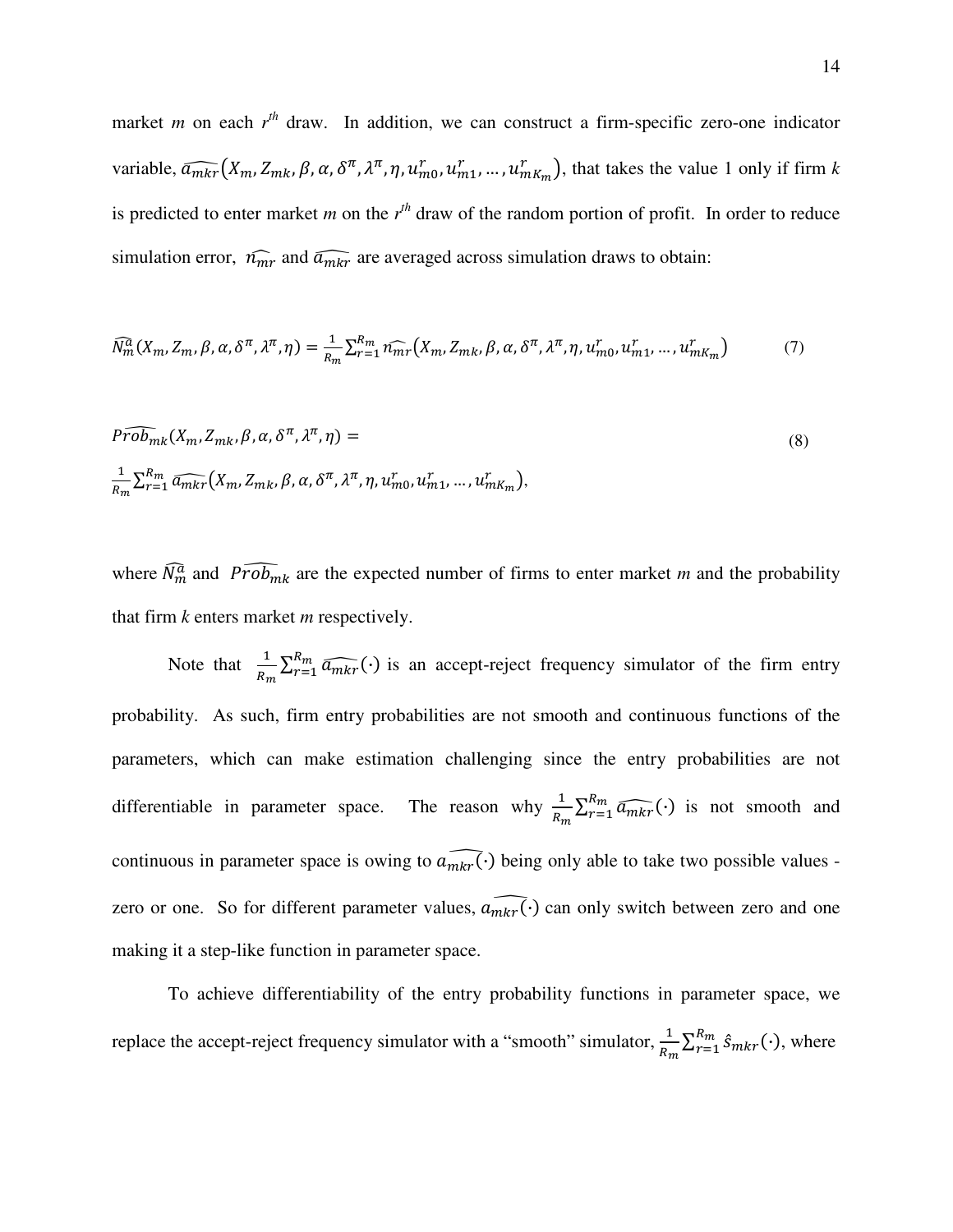$$
\hat{s}_{mkr}(\cdot) = \frac{exp(rank_{mkr} - \hat{n}_{mr})}{1 + exp(rank_{mkr} - \hat{n}_{mr})}
$$
\n(9)

*rank<sub>mkr</sub>* is firm *k* simulated profit rank among the  $K_m$  potential entrants on the  $r<sup>th</sup>$  draw, and  $\hat{n}_{mr}$  is the predicted number of firms that will enter market *m* on the  $r^{th}$  draw. Since our sequential order-of-entry assumption is that the most profitable firms enter first on a given draw of the random portion of profit, then firm  $k$  is predicted to enter market  $m$  on the  $r<sup>th</sup>$  draw if  $rank_{mkr} \geq \hat{n}_{mr}$ , otherwise firm *k* is not predicted to enter. Therefore,  $(rank_{mkr} - \hat{n}_{mr})$  is correlated with the probability of entry and is reasonable to use in our smooth simulator.

Note that unlike the right-hand-side of equation (8), the right-hand-side of equation (9) can take any real number between 0 and 1, and the specific real number taken by the right-handside of equation (9) depends on the parameter values. Therefore, the right-hand-side of equation (9) is continuous in the parameters, and the logit functional form makes it smooth in parameter space.

From the data, we observe the actual number of airlines serving a market,  $N_m^a$ . In addition, we can construct from the data a zero-one indicator variable for each potential entrant,  $I_{mk}$ , that takes the value 1 only if firm *k* actually serves market *m*. The following two equations therefore form the basis for our estimation strategy:

$$
N_m^a = \widehat{N_m^a}(X_m, Z_m, \beta, \alpha, \delta^\pi, \lambda^\pi, \eta) + \nu_m
$$
\n(10)

$$
I_{mk} = \widehat{Prob}_{mk}(X_m, Z_{mk}, \beta, \alpha, \delta^{\pi}, \lambda^{\pi}, \eta) + \mu_{mk}
$$
\n(11)

The prediction errors,  $v_m$  and  $\mu_{mk}$ , are then used to form moment conditions in order to estimate the parameters via GMM.

Our assumption that  $v_m$  and  $\mu_{mk}$  are mean independent of the exogenous data, yield the following moment conditions: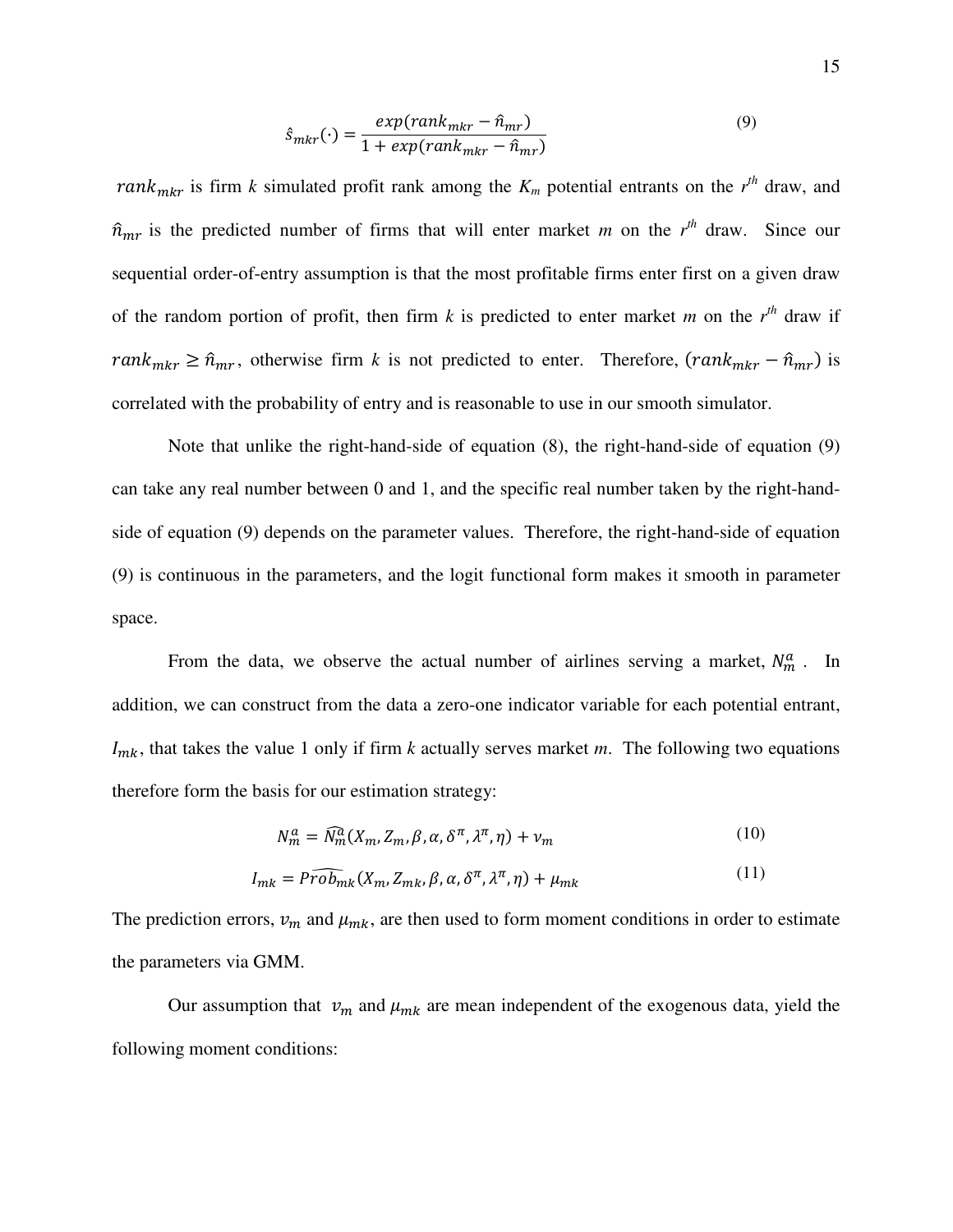$$
m_1(\theta) = \frac{1}{T_1} H'\left(N_m^a - \widehat{N}_m^a(X_m, Z_m, \beta, \alpha, \delta^\pi, \lambda^\pi, \eta)\right) = 0
$$
\n(12)

$$
m_2(\theta) = \frac{1}{T_2} H'\left(I_{mk} - P\widehat{rob}_{mk}(X_m, Z_{mk}, \beta, \alpha, \delta^{\pi}, \lambda^{\pi}, \eta)\right) = 0
$$
\n(13)

where  $\theta$  is simply a parameter vector containing  $\beta$ ,  $\alpha$ ,  $\delta^{\pi}$ ,  $\lambda^{\pi}$ , and  $\eta$ ;  $T_1$  is the number of markets;  $T_2$  is the number of firm-level observations across the sample markets; and *H* is a matrix of instruments that include the interactions of *Population* with *Nonstop Flight Distance* and *Nonstop Flight Distance Squared* .

We obtain the GMM estimates for the profit equation by solving:  $11$ 

$$
\underset{\widehat{\theta}}{\text{Min}} \left[ m(\widehat{\theta})^{'} W m(\widehat{\theta}) \right] \tag{14}
$$

where  $m(\hat{\theta}) = \begin{bmatrix} \end{bmatrix}$  $m_1(\hat{\theta})$  $m_2(\tilde{\theta})$ � and *W* is the following block diagonal positive definite weight matrix: $12$ 

$$
W = \begin{pmatrix} \left[\frac{1}{T_1} H' \tilde{e}_1 \tilde{e}'_1 H\right]^{-1} & \mathbf{0} \\ \mathbf{0} & \left[\frac{1}{T_2} H' \tilde{e}_2 \tilde{e}'_2 H\right]^{-1} \end{pmatrix}
$$

where  $\tilde{e}_1$  and  $\tilde{e}_2$  are the residual vectors from moment conditions,  $m_1(\cdot)$  and  $m_2(\cdot)$  respectively.

#### *4.2 Estimating the Price Equation*

 $\overline{a}$ 

As mentioned in the model section, the main methodological contribution in this study is to construct a correction term to account for potential correlation between price errors and market structure variables. In particular, we showed in the model section that the appropriate

<span id="page-17-0"></span> $11$  Our MATLAB computer code uses the simplex search method (fminsearch command) to minimize the GMM objective function. The fminsearch routine iterates with successive tries at values for the profit function parameter vector,  $(\hat{\theta}_{(1)}, \hat{\theta}_{(2)}, \hat{\theta}_{(3)}, \dots)$ , until the associated value of the GMM objective function converges to a minimum value.

<span id="page-17-1"></span><sup>&</sup>lt;sup>12</sup> The optimal *W* is given by the inverse of the asymptotic variance-covariance matrix of  $m(\hat{\theta})$ .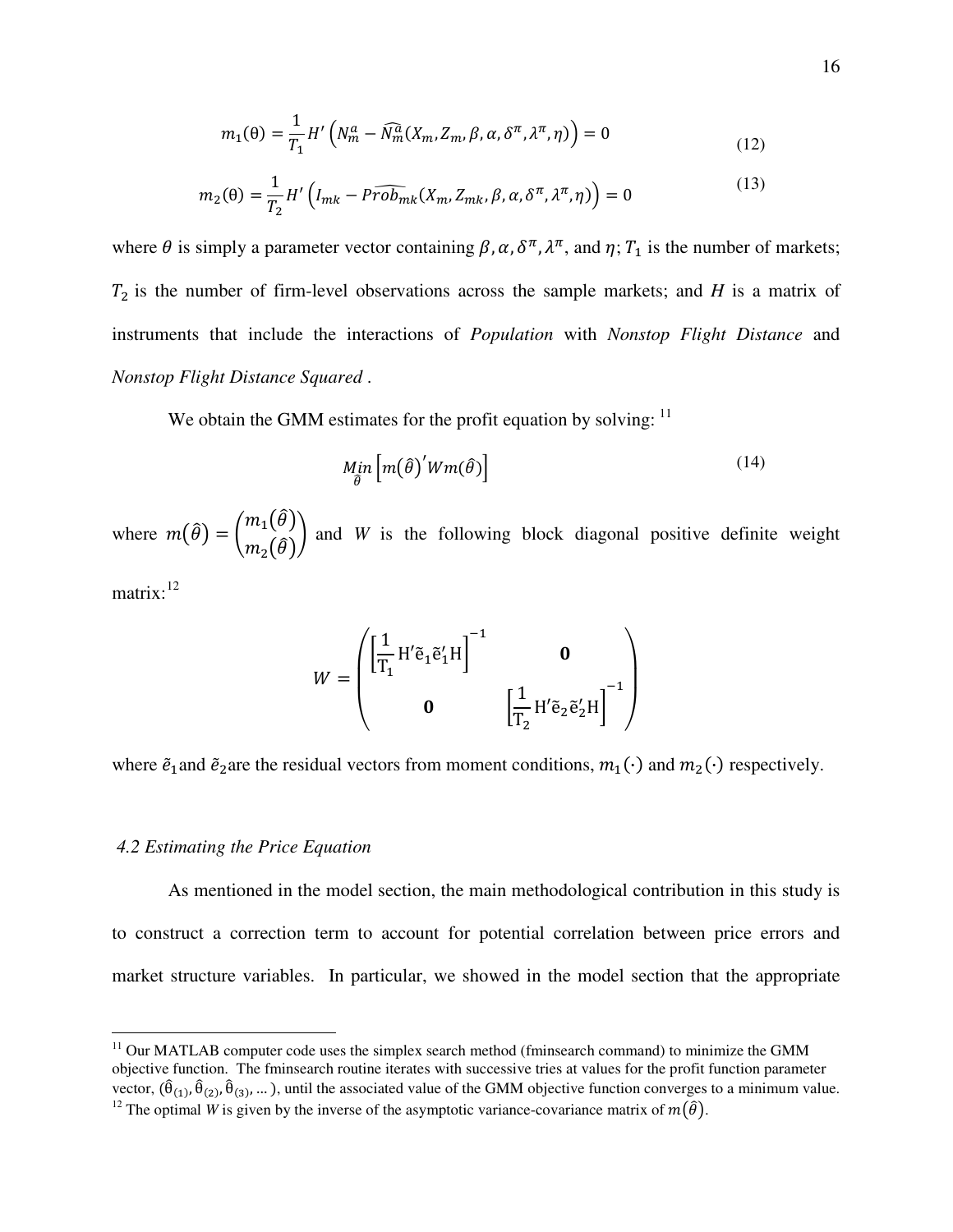correction term is to include the conditional mean,  $E[u_{m0}|X_m, Z_m, N_m^a, N_m^{et}]$ , as a regressor in the price equation. However, there is no closed-form solution for  $E[u_{m0}|X_m, Z_m, N_m^a, N_m^{et}]$  with firm heterogeneity, so in the spirit of Singh and Zhu (2008) we use a simulation technique to approximate this conditional mean as follows:

$$
\hat{E}[u_{m0}|X_m, Z_m, N_m^a, N_m^{et}] = \frac{1}{R_m} \sum_{r=1}^{R_m} u_{m0}^r \left[ \prod_{k=1}^{K_m} (\hat{s}_{mkr})^{I_{mk}} (1 - \hat{s}_{mkr})^{1 - I_{mk}} \right]
$$
(15)

where the term in square brackets is the simulated probability of observing the actual market structure in the data for market *m* on the  $r^{th}$  draw, and  $\hat{s}_{mkr}$  is based on the smooth firm entry probability function in equation  $(9)$ .<sup>[13](#page-18-0)</sup>

In summary, we use a two-stage estimation procedure. At the first stage we estimate the profit equation using GMM as described above. We then use the estimated profit equation parameters along with equation (15) to compute the endogeneity correction term,  $\hat{E}[u_{m0}|X_m, Z_m, N_m^a, N_m^{et}]$ . In the second stage we use ordinary least squares to estimate the linear pricing equation, in which  $\hat{E}[u_{m0}|X_m, Z_m, N_m^a, N_m^{et}]$  is a regressor. This procedure is similar to the two-step estimation used in Singh and Zhu (2008) to study the relationship between prices and market structure for the auto rental industry.

## **5. Data**

 $\overline{a}$ 

Data are obtained from the Airline Origin and Destination Survey (DB1B), which are collected by the US Bureau of Transportation Statistics. DB1B is a 10% random sample of airline tickets from reporting carriers. The data include information such as: (i) origin and destination airports on each ticket itinerary; (ii) the nonstop flight distance between the origin

<span id="page-18-0"></span><sup>&</sup>lt;sup>13</sup> Instead of using a smooth simulator, as we did, to approximate the conditional mean of  $u_{m0}$ , Singh and Zhu (2008) uses an accept-reject frequency simulator.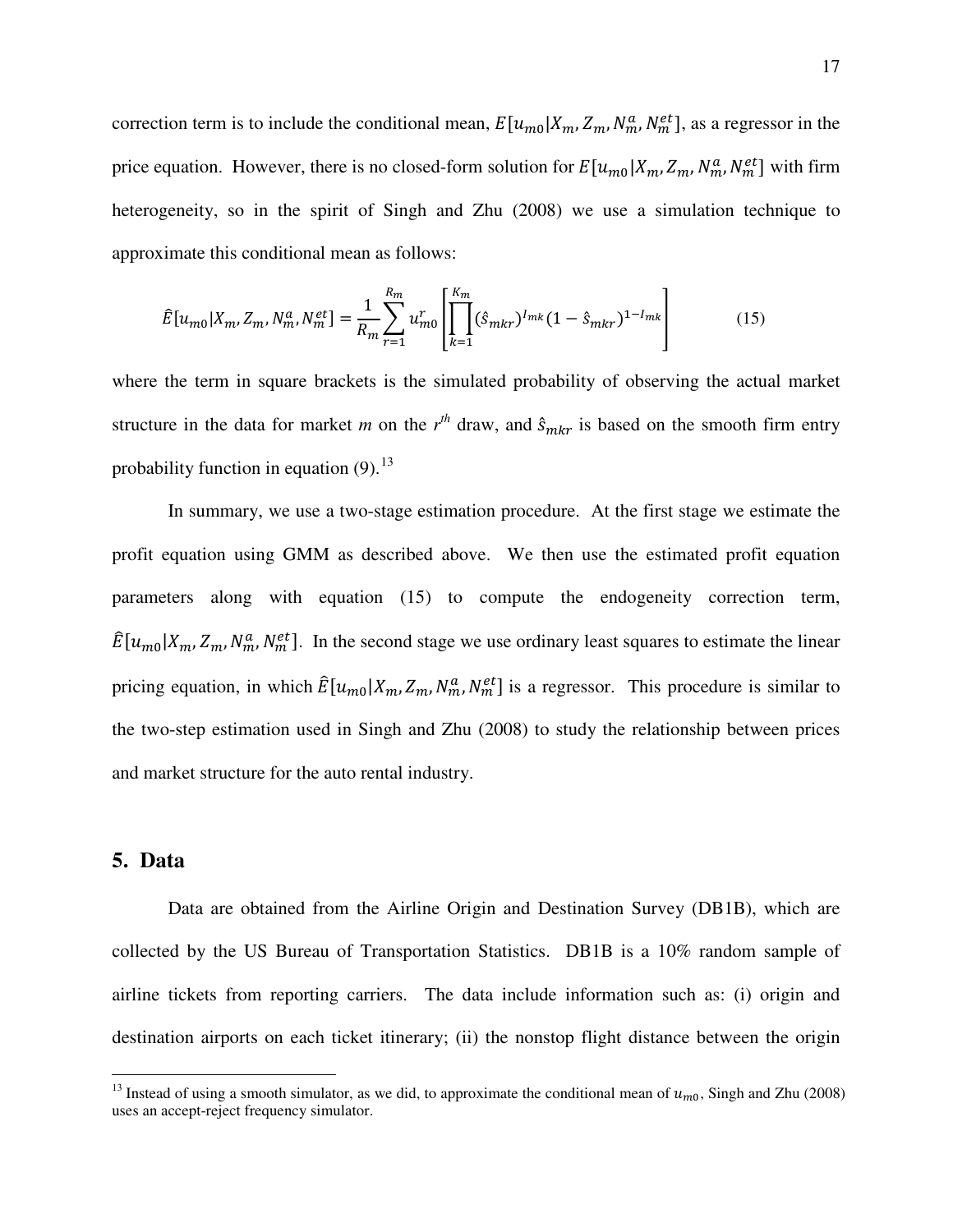and destination airports; (iii) the airline that transports the passengers on a given ticket itinerary; (iv) the price of the ticket; and (v) the number of passengers that purchase a ticket with given itinerary characteristics. We are most interested in the DB1BMarket file in the database, which contains directional market characteristics of each itinerary. Similar in spirit to Berry (1992), we focus on U.S. domestic flights offered and operated by U.S. carriers in a single year, which is 2007 in our study.

To identify potential entrants in each market, we treat the first quarter of 2007 as the first period and the third quarter of 2007 as the second period. The idea is to construct a single dataset that uses information from these two periods. As previously discussed in the estimation section, period 2 is the relevant period for analyzing strategic entry and competitive effects, while period 1 is only used to help identify the set of potential entrants that may enter in period 2.

We enforce some data restrictions in each period. First, only itineraries in the 48 states are included, and foreign operating carriers are eliminated. Second, observations are dropped when market fares are less than \$30, which helps to rule out heavily discounted fares that could be associated with passengers using their accumulated frequent-flyer miles to partially offset cost of trip. Third, as defined before, only pure online<sup>[14](#page-19-0)</sup> nonstop itineraries are considered in each origin-destination market.

In our opinion, much is not lost by focusing on nonstop products instead of considering both nonstop and connecting products. First, Gayle and Wu (2013) provide structural econometric evidence revealing that in most markets nonstop and connecting products have sufficiently weak cross-price elasticity of demand such that if connecting products were

-

<span id="page-19-0"></span> $14$  A pure online air travel product means that the passenger remains on a single carrier's plane(s) for the entire round trip. In addition, the carrier that transports the passenger for this type of product is the same carrier that markets and sold the product to the passenger. Pure online products are the most popular type of products in US domestic air travel markets. For more discussion on various types of air travel products in US domestic markets see Ito and Lee (2007) and Gayle (2008).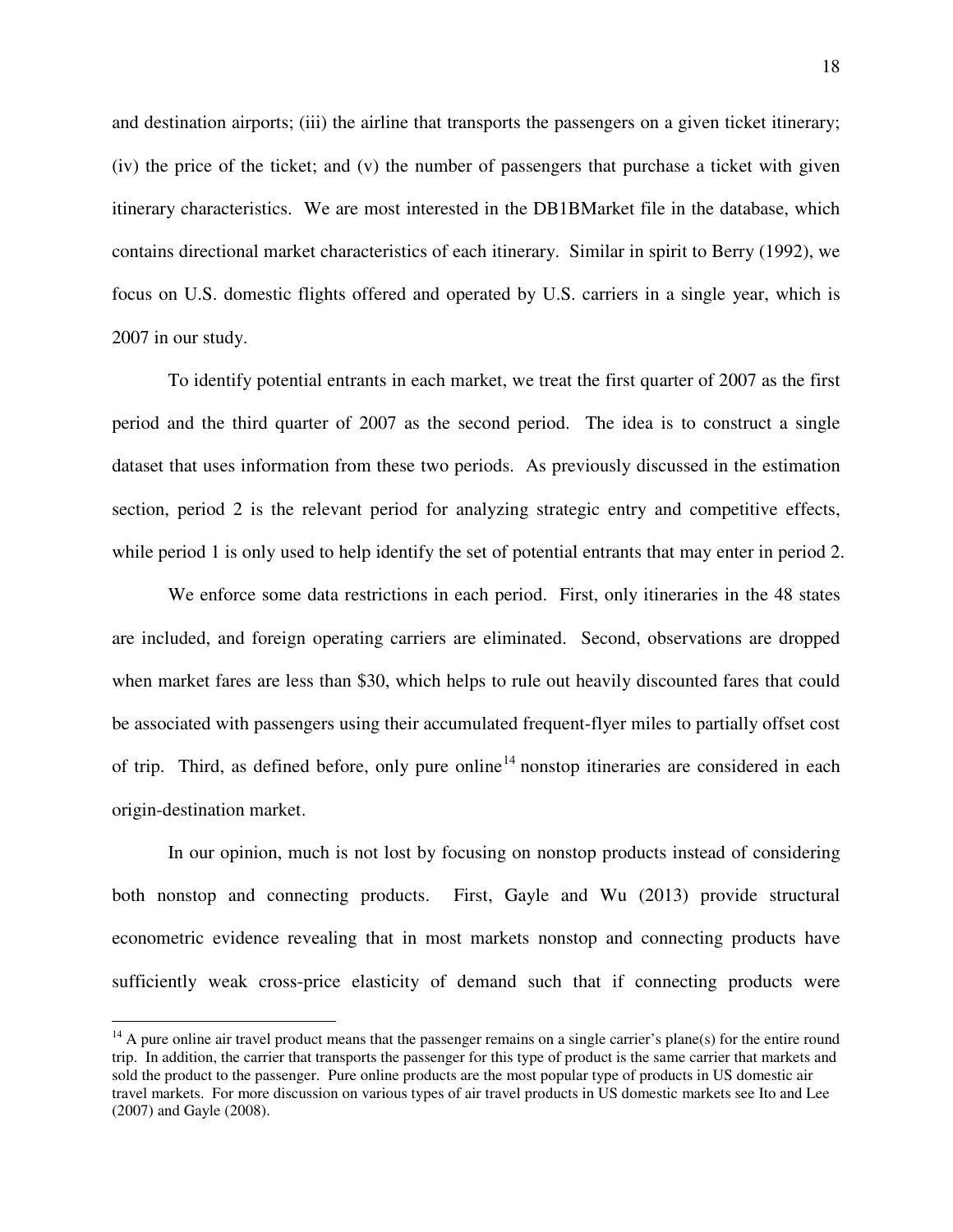artificially removed from markets containing both product types, the remaining nonstop product prices typically will not increase by more than 1%. As such, they argue that these two product types can be treated as being in separate product markets. Second, Brueckner, Lee and Singer (2013) also provide evidence that the competitive impact of connecting products on nonstop products is relatively weaker than the competitive impact of nonstop products on other nonstop products.

We create a "*quantity*" variable by aggregating passengers by airline in each origindestination market. This quantity variable is used to help define a "valid" incumbent. Following Berry (1992), a firm is considered a "valid" incumbent in a market during the quarter when the quantity of passengers appearing in the DB1B survey for the airline in this market is larger or equal to 90. The *price* variable is the mean ticket fare by airline in each market. The 3rd quarter/second period data are then collapsed so that a given airline only appears once in each market.

Unlike the  $3<sup>rd</sup>$  quarter data, the  $1<sup>st</sup>$  quarter data are less restricted by not solely focusing on nonstop itineraries. For purposes of the static entry model, the set of potential entrants to a market refers to airlines that have some airport presence in at least one endpoint city of the market in the  $1<sup>st</sup>$  quarter plus airlines that actually serve the market in the  $3<sup>rd</sup>$  quarter. The final dataset has sample size of 12,401 observations spread across 777 origin-destination markets, and a total of 22 U.S. domestic airlines.

Table 1 provides a list of all airlines that are involved in the sample dataset in the  $3<sup>rd</sup>$ quarter of 2007. The table gives an idea how relatively active an airline is based on the number of markets served.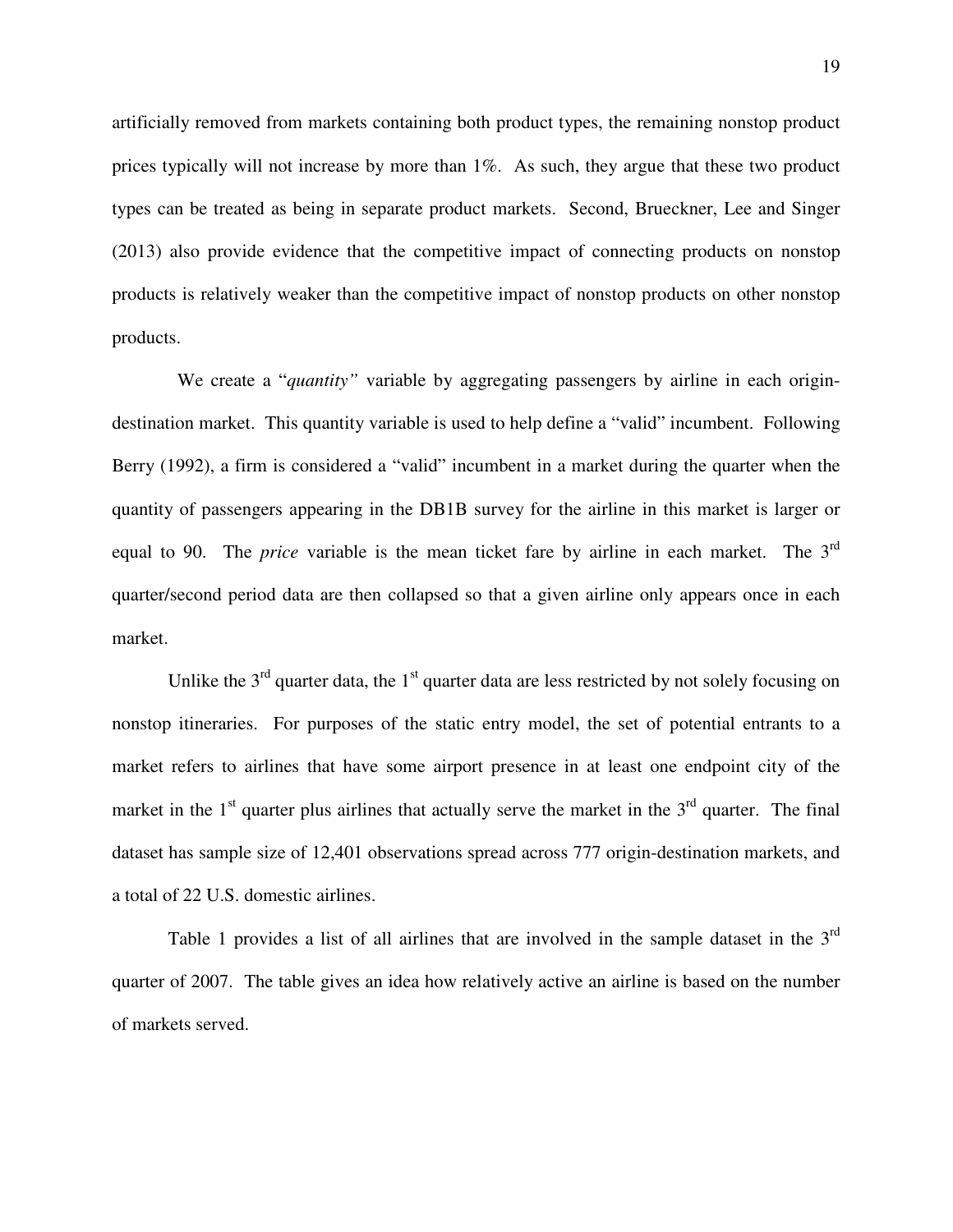| All lines represented in the dataset in the 5rd Quarter of 2007 |                              |                                             |  |  |  |
|-----------------------------------------------------------------|------------------------------|---------------------------------------------|--|--|--|
| Code                                                            | Airline                      | Number of markets served<br>by each carrier |  |  |  |
| AA                                                              | American Airlines Inc.       | 190                                         |  |  |  |
| <b>AS</b>                                                       | Alaska Airlines Inc.         | 63                                          |  |  |  |
| <b>B6</b>                                                       | JetBlue Airways              | 95                                          |  |  |  |
| CO                                                              | Continental Air Lines Inc.   | 64                                          |  |  |  |
| DL                                                              | Delta Air Lines Inc.         | 227                                         |  |  |  |
| F9                                                              | <b>Frontier Airlines</b>     | 80                                          |  |  |  |
| FL                                                              | AirTran Airways              | 176                                         |  |  |  |
| HP                                                              | <b>America West Airlines</b> | 2                                           |  |  |  |
| <b>NK</b>                                                       | <b>Spirit Air Lines</b>      | 52                                          |  |  |  |
| <b>NW</b>                                                       | Northwest Airlines Inc.      | 116                                         |  |  |  |
| <b>SX</b>                                                       | Skybus Airlines, Inc.        | 3                                           |  |  |  |
| SY                                                              | <b>Sun Country Airlines</b>  | 22                                          |  |  |  |
| TZ                                                              | <b>ATA Airlines</b>          | $\overline{7}$                              |  |  |  |
| U <sub>5</sub>                                                  | USA 3000 Airlines            | 20                                          |  |  |  |
| <b>UA</b>                                                       | United Air Lines Inc.        | 216                                         |  |  |  |
| US <sub>1</sub>                                                 | US Airways Inc.              | 149                                         |  |  |  |
| <b>WN</b>                                                       | <b>Southwest Airlines</b>    | 304                                         |  |  |  |
| YX                                                              | <b>Midwest Airlines</b>      | 23                                          |  |  |  |
| Other**                                                         | GQ/ OO/ QX/ RD/ XE           | $\overline{0}$                              |  |  |  |

**Table 1 Airlines represented in the dataset in the 3rd Quarter of 2007** 

\*\*Other includes GQ(Big Sky Airlines), OO(Skywest Airlines), QX(Horizon Air), RD(Ryan International Airlines), and XE(Expressjet Airlines). These airlines in the "Other" category did not actually serve any of our sample markets, but they were potential entrants in some markets.

Table 2 reports the number of potential entrants that serve 0 (City 0), 1 (City 1), or 2 (City 2) endpoint cities of the markets in our sample during period  $1<sup>15</sup>$  $1<sup>15</sup>$  $1<sup>15</sup>$ . The table also shows the number and percent of these potential entrants that actually serve the market in period 2. Among

 $\overline{a}$ 

<span id="page-21-0"></span><sup>&</sup>lt;sup>15</sup> The reason why it is possible to have a subset of our defined potential entrants that do not serve an endpoint airport in the relevant market is because, on rare occasions, these airlines enter a market in the same period they establish presence at both endpoint airports.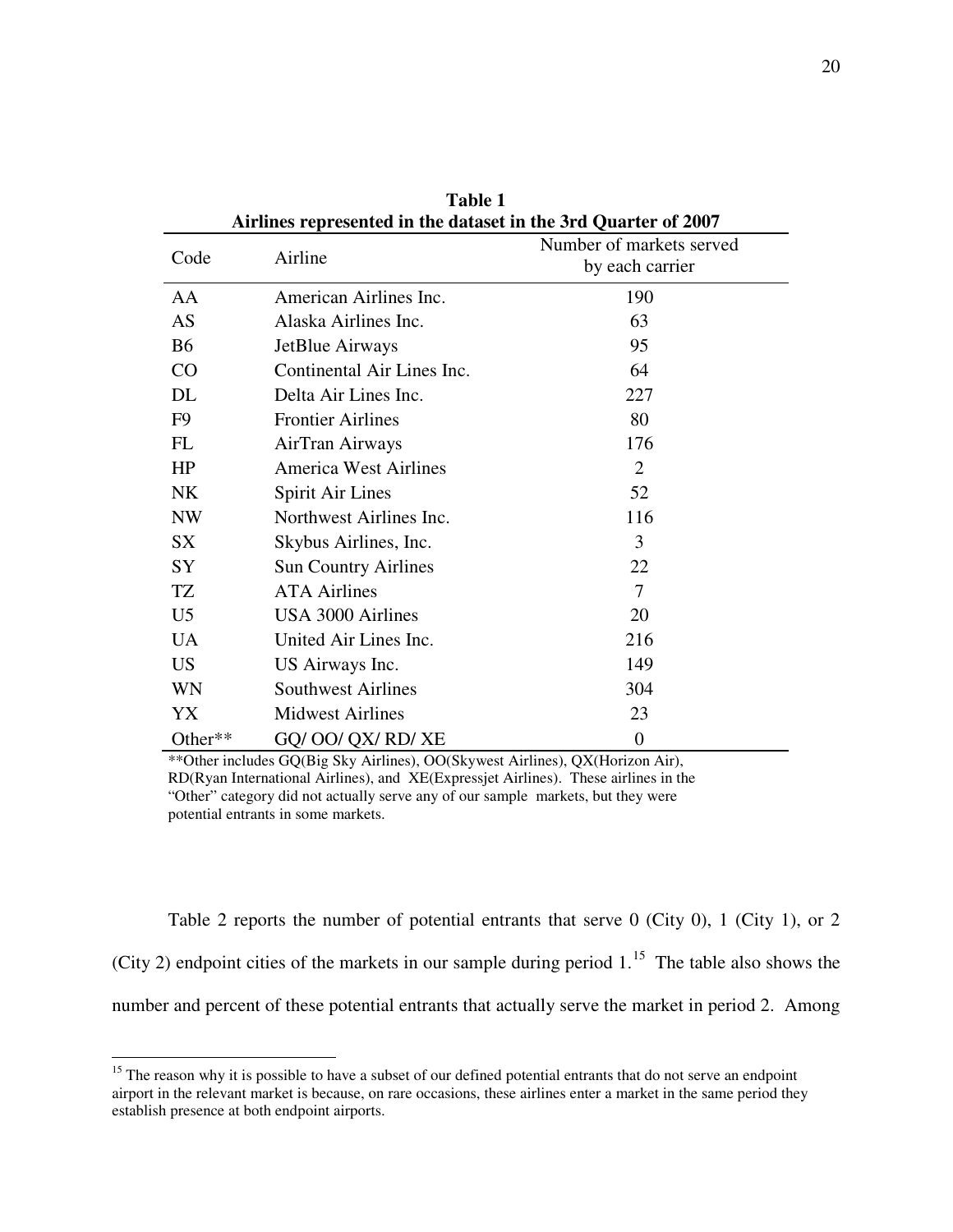the potential entrants, only three firms do not have presence at endpoint cities in the first period. These three firms all enter markets in the second period, and are considered as incumbents in that period. Among the 4,400 potential entrants that only serve one city of a pair in the first period, 0.84% of them decide to enter the market in the second period. On the other hand, among the 7,998 potential entrants that serve both endpoint cities of the market in the first period, 22.1% of them decide to enter the market in the second period. This evidence suggests that firms who serve both endpoints in a city pair more easily enter the market in the subsequent period. These firms can easily take advantage of their access to both airports in that market, so that the cost of entry will likely be lower for them compared to other firms that do not yet have access to both airports. As such, we treat City2 as an observed firm-specific measure of heterogeneity that shifts firms' profit and therefore influences entry decisions.

In addition, we construct variables such as "*Population*", "*Nonstop Flight Distance*", and "*Nonstop Flight Distance Squared*" that are defined previously. Table 3 reports descriptive statistics of the sample data.

| Table 2<br><b>Number of Potential Entrants by Number of Cities Served</b> |                                           |                                     |            |  |  |  |
|---------------------------------------------------------------------------|-------------------------------------------|-------------------------------------|------------|--|--|--|
| No. of Cities<br>Served                                                   | Total No. of<br><b>Potential Entrants</b> | No. of entry<br>in the $2nd$ Period | % of Entry |  |  |  |
| City 0                                                                    | $\mathcal{L}$                             | 3                                   |            |  |  |  |
| City <sub>1</sub>                                                         | 4,400                                     | 37                                  | 0.84       |  |  |  |
| City 2                                                                    | 7,998                                     | 1,770                               | 22.13      |  |  |  |
| Total                                                                     | 12,401                                    | 1,810                               |            |  |  |  |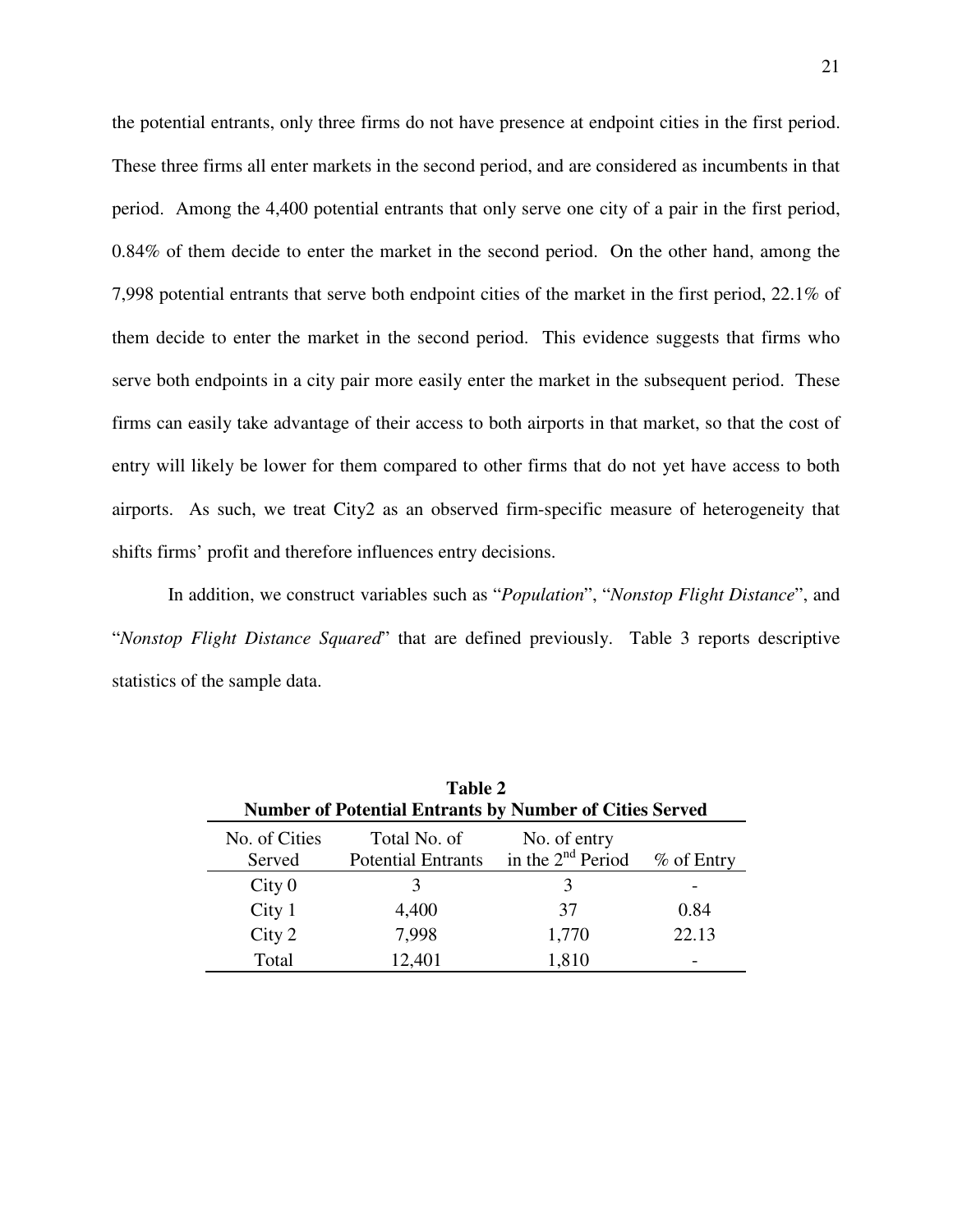| Variable    | Description                                                                                                                                                                         | Mean    | Std. Dev. Min |                        | Max           |
|-------------|-------------------------------------------------------------------------------------------------------------------------------------------------------------------------------------|---------|---------------|------------------------|---------------|
| Population  | Product of population from the<br>origin and destination cities, in one<br>hundred trillions                                                                                        | 0.0154  |               | 0.0536 2.09E-05 0.7078 |               |
| Distance    | Nonstop flight distance, in ten<br>thousands of miles                                                                                                                               | 0.1108  | 0.0627        |                        | 0.0177 0.2704 |
| Income      | Product of median incomes at the origin<br>and destination cities, measured in ten<br>billion dollars                                                                               | 0.2181  | 0.0788        |                        | 0.0817 0.5869 |
| Slot_dummy  | Equals to 1 if any of the airports are slot-<br>controlled. The slot-controlled airports are<br>New York LaGuardia, New York<br>Kennedy, Washington National, and<br>Chicago O'Hare | 0.1743  | 0.3793        | $\overline{0}$         | 1             |
| City1       | Equals 1 if carrier operates in only one<br>endpoint airport of the market in 1st<br>quarter                                                                                        | 0.3548  | 0.4785        | $\boldsymbol{0}$       | 1             |
| City2       | Equals 1 if carrier operates in both<br>endpoint airports of the market in 1st<br>quarter                                                                                           | 0.6449  | 0.4785        | $\boldsymbol{0}$       | 1             |
| $\mathbf I$ | Equals 1 if the potential entrant<br>actually enters the market                                                                                                                     | 0.1460  | 0.3531        | $\overline{0}$         | 1             |
| K           | Number of potential entrants for<br>each market                                                                                                                                     | 16.2541 | 2.1414        | 10                     | 21            |
| HUB_dummy   | Equal to 1 if carrier has a Hub at<br>one or both market endpoints                                                                                                                  | 0.1500  | 0.3571        | $\boldsymbol{0}$       | $\mathbf{1}$  |
|             | City2*Alliance_dummy Equal to 1 if carrier operates at<br>both market endpoints in the 1st quarter<br>and has an alliance partner present at one<br>or both market endpoints.       | 0.5579  | 0.4967        | $\boldsymbol{0}$       | $\mathbf{1}$  |

**Table 3 Descriptive Statistics**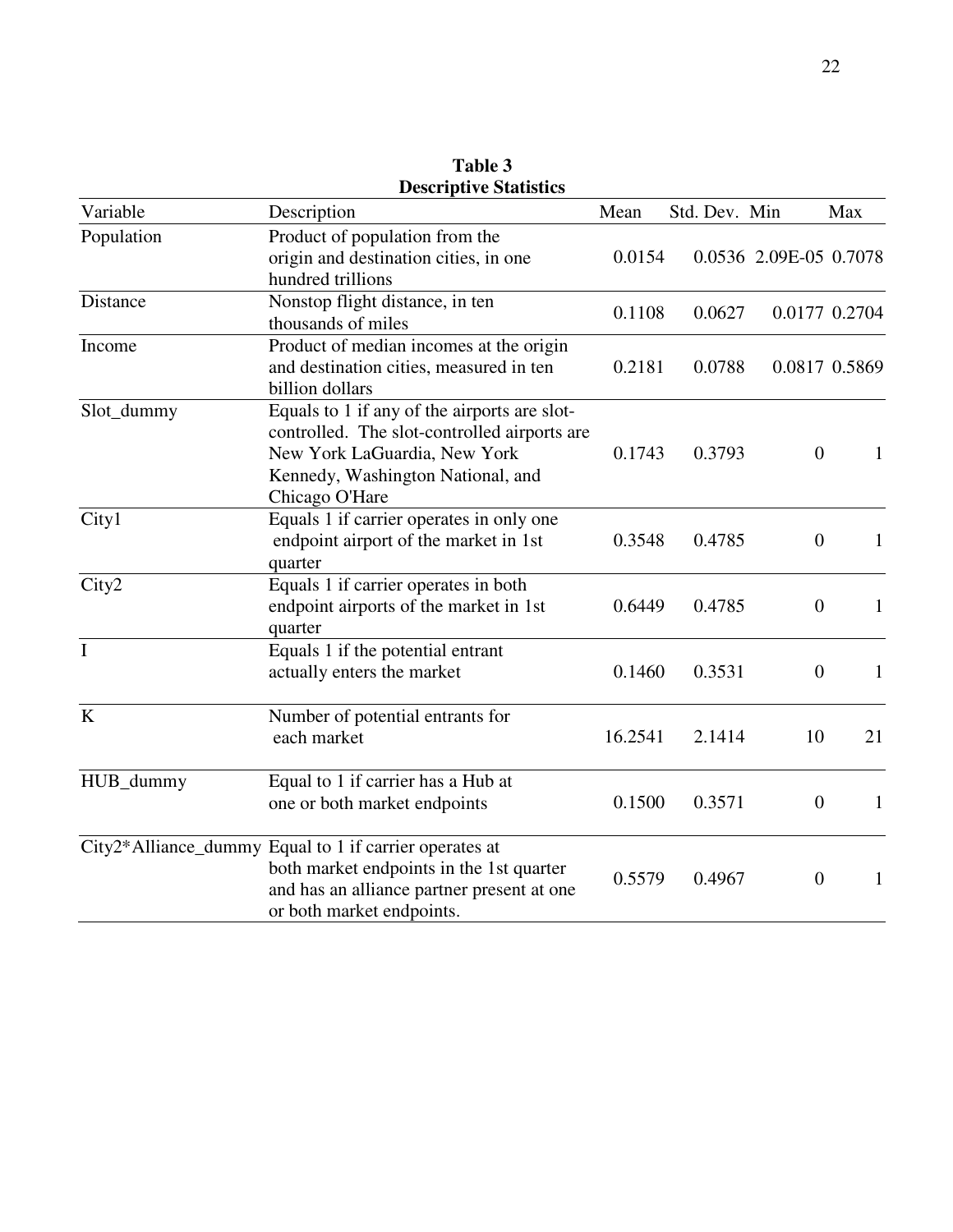| Variable                                                              | Description                                                                                                                              |        | Mean Std. Dev. | Min            | Max            |
|-----------------------------------------------------------------------|------------------------------------------------------------------------------------------------------------------------------------------|--------|----------------|----------------|----------------|
| N                                                                     | Number of actual entrants to a market                                                                                                    | 2.3505 | 0.6230         | $\overline{2}$ | 6              |
| No. of entry threats                                                  | Number of potential entrants that have<br>presence at both market endpoints in<br>period 1, but did not enter the market in<br>period 2. | 8.1244 | 1.8852         | 1              | 14             |
| No. of entry threats<br>(no HUB at market)<br>endpoints)              | Number of entry threats that do not use any<br>of the market endpoints as a Hub                                                          | 7.5254 | 1.7888         | 1              | 13             |
| No. of entry threats<br>(with HUB at one or<br>both market endpoints) | Number of entry threats that use one or<br>both market endpoints as a Hub                                                                | 0.5990 | 0.7572         | $\overline{0}$ | 5              |
| No. of entry threats<br>allied with at least one<br>incumbent         | Number of entry threats to the market who<br>are allied with at least one incumbent in the<br>market                                     | 1.5396 | 0.9303         | $\theta$       | $\overline{4}$ |
| Price_50th                                                            | Market 50th percentile of price levels                                                                                                   | 192.05 | 64.62          |                | 78.58 597.83   |
| Price_25th                                                            | Market 25th percentile of price levels                                                                                                   | 167.53 | 55.86          |                | 60.09 379.48   |
| Price 75th                                                            | Market 75th percentile of price levels                                                                                                   | 216.90 | 74.37          |                | 87.17 690.93   |

**Table 3 continues Descriptive Statistics**

Note that  $N^a$  is the sum of the dummy variable "*I*" in a given market. "*K*" is the total number of possible entrants in a market. Following up on a previous example we discussed in the definitions section, the route of ATL-DEN contains 4 actual entrants out of 19 possible entrants (i.e.  $N^a = 4$  and  $K = 19$ ). *"No. of entry threats (N<sup>et</sup>)*" is the subset of potential entrants that have a presence at both endpoint airports of a market in period 1, but did not actually enter the relevant market in period 2. In other words, according to much of the literature *"No. of entry threats*  $(N^{et})$ " is the total number of potential entrants that poses a real and credible entry threat. Note that the mean of *"No. of entry threats*  $(N<sup>et</sup>)$ " is much smaller than the mean of *K*.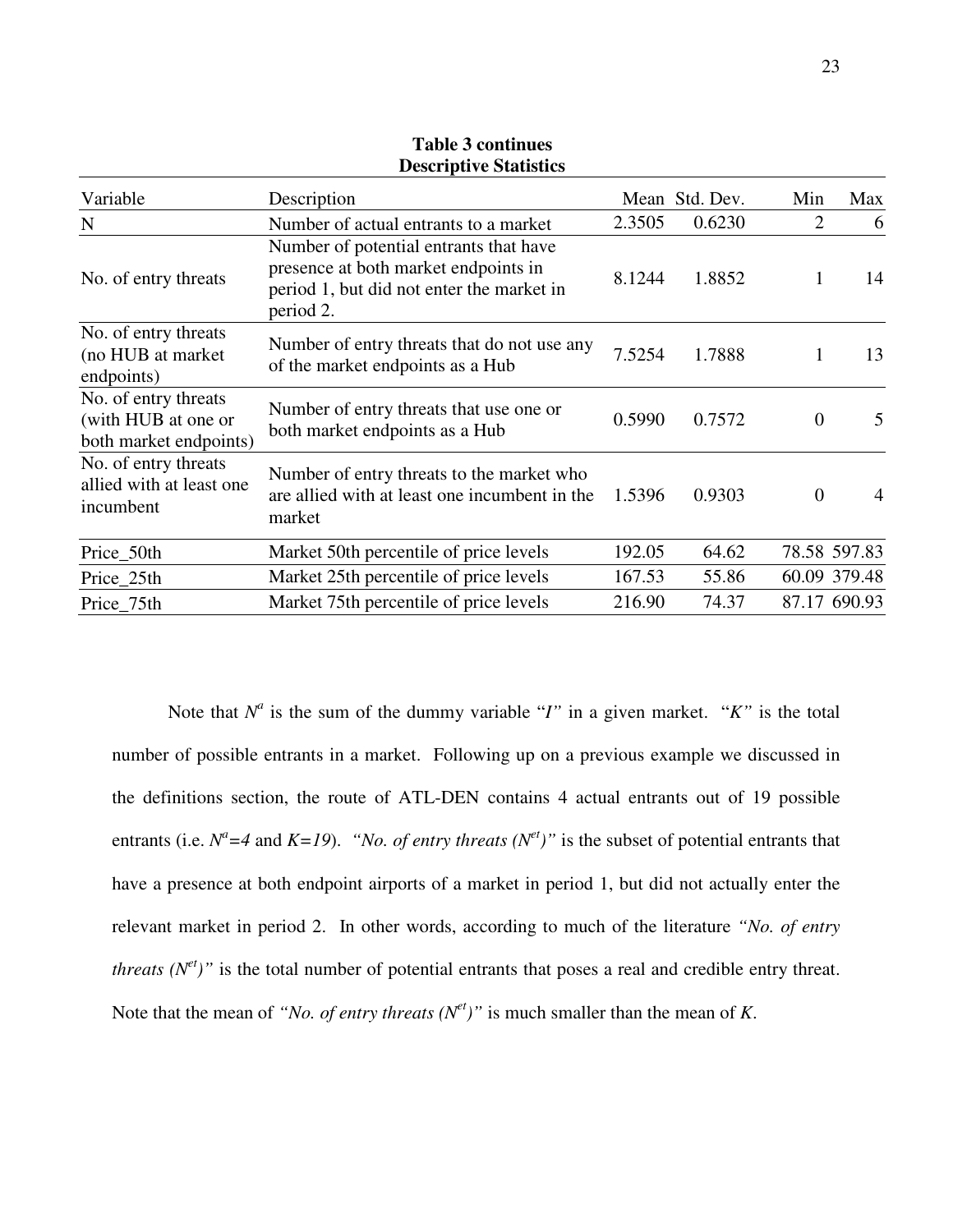# **6. Results**

This section presents the results from estimating the empirical model discussed above. Table 4 presents results from the entry model. The entry model estimates suggest that the profitability of firm entry in a market is increasing in the size of the market as measured by population, which is consistent with results in Berry (1992). As expected, an increase in consumers' income also increases the profitability of entry. Profitability of firm entry seems to be increasing in distance up to some distance threshold, then decrease in distance thereafter. The negative coefficient on *Slot\_dummy* indicates that a firm is likely to find entry less profitable if any of the airports is slot-controlled, which are: New York LaGuardia; New York Kennedy; Washington National; and Chicago O'Hare airports.

| Parameter Estimates for Entry Model           |                |            |  |  |  |  |
|-----------------------------------------------|----------------|------------|--|--|--|--|
| Variable                                      | Parameter est. | std. error |  |  |  |  |
| Constant                                      | $-3.2518*$     | 0.2821     |  |  |  |  |
| Population                                    | $4.7134*$      | 0.0761     |  |  |  |  |
| Distance                                      | $2.2734*$      | 0.1620     |  |  |  |  |
| $(Distance)^2$                                | $-8.9535*$     | 0.3909     |  |  |  |  |
| Income                                        | $6.6341*$      | 0.1699     |  |  |  |  |
| Slot_dummy                                    | $-0.4221$ *    | 0.0199     |  |  |  |  |
| City2                                         | $3.3342*$      | 0.2816     |  |  |  |  |
| HUB_dummy                                     | 0.0011         | 0.6330     |  |  |  |  |
| City2*Alliance_dummy                          | $-0.4112*$     | 0.0102     |  |  |  |  |
| Number of competing firms<br>$(\delta^{\pi})$ | $-1.5068*$     | 0.0284     |  |  |  |  |
| Number of entry threats $(\lambda^{\pi})$     | $-0.0526*$     | 0.0084     |  |  |  |  |
| $Correlation(\eta)$                           | $-0.9998*$     | 0.0012     |  |  |  |  |
| Number of obs.                                | 12401          |            |  |  |  |  |
| <b>GMM</b> objective                          | 0.1700         |            |  |  |  |  |

Table 4 Parameter Estimates for Entry Model

\*represents statistical significance at the 0.05 level.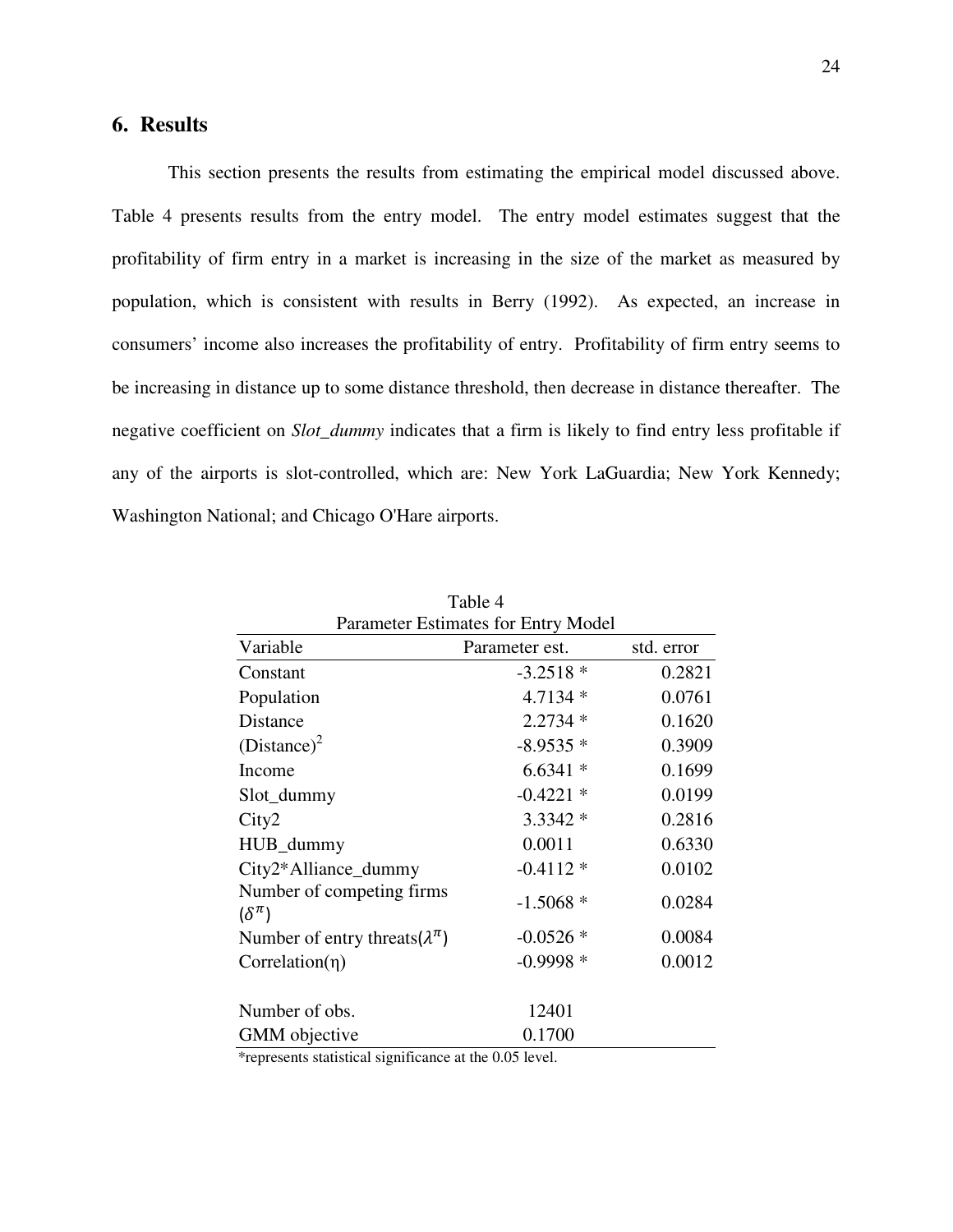The positive coefficient on *City2* suggests that a firm is likely to find entry more profitable if it has presence in both endpoint cities in the period prior to the entry period under consideration. The effect is statistically significant, and therefore implies that we should allow for firm heterogeneity in the entry model, as suggested by Berry (1992). The positive coefficient estimate on *Hub\_dummy* suggests that carriers that use one or both market endpoint airports as a hub may find market entry profitable, however, this coefficient is statistically insignificant. The negative coefficient on *City2\*Alliance\_dummy* suggests that a firm finds it less profitable to enter a market if it has presence at both market endpoints, and also has an alliance partner present at both market endpoints.

As expected,  $\delta^{\pi}$  is negative and statistically significant, which indicates that actual entry reduces profitability. This result is consistent with standard oligopoly theory, which predicts that profitability should decline with increased competition. Similarly,  $\lambda^{\pi}$  is negative, suggesting that the profitability of entry decreases with increased entry threat. In addition, the marginal profit effect of entry threat is relatively small compared to the marginal profit effect of actual entry.

Recall that the parameter, *η*, measures the correlation of profit components that are unobserved to the researcher but observed by firms. This parameter is statistically different from zero at conventional levels of significance, and its point estimate (-0.9998) suggests a strong correlation of unobserved profit components across firms in a market. This effect suggests that market-wide shocks are strong relative to firm-level shocks.<sup>[16](#page-26-0)</sup>

As mentioned previously, the main purpose in this paper is to re-examine the issue of how incumbents respond to the threat of entry in the airlines industry. Our methodology explicitly accounts for the endogeneity of market structure. In particular, the estimates of the

<u>.</u>

<span id="page-26-0"></span><sup>&</sup>lt;sup>16</sup> We also estimate the entry model using data samples drawn from different time periods. For example, we use the third quarter of 2007 as the first period and the first quarter of 2008 as the second period. We find that results are qualitatively similar to those reported above.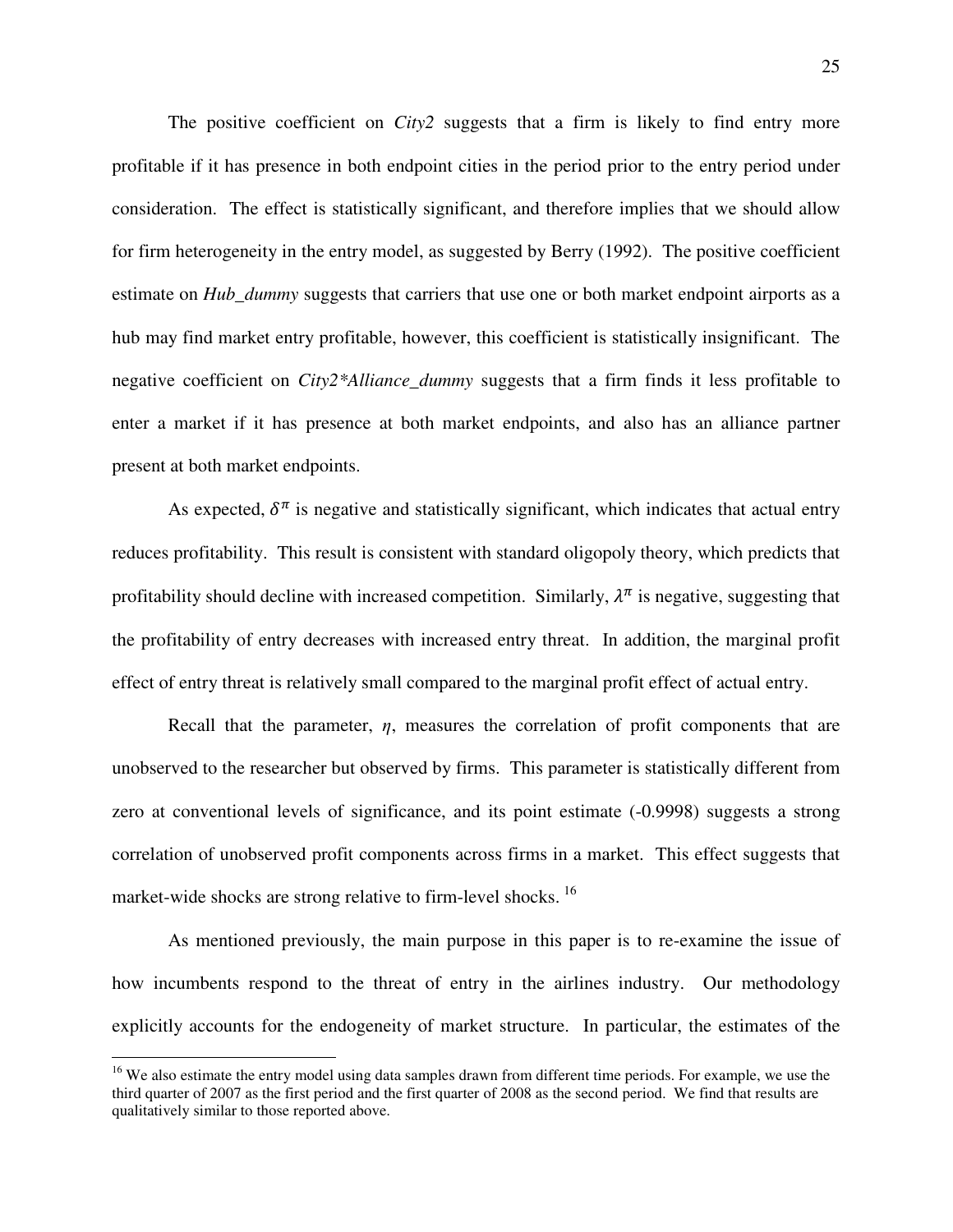entry model allow us to correct for this problem of potential endogeneity in incumbents' price regression. Results for price regressions are shown in Table 5. Specification (1) in the table captures the average effect of entry threats. In Specification (2), we decompose the effect of entry threats based on: (1) whether a market endpoint airport is a hub for a potential entrant; and (2) whether a potential entrant has an alliance partnership with any of the market incumbents.

Recall that the unit of analysis for these regressions is at the market level. As such, the dependent variable for a price equation is either the market  $50<sup>th</sup>$  percentile value,  $25<sup>th</sup>$  percentile value, or  $75<sup>th</sup>$  percentile value. This table only reports results for the  $50<sup>th</sup>$  percentiles, while results of the  $25<sup>th</sup>$  and  $75<sup>th</sup>$  percentiles are shown in the appendix.

The left column in Specification (1) shows the results from model without the endogeneity correction variable.<sup>[17](#page-27-0)</sup> These estimates suggest that airfare is increasing in market size, as measured by population. Second, the positive coefficient estimate on the *Slot\_dummy* variable suggests that airfare is higher in markets that include a slot-controlled airport. Third, the sign pattern of the coefficient estimates on *Distance* and *(Distance)<sup>2</sup>* suggests that airfare increases with distance between the origin and destination cities up to some threshold distance, but declines in distance thereafter. <sup>[18](#page-27-1)</sup>

<u>.</u>

<span id="page-27-0"></span><sup>&</sup>lt;sup>17</sup> Recall that the "Endogeneity correction" variable is,  $\frac{E}{2}[u_{m0}|X_m, Z_m, N_m^a, N_m^{et}].$ 

<span id="page-27-1"></span><sup>&</sup>lt;sup>18</sup> The coefficient estimates on *Distance* and  $(Distance)^2$  imply a distance threshold of 4,413 miles [= 10,000  $*$ 4.9999/( $2*5.664$ ), which is outside the range of distances in our data sample. Therefore, the airfare is continuously increasing with distance in our data sample.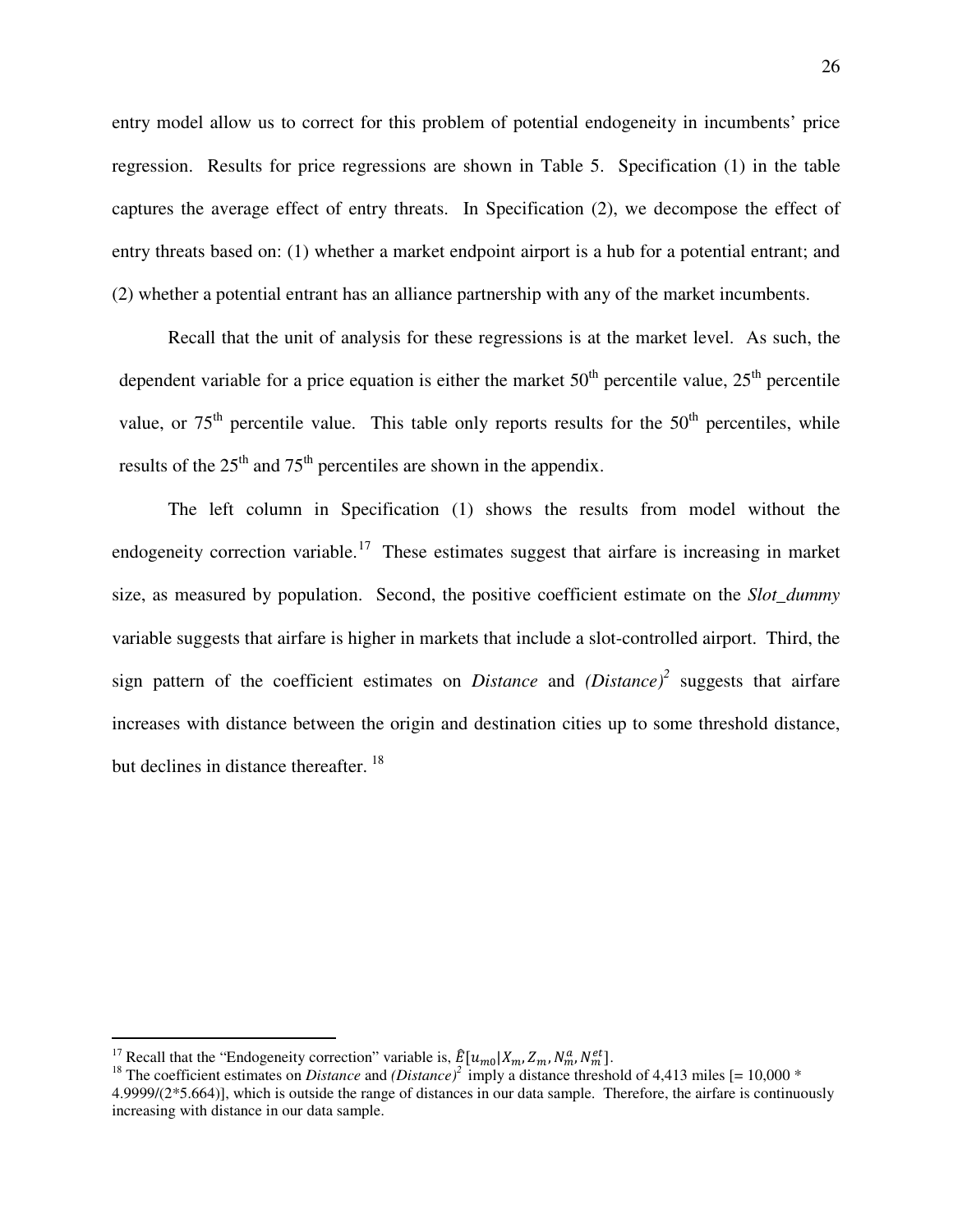|                                        | Specification (1)       |                        |                         | Specification (2)    |  |  |
|----------------------------------------|-------------------------|------------------------|-------------------------|----------------------|--|--|
|                                        | Without<br>Endog. Corr. | With<br>Endog. Corr.   | Without<br>Endog. Corr. | With<br>Endog. Corr. |  |  |
| Population                             | $0.5365*$               | $0.5376*$              | $0.5737*$               | $0.5769*$            |  |  |
|                                        | (0.1667)                | (0.1663)               | (0.1604)                | (0.1601)             |  |  |
| Income                                 | $-0.0584$               | $-0.0351$              | $-0.0052$               | 0.0137               |  |  |
|                                        | (0.1056)                | (0.1059)               | (0.1022)                | (0.1024)             |  |  |
| Distance                               | 4.9999 *                | 4.9989 *               | 5.4705 *                | 5.4616 *             |  |  |
|                                        | (0.5238)                | (0.5226)               | (0.5050)                | (0.5040)             |  |  |
| $(Distance)^2$                         | $-5.6640*$              | $-5.7132*$             | $-7.6680*$              | $-7.6747*$           |  |  |
|                                        | (1.9547)                | (1.9501)               | (1.8923)                | (1.8883)             |  |  |
| Slot_dummy                             | $0.0878*$               | $0.0882*$              | $0.0570*$               | $0.0573*$            |  |  |
|                                        | (0.0234)                | (0.0234)               | (0.0227)                | (0.0227)             |  |  |
| No. of competing firms                 | $-0.0456*$              | $-0.0473*$             | $-0.0774*$              | $-0.0787*$           |  |  |
|                                        | (0.0131)                | (0.0131)               | (0.0130)                | (0.0130)             |  |  |
| No. of entry threats                   | $-0.0084 +$             | $-0.0077$ <sup>+</sup> |                         |                      |  |  |
|                                        | (0.0044)                | (0.0044)               |                         |                      |  |  |
| No. of entry threats (no HUB at        |                         |                        | $-0.0019$               | $-0.0011$            |  |  |
| market endpoints)                      |                         |                        | (0.0045)                | (0.0045)             |  |  |
| No. of entry threats (with HUB         |                         |                        | $-0.0211*$              | $-0.0216*$           |  |  |
| at one or both market endpoints)       |                         |                        | (0.0103)                | (0.0103)             |  |  |
| No. of entry threats (allied with      |                         |                        | $0.0758*$               | $0.0752*$            |  |  |
| at least one incumbent)                |                         |                        | (0.0088)                | (0.0088)             |  |  |
| <b>Endogeneity Correction Variable</b> |                         | $-16401*$              |                         | $-14870*$            |  |  |
|                                        |                         | (7534)                 |                         | (7219)               |  |  |
| Constant                               | $4.9093*$               | $4.9050*$              | 4.7990 *                | 4.7956 *             |  |  |
|                                        | (0.0543)                | (0.0542)               | (0.0534)                | (0.0533)             |  |  |
| $N = 777$                              |                         |                        |                         |                      |  |  |
| R-squared                              | 0.5292                  | 0.5321                 | 0.5712                  | 0.5735               |  |  |

Table 5 Parameter Estimates for Price Regressions that Capture the Effect of Entry Threats on Median Market Price

\*represents statistical significance at the 0.05 level. <sup>+</sup> represents statistical significance at the 0.10 level. Standard errors are in parentheses. Recall that the "Endogeneity correction" variable is,  $\mathbb{E}[\mathbf{u}_{\text{m0}}|\mathbf{X}_{\text{m}}$ ,  $\mathbf{Z}_{\text{m}}$ ,  $\mathbf{N}_{\text{m}}^{\text{at}}]$ .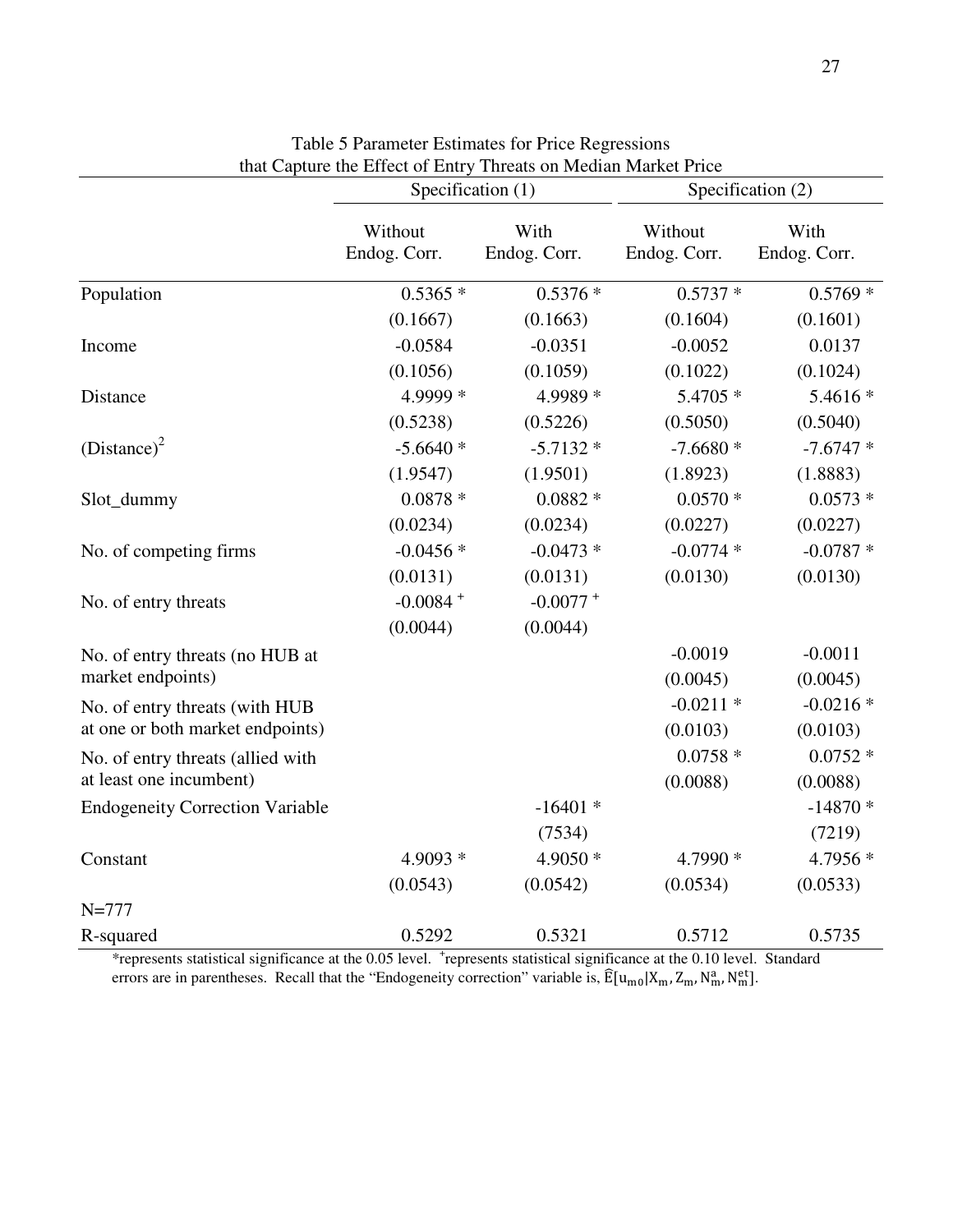Consistent with the findings in Goolsbee and Syverson (2008), the negative signs of actual entry and entry threat coefficients suggest that incumbents cut prices when faced with increased actual competitors or entry threats. While Goolsbee and Syverson's incumbent price regression measures these effects based on time dummy coefficients surrounding the period of the event, our study looks at incumbents' price response to changes in the numbers of actual competitors, and threatening potential competitors. The results here indicate that prices fall by an average 4.56% when the actual number of competitors increases by one firm. On the other hand, prices only drop by an average  $0.84\%$  when incumbents face an additional entry threat. Therefore, the degree of incumbent price-cutting is different in response to actual entry compared to the threat of entry. Specifically, incumbent firms seem to cut price more in response to an increase in actual number of competitors as compared to an increase in the number of firms that threaten to enter. This evidence is consistent with findings in Morrison (2001) and Kwoka and Shumilkina (2010).

The right column in Specification (1) shows estimation results when the endogeneity correction variable is included as a regressor. This endogeneity correction variable accounts for the fact that "No. of competing firms" variable is endogenous in the price regression. The results show that the coefficients are roughly similar in magnitude compared to the case without endogeneity correction. We find that the average effect of actual entry is marginally larger when endogeneity of market structure is taken into account. An increase in number of actual entry is associated with a price drop of 4.73% in case of the endogeneity-corrected specification, as compared to a price drop of 4.56% in case of specifications without endogeneity correction. Therefore, the measured average price effect from actual entry could be slightly underestimated if we ignore the endogeneity of market structure.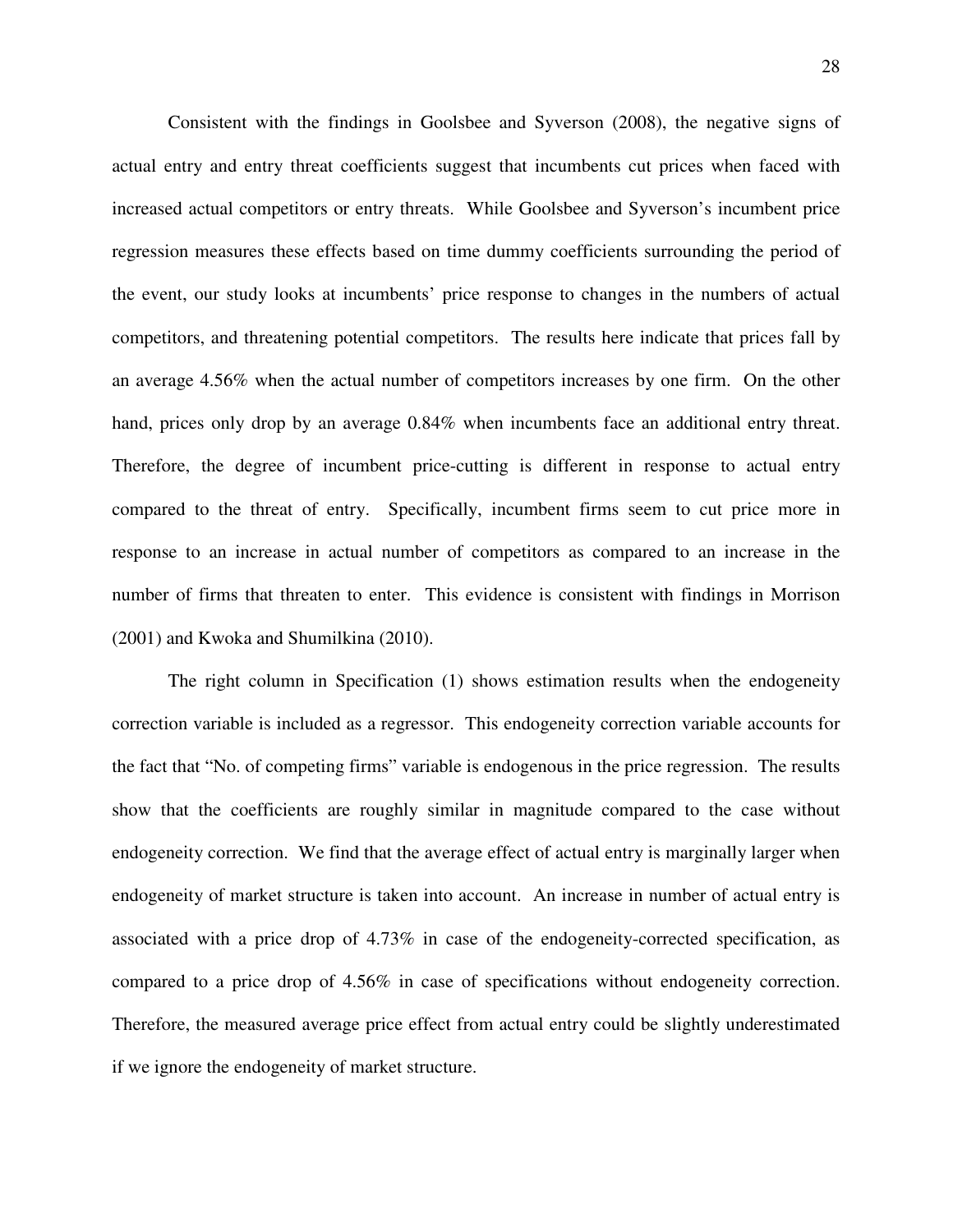When it comes to the average effects due to the threat of entry, the market median price drops 0.77% with an additional threat of entry in the case of the endogeneity-corrected specification. This average price effect is marginally smaller than the 0.84% average price drop in case of the specification without endogeneity correction. Therefore, the measured average price effect from the threat of entry could be slightly overestimated if we ignore the endogeneity of market structure.

Note that the significantly negative coefficient on the "Endogeneity correction" variable implies a negative relationship between price shocks and profit shocks. This negative coefficient implies that, on average, the unobserved factors affect both observed prices and probability of firm entry in the opposite direction. Even though controlling for potential endogeneity only marginally affects the estimated parameters in this data sample, we still recommend reinforcing the model with the endogeneity correction term so as to mitigate the potential biases in estimating incumbents' responses that could be present in other data samples.

Now focusing on the econometric estimates from Specification (2) in Table 5, we see that incumbents lower price by more when entry threats have a hub at one or both market endpoints. In other words, potential entrants that have a hub at the market endpoint seem to pose a greater competitive threat to incumbents in the market. In case of the endogeneity corrected coefficient estimates, we see that incumbents cut airfares by 2.16% when face with an entry threat from a potential entrant who has a hub at one or both of the market endpoints. On the other hand, incumbents have small and statistically insignificant response  $(0.11\%)$  to an entry threat when the potential entrant does not use any of the market endpoints as a hub. We argue that this asymmetric response from incumbents is likely driven by the fact that potential entrants with hub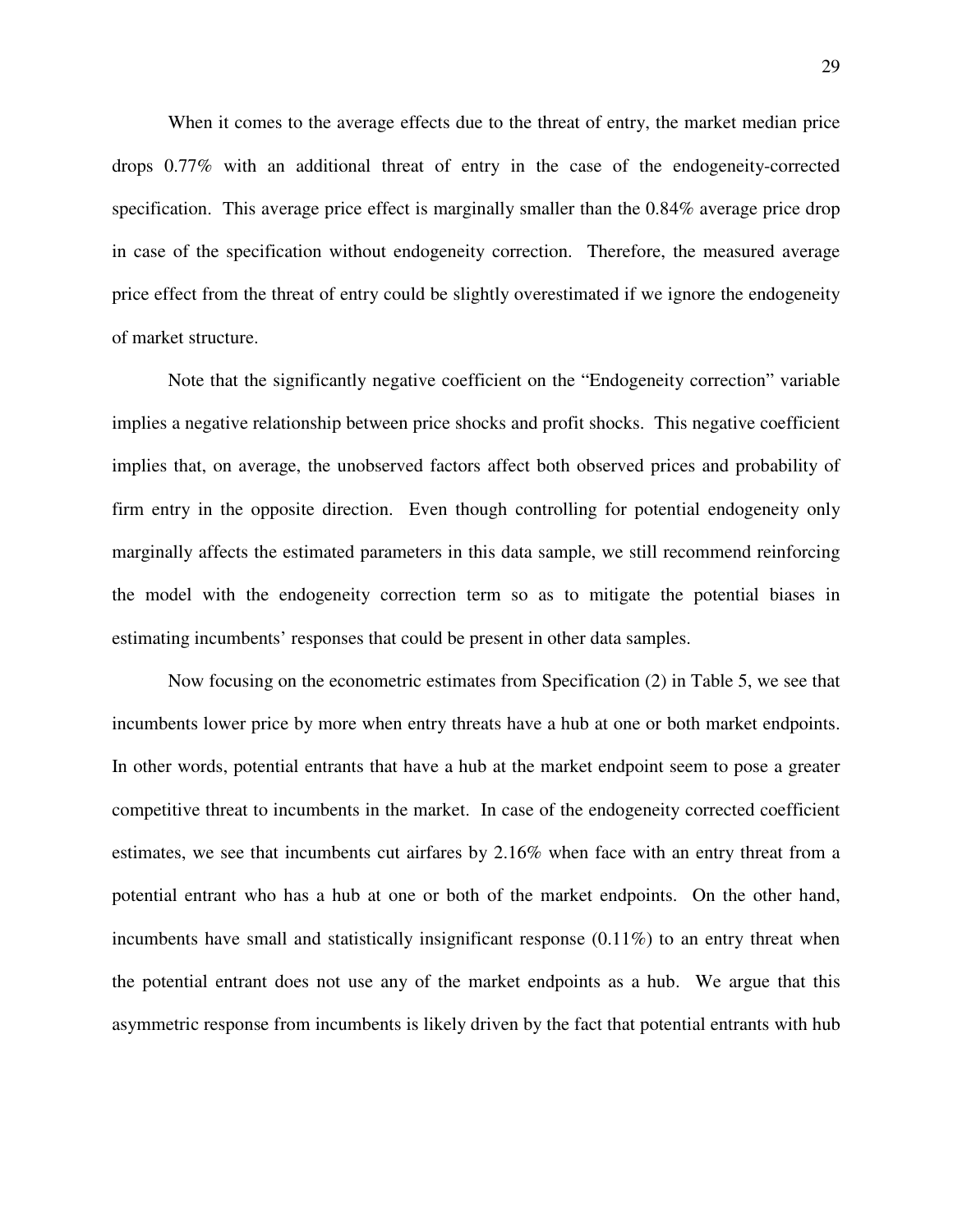airports at the market endpoints can better exploit economies of passenger-traffic density and therefore will have lower marginal cost upon actual entry.

A second key result in Specification (2) is that incumbents seem to increase rather than lower their price if they have an alliance partnership with the "potential entrant". <sup>[19](#page-31-0)</sup> The coefficient estimate suggests that incumbents raise price approximately 7% when the potential entrant present at both market endpoints is an alliance partner. We argue that if the carrier present at the endpoint airports has an alliance partnership with an incumbent, this alliance partnership can enable the incumbent to charge a higher price due to consumers' increased preference for alliance partners' products. An alliance may increase consumers' preference for partner carriers' products since passengers have greater opportunities to accumulate and redeem frequent-flyer miles across partner carriers [Lederman (2007)], especially when partner carriers' networks are complementary rather than overlapping.

Last, as a robustness check on whether our qualitative results are sensitive to seasonality, we also estimate the entry model and pricing equation using data samples drawn from the same quarter in different years. Specifically, we use the third quarter of 2006 as the first period, and the third quarter of 2007 as the second period. We find that results, which are reported in Table A.3 and Table A.4 in the appendix, are qualitatively similar to those reported in Table 4 and Table 5 above.

#### **7. Conclusion**

<u>.</u>

Much of the airline industry literature identifies a potential entrant to a market based on whether the relevant carrier has presence in at least one of the endpoint airports of the market

<span id="page-31-0"></span><sup>&</sup>lt;sup>19</sup> This result is consistent with some of the findings in Armantier and Richard (2006). Also see Zhang and Czerny (2012).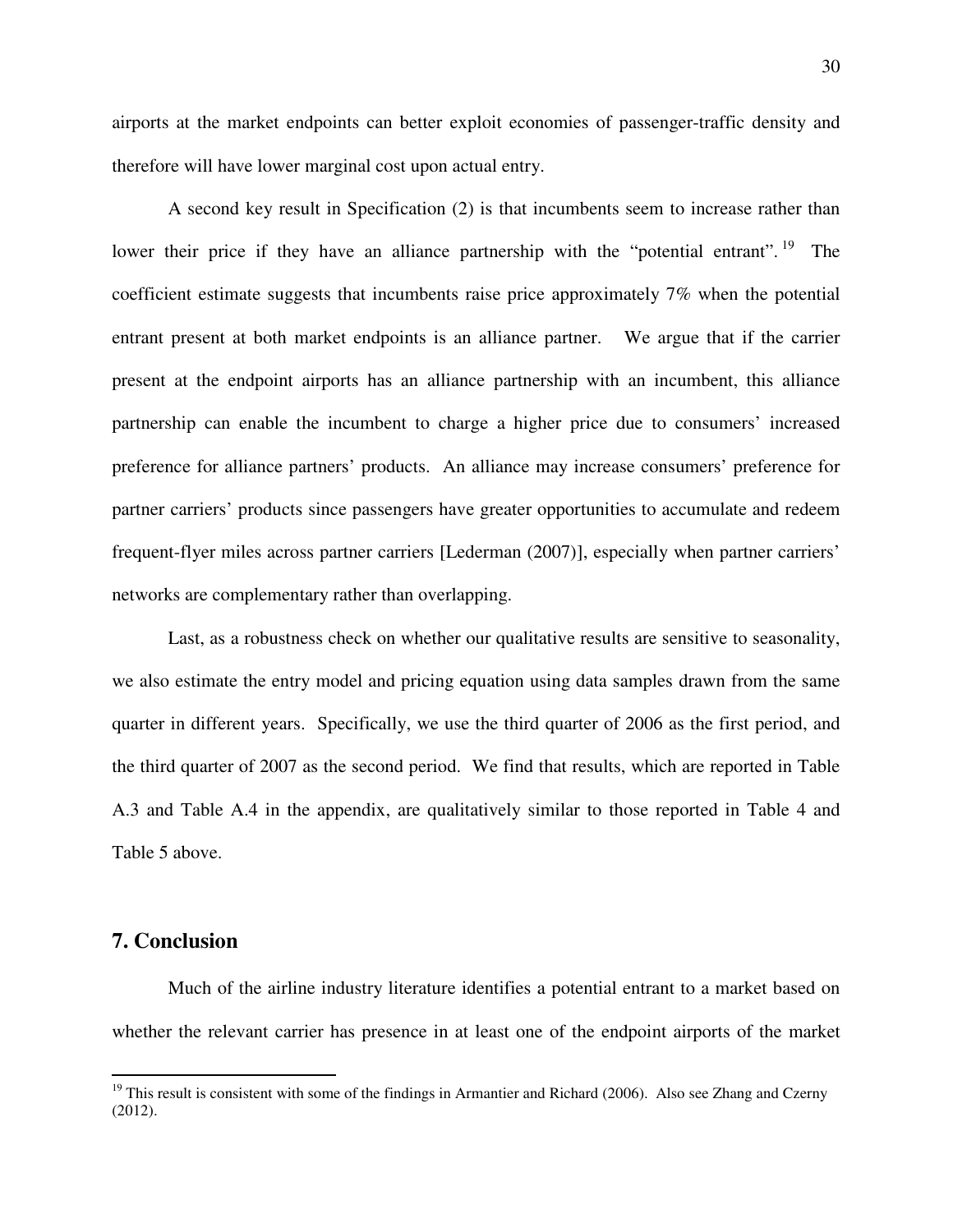without actually operating between the endpoints. Furthermore, several studies elevate the status of a potential entrant to a credible "entry threat" to market incumbents once the potential entrant establishes presence at the second endpoint airport of the market. However, a key point we make in this paper is that even when potential entrants have presence at both endpoint airports of a market, these "potential entrants" may not all be effective "competitive threats" to incumbents in the market. Our paper provides evidence of two situations in which potential entrants that have presence at both endpoint airports of a market are not effective "competitive threats" to incumbents in the market.

First, we find evidence that incumbents lower price by more when entry threats have a hub at one or both market endpoints. In other words, potential entrants that have a hub at the market endpoint seem to pose a greater competitive threat to incumbents in the market. In fact, our estimates suggest that incumbents cut airfares by 2.16% when face with an entry threat from a potential entrant who has a hub at one or both of the market endpoints, but incumbents have small and statistically insignificant response  $(0.11\%)$  to an entry threat when the potential entrant does not use any of the market endpoints as a hub. We argue that this asymmetric response from incumbents is likely driven by the fact that potential entrants with hub airports at the market endpoints can better exploit economies of passenger-traffic density and therefore will have lower marginal cost upon actual entry.

Second, we find evidence that incumbents seem to increase rather than lower their price if they have an alliance partnership with the "potential entrant". Specifically, we estimate that incumbents raise price approximately 7% when the potential entrant present at both market endpoints is an alliance partner. We argue that if the carrier present at the endpoint airports has an alliance partnership with an incumbent, this alliance partnership can enable the incumbent to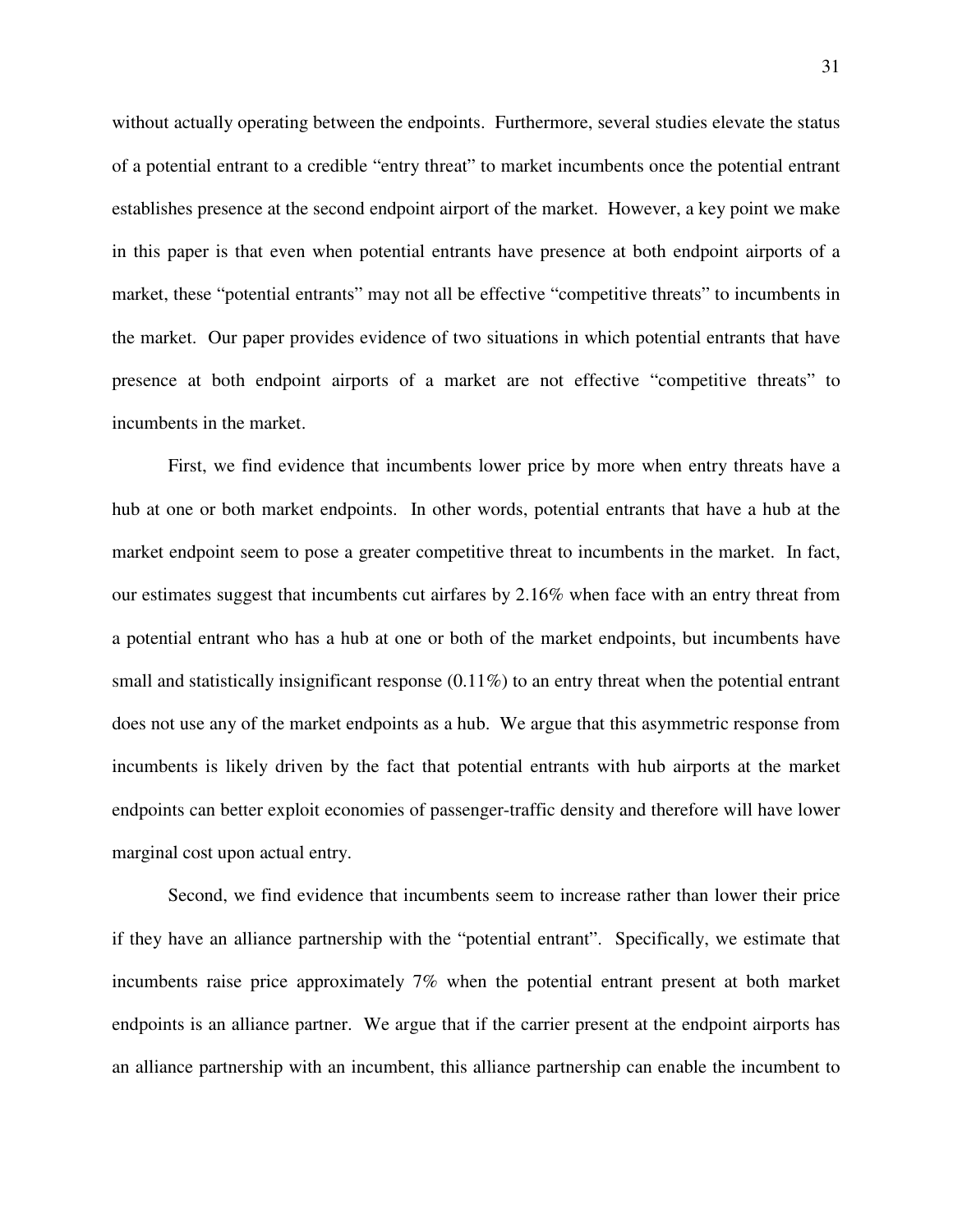charge a higher price due to consumers' increased preference for products offered by alliance partners. As suggested in Lederman (2007), an alliance can increase the desirability for partner carriers' products since the alliance provides passengers with greater opportunities to accumulate and redeem frequent-flyer miles across partner carriers. This is especially true when partner carriers' networks are complementary rather than overlapping.

Apart from our two key findings described above, our econometric estimates yield other interesting results. First, an increase in the number of actual entrants reduces profitability, which coincides with results in Berry (1992). Second, incumbents' price response is different when faced with increased actual competitors compared to increased entry threat. In particular, incumbents seem to cut price more in response to an increase in actual number of competitors, as compared to an increase in the number of firms that threaten to enter. This finding is consistent with Morrison (2001), which studies the effect of various forms of actual, adjacent, and potential competition from Southwest Airline. Third, when the endogeneity of market structure is taken into account, we find that the average price effect of actual entry is marginally larger compared to when endogeneity is not taken into account. Conversely, when the endogeneity of market structure is taken into account, the average price effect of an entry threat is marginally smaller compared to when endogeneity is not taken into account.

The econometric model we use in this paper is static in nature. As such, our model is not ideal to capture dynamics in incumbents' response to actual entry and the threat of entry. For example, we did not attempt to analyze if incumbents initially respond aggressively but dampen their response overtime. Goolsbee and Syverson (2008) attempt to answer issues of this nature within their reduced-form econometric framework. However, a structural econometric framework that explicitly incorporates optimal dynamic behavior might improve our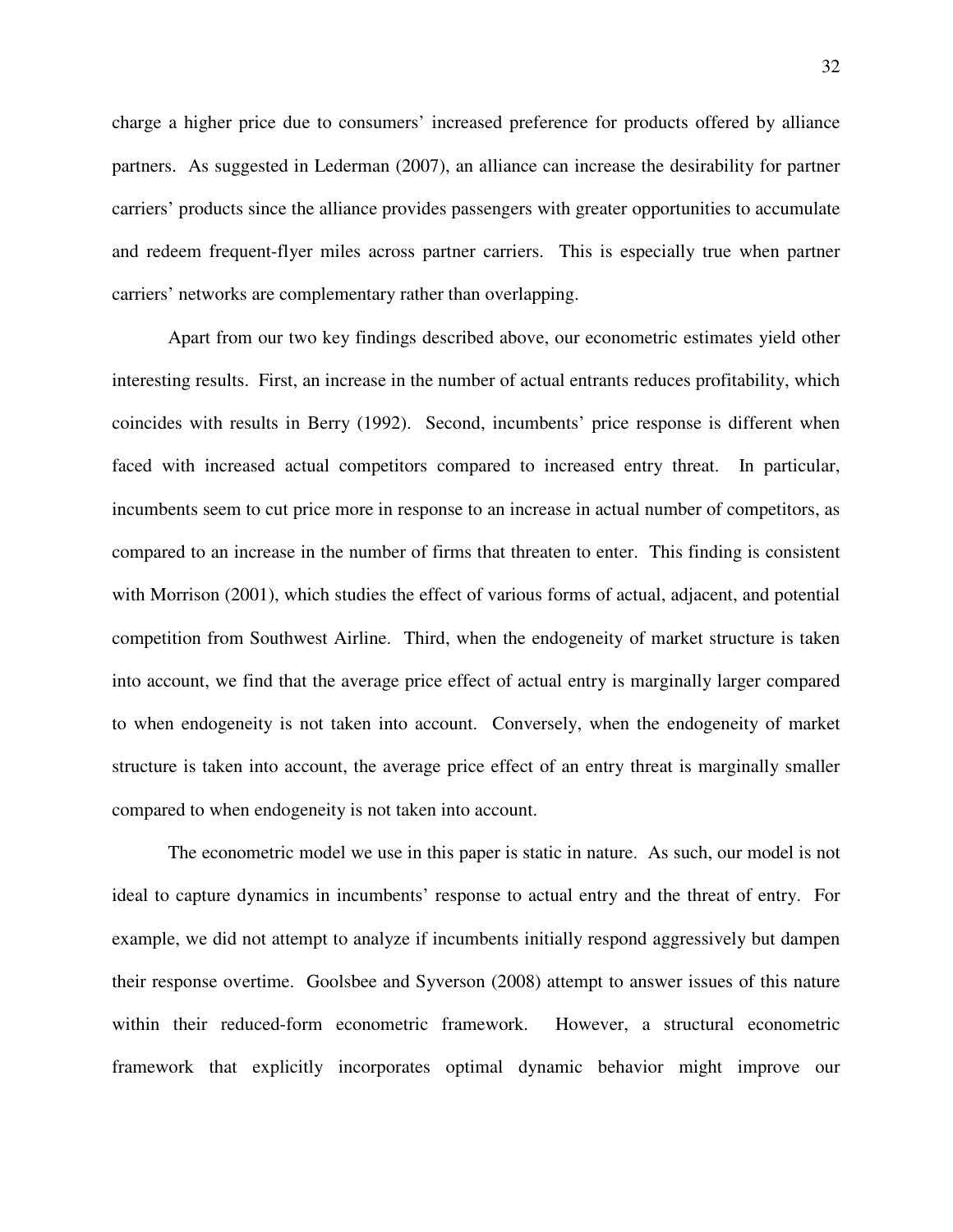understanding of these issues. Of course a dynamic entry model is more challenging to implement and estimate, but may be rewarding in terms of the type of questions that can be answered, and therefore deserves an attempt by future research.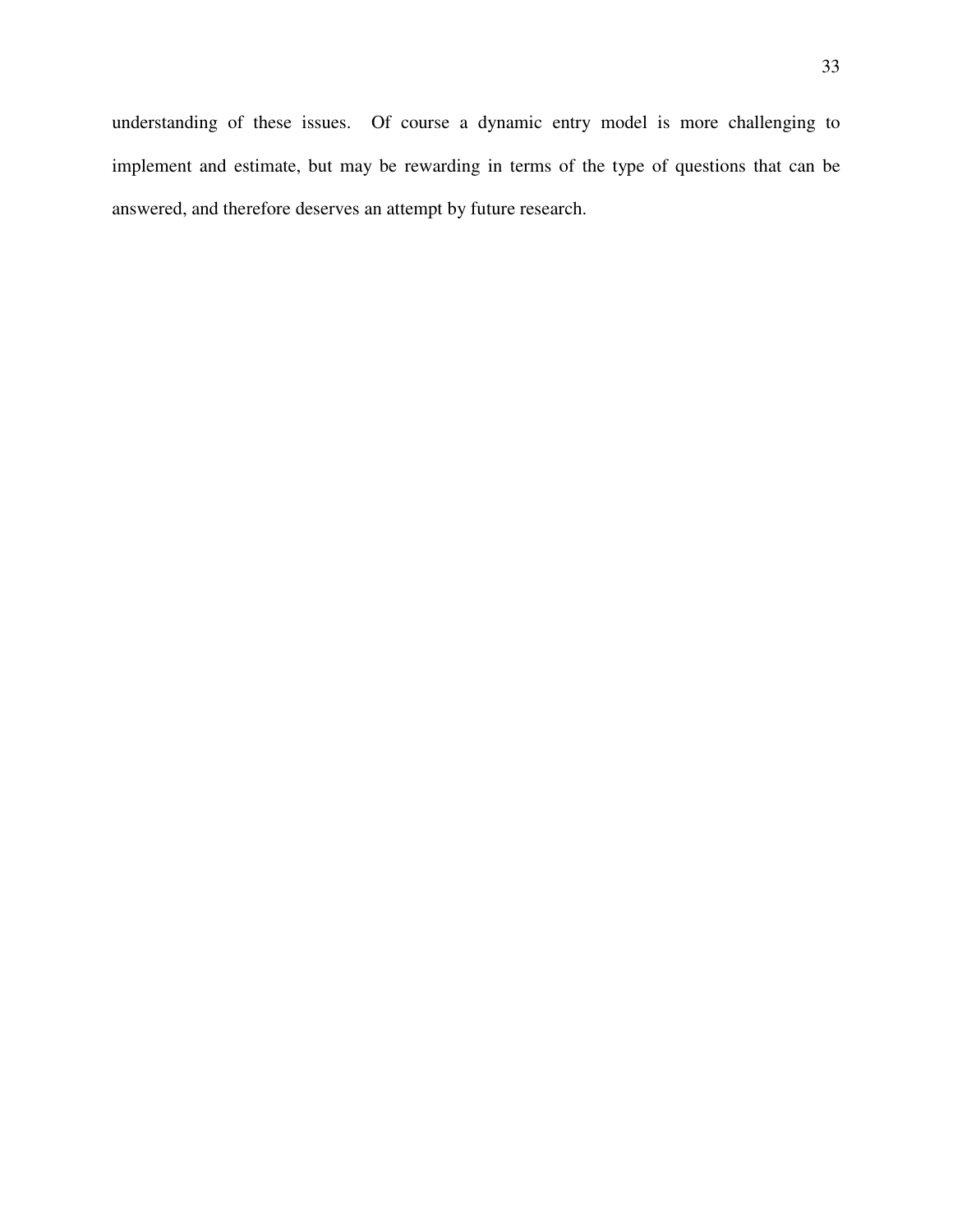# **Appendix**

| using the log of Market 25 <sup>th</sup> Percentile Price Levels as the Dependent Variable. |                         |                      |                         |                      |  |  |
|---------------------------------------------------------------------------------------------|-------------------------|----------------------|-------------------------|----------------------|--|--|
|                                                                                             |                         | Specification (1)    | Specification (2)       |                      |  |  |
|                                                                                             | Without<br>Endog. Corr. | With<br>Endog. Corr. | Without<br>Endog. Corr. | With<br>Endog. Corr. |  |  |
| Population                                                                                  | 0.1852                  | 0.1858               | 0.2288                  | 0.2304               |  |  |
|                                                                                             | (0.1730)                | (0.1729)             | (0.1684)                | (0.1684)             |  |  |
| Income                                                                                      | $-0.0818$               | $-0.0695$            | $-0.0417$               | $-0.0322$            |  |  |
|                                                                                             | (0.1096)                | (0.1102)             | (0.1073)                | (0.1077)             |  |  |
| Distance                                                                                    | $6.1325*$               | $6.1320*$            | $6.5365*$               | $6.5320*$            |  |  |
|                                                                                             | (0.5436)                | (0.5435)             | (0.5302)                | (0.5302)             |  |  |
| $(Distance)^2$                                                                              | $-9.9334*$              | $-9.9593*$           | $-11.6372*$             | $-11.6406*$          |  |  |
|                                                                                             | (2.0285)                | (2.0283)             | (1.9866)                | (1.9866)             |  |  |
| Slot_dummy                                                                                  | $0.1286*$               | $0.1288*$            | $0.0999*$               | $0.1001 *$           |  |  |
|                                                                                             | (0.0243)                | (0.0243)             | (0.0239)                | (0.0239)             |  |  |
| No. of competing firms                                                                      | $-0.0622*$              | $-0.0632*$           | $-0.0905*$              | $-0.0911*$           |  |  |
|                                                                                             | (0.0136)                | (0.0136)             | (0.0137)                | (0.0137)             |  |  |
| No. of entry threats                                                                        | $-0.0059$               | $-0.0055$            |                         |                      |  |  |
|                                                                                             | (0.0046)                | (0.0046)             |                         |                      |  |  |
| No. of entry threats (no HUB at                                                             |                         |                      | 0.0007                  | 0.0011               |  |  |
| market endpoints)                                                                           |                         |                      | (0.0047)                | (0.0047)             |  |  |
| No. of entry threats (with HUB at one                                                       |                         |                      | $-0.0225$ *             | $-0.0227$ *          |  |  |
| or both market endpoints)                                                                   |                         |                      | (0.0108)                | (0.0108)             |  |  |
| No. of entry threats (allied with at                                                        |                         |                      | $0.0679*$               | $0.0676*$            |  |  |
| least one incumbent)                                                                        |                         |                      | (0.0093)                | (0.0093)             |  |  |
| <b>Endogeneity Correction Variable</b>                                                      |                         | $-8616$              |                         | $-7456$              |  |  |
|                                                                                             |                         | (7836)               |                         | (7594)               |  |  |
| Constant                                                                                    | $4.7364*$               | 4.7342 *             | $4.6361*$               | 4.6344 *             |  |  |
|                                                                                             | (0.0563)                | (0.0564)             | (0.0561)                | (0.0561)             |  |  |
| $N = 777$                                                                                   |                         |                      |                         |                      |  |  |
| R-squared                                                                                   | 0.5146                  | 0.5154               | 0.5476                  | 0.5481               |  |  |

Table A.1 Parameter Estimates for Price Regressions

\*represents statistical significance at the 0.05 level. <sup>+</sup>represents statistical significance at the 0.10 level. Standard errors are in parentheses.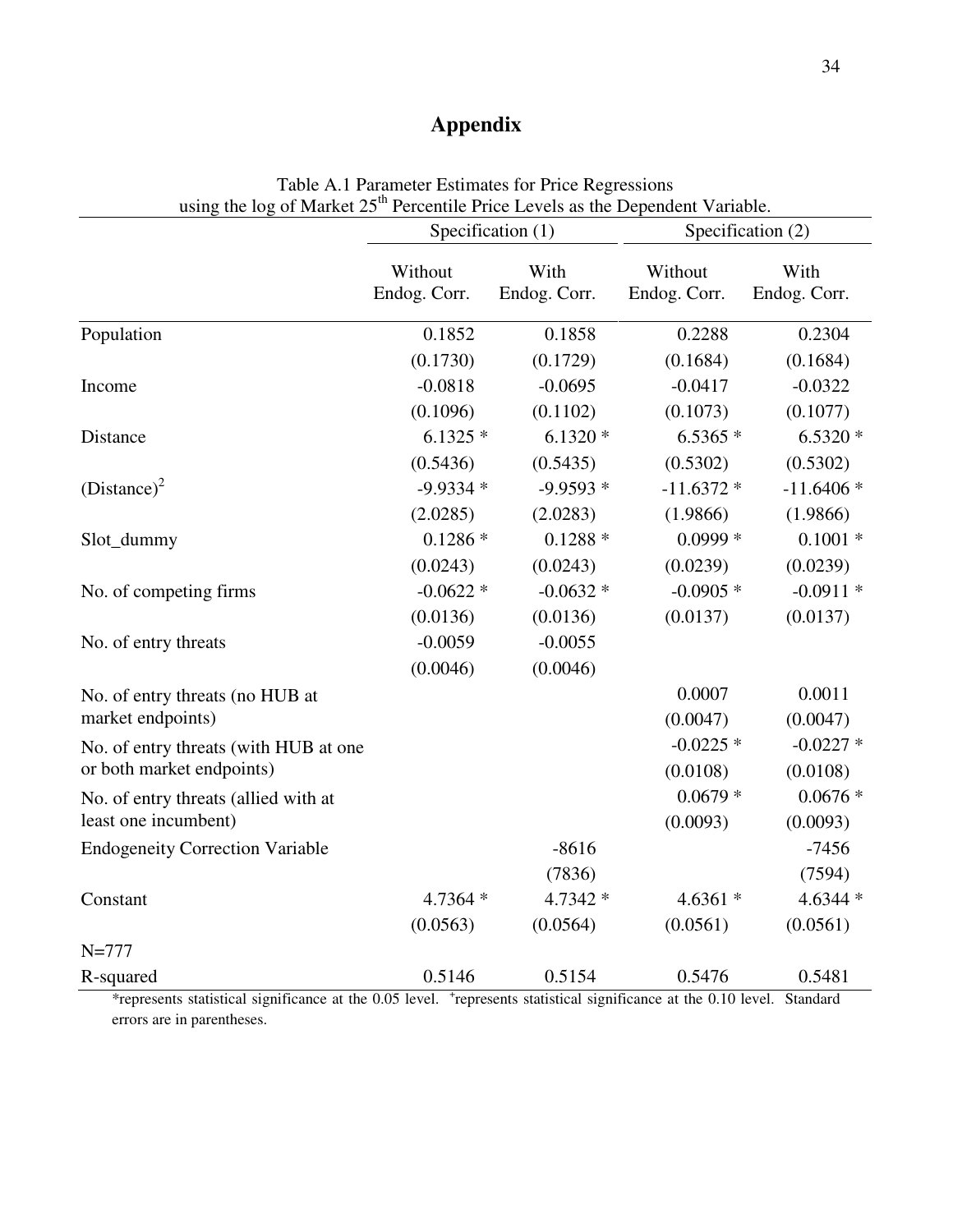|                                        | Specification (1)       |                      | Specification (2)       |                      |  |
|----------------------------------------|-------------------------|----------------------|-------------------------|----------------------|--|
|                                        | Without<br>Endog. Corr. | With<br>Endog. Corr. | Without<br>Endog. Corr. | With<br>Endog. Corr. |  |
| Population                             | $0.5970*$               | $0.5985*$            | $0.6296*$               | $0.6343*$            |  |
|                                        | (0.1729)                | (0.1720)             | (0.1662)                | (0.1654)             |  |
| Income                                 | 0.0604                  | 0.0941               | 0.1212                  | 0.1492               |  |
|                                        | (0.1096)                | (0.1096)             | (0.1059)                | (0.1058)             |  |
| Distance                               | $4.5171*$               | $4.5156*$            | $5.0241$ *              | $5.0109*$            |  |
|                                        | (0.5435)                | (0.5406)             | (0.5234)                | (0.5208)             |  |
| $(Distance)^2$                         | $-4.0785*$              | $-4.1497*$           | $-6.2478*$              | $-6.2577*$           |  |
|                                        | (2.0281)                | (2.0173)             | (1.9611)                | (1.9513)             |  |
| Slot_dummy                             | $0.0572*$               | $0.0578*$            | 0.0253                  | 0.0259               |  |
|                                        | (0.0243)                | (0.0242)             | (0.0236)                | (0.0234)             |  |
| No. of competing firms                 | $-0.0183$               | $-0.0209$            | $-0.0520*$              | $-0.0539*$           |  |
|                                        | (0.0136)                | (0.0135)             | (0.0135)                | (0.0135)             |  |
| No. of entry threats                   | $-0.0103*$              | $-0.0093*$           |                         |                      |  |
|                                        | (0.0046)                | (0.0046)             |                         |                      |  |
| No. of entry threats (no HUB at        |                         |                      | $-0.0040$               | $-0.0028$            |  |
| market endpoints)                      |                         |                      | (0.0047)                | (0.0047)             |  |
| No. of entry threats (with HUB at      |                         |                      | $-0.0204 +$             | $-0.0211*$           |  |
| one or both market endpoints)          |                         |                      | (0.0107)                | (0.0106)             |  |
| No. of entry threats (allied with at   |                         |                      | $0.0799*$               | $0.0790*$            |  |
| least one incumbent)                   |                         |                      | (0.0091)                | (0.0091)             |  |
| <b>Endogeneity Correction Variable</b> |                         | $-23753*$            |                         | $-22017*$            |  |
|                                        |                         | (7793)               |                         | (7459)               |  |
| Constant                               | 4.9884 *                | 4.9822 *             | 4.8731 *                | 4.8681 *             |  |
|                                        | (0.0563)                | (0.0561)             | (0.0554)                | (0.0551)             |  |
| $N = 777$                              |                         |                      |                         |                      |  |
| R-squared                              | 0.5005                  | 0.5064               | 0.546                   | 0.5511               |  |

Table A.2 Parameter Estimates for Price Regressions using the log of Market 75<sup>th</sup> Percentile Price Levels as the Dependent Variable.

\*represents statistical significance at the 0.05 level. <sup>+</sup> represents statistical significance at the 0.10 level. Standard errors are in parentheses.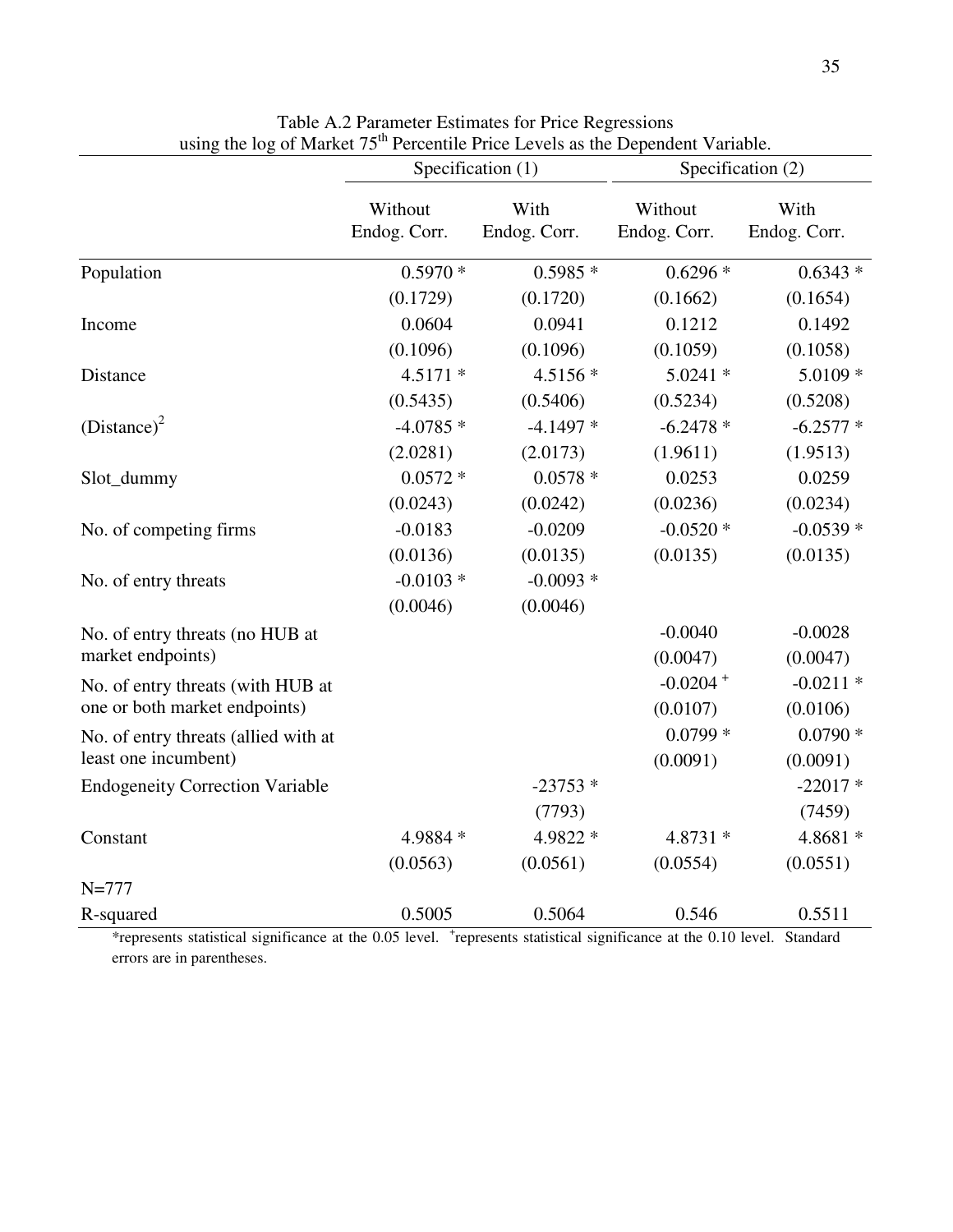| Variable                                      | Parameter est. | std. error |
|-----------------------------------------------|----------------|------------|
| Constant                                      | $0.1688*$      | 0.0053     |
| Population                                    | 13.0303 *      | 0.0149     |
| <b>Distance</b>                               | $1.7832*$      | 0.0219     |
| $(Distance)^2$                                | $-1.0759*$     | 0.1004     |
| Income                                        | $9.5743*$      | 0.0086     |
| Slot_dummy                                    | $-1.8253*$     | 0.0002     |
| City2                                         | 4.3901 *       | 0.0008     |
| HUB_dummy                                     | $4.3831*$      | 0.0103     |
| City2*Alliance_dummy                          | $-0.5891*$     | 0.0027     |
| Number of competing firms<br>$(\delta^{\pi})$ | $-6.3745*$     | 0.0085     |
| Number of entry threats $(\lambda^{\pi})$     | $-0.8729*$     | 0.0037     |
| $Correlation(\eta)$                           | $-0.9999$ *    | 0.0008     |
| Number of obs.                                | 12881          |            |
| GMM objective                                 | 0.1797         |            |

Table A.3 Parameter Estimates for Entry Model

\*represents statistical significance at the 0.05 level.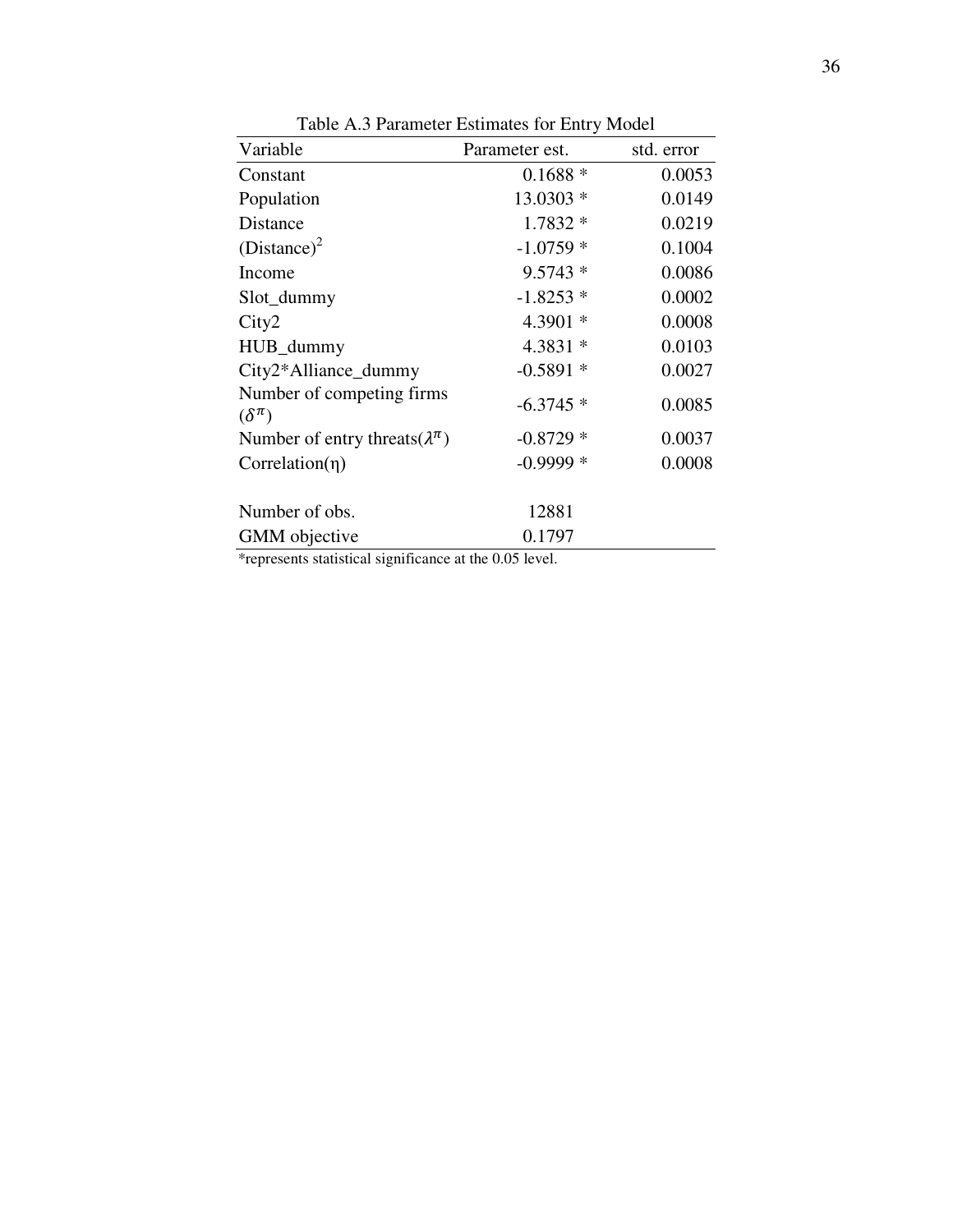|                                                                                                                                      | Specification (1)          |                      | Specification (2)       |                          |
|--------------------------------------------------------------------------------------------------------------------------------------|----------------------------|----------------------|-------------------------|--------------------------|
|                                                                                                                                      | Without<br>Endog.<br>Corr. | With<br>Endog. Corr. | Without<br>Endog. Corr. | With<br>Endog. Corr.     |
| Pop                                                                                                                                  | $0.5473*$                  | $0.5477*$            | $0.5717*$               | $0.5724*$                |
|                                                                                                                                      | (0.1669)                   | (0.1668)             | (0.1607)                | (0.1606)                 |
| Income                                                                                                                               | $-0.0816$                  | $-0.0723$            | $-0.0055$               | 0.0016                   |
|                                                                                                                                      | (0.1059)                   | (0.1061)             | (0.1024)                | (0.1025)                 |
| Distance                                                                                                                             | 4.9483 *                   | 4.9810 *             | 5.4562 *                | 5.4810 *                 |
|                                                                                                                                      | (0.5254)                   | (0.5258)             | (0.5072)                | (0.5076)                 |
| $(Distance)^2$                                                                                                                       | $-5.5106*$                 | $-5.6300*$           | $-7.6362*$              | $-7.7220*$               |
|                                                                                                                                      | (1.9620)                   | (1.9630)             | (1.9005)                | (1.9020)                 |
| Slot_dummy                                                                                                                           | $0.0927*$                  | $0.0920*$            | $0.0548*$               | $0.0543*$                |
|                                                                                                                                      | (0.0234)                   | (0.0234)             | (0.0229)                | (0.0229)                 |
| No. of competing firms                                                                                                               | $-0.0461*$                 | $-0.0462*$           | $-0.0799*$              | $-0.0798*$               |
|                                                                                                                                      | (0.0131)                   | (0.0131)             | (0.0131)                | (0.0131)                 |
| No. of entry threats                                                                                                                 | $-0.0046$                  | $-0.0049$            |                         |                          |
|                                                                                                                                      | (0.0046)                   | (0.0046)             |                         |                          |
| No. of entry threats (no HUB at<br>market endpoints)                                                                                 |                            |                      | $-0.0003$               | $-0.0005$                |
|                                                                                                                                      |                            |                      | (0.0046)                | (0.0046)                 |
| No. of entry threats (with HUB at one<br>or both market endpoints)                                                                   |                            |                      | $-0.0122$               | $-0.0127$                |
|                                                                                                                                      |                            |                      | (0.0101)                | (0.0101)                 |
| No. of entry threats (allied with at least)<br>one incumbent)                                                                        |                            |                      | $0.0751$ *              | $0.0748*$                |
|                                                                                                                                      |                            | $-5.44E+10$          | (0.0088)                | (0.0088)                 |
| <b>Endogeneity Correction</b>                                                                                                        |                            | $(4.11E+10)$         |                         | $-4.46E+10$              |
|                                                                                                                                      | 4.8876 *                   | 4.8860 *             | 4.7883 *                | $(3.94E+10)$<br>4.7880 * |
| Constant                                                                                                                             | (0.0550)                   | (0.0549)             | (0.0539)                | (0.0539)                 |
|                                                                                                                                      |                            |                      |                         |                          |
| $N = 777$                                                                                                                            |                            |                      |                         |                          |
| R-squared                                                                                                                            | 0.5276                     | 0.5287               | 0.5685                  | 0.5693                   |
| *represents statistical significance at the 0.05 level. <sup>+</sup> represents statistical significance at the 0.10 level. Standard |                            |                      |                         |                          |

Table A.4 Parameter Estimates for Price Regressions that Capture the Effect of Entry Threats on Median Market Price

represents statistical significance at the 0.10 level. Standard errors are in parentheses.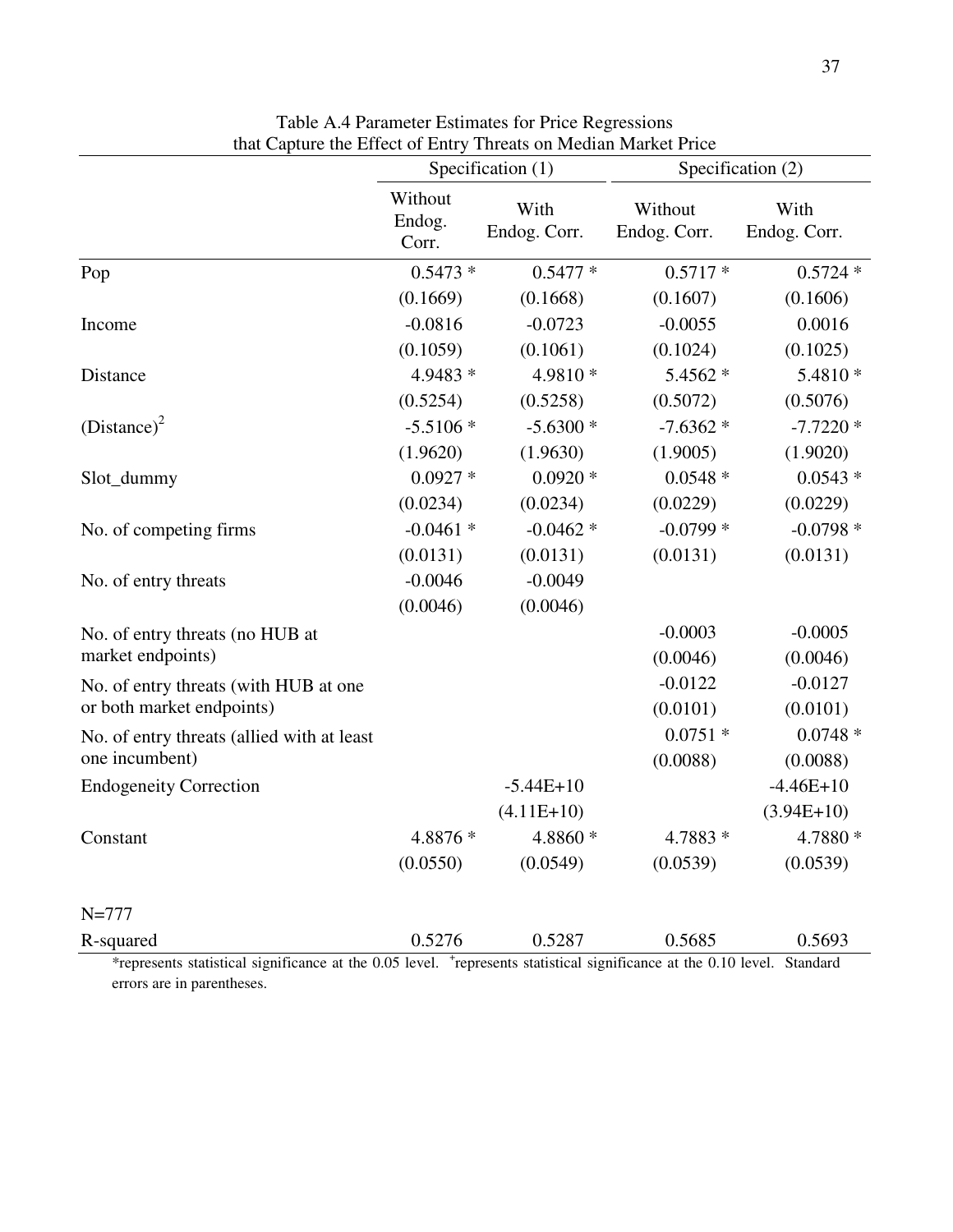#### **References**

- Aghion, Philippe, and Patrick Bolton (1987), "Contracts as a Barrier to Entry," *American Economic Review*, 77, 388–401.
- Armantier, Olivier, and Oliver Richard (2006), "Evidence on Pricing from the Continental Airlines and Northwest Airlines Codeshare Agreement, " pp. 91–108 in *Advances in Airline Economics 1*, edited by Darin Lee. Amsterdam: Elsevier.
- Berry, Steven (1990), "Airport Presence as Product Differentiation," *American Economic Review,* Vol. 80, 394-399.
- Berry, Steven (1992), "Estimation of a Model of Entry in the Airline Industry," *Econometrica,* Vol. 60 (4), 889-918.
- Borenstein, Severin (1989), "Hubs and High Fares: Dominance and Market Power in the U.S. Airline Industry," *RAND Journal of Economics,* Vol. 20, 344-365.
- Borenstein, Severin (1990), "Airline Mergers, Airport Dominance and Market Power," *American Economic Review,* Vol. 80, 400-404.
- Borenstein, Severin (1991), "The Dominant-Firm Advantage in Multiproduct Industries: Evidence from the U.S. Airlines," *Quarterly Journal of Economics,* Vol. 106, 1237-1266.
- Borenstein, Severin (1992), "The Evolution of U.S. Airline Competition," *Journal of Economic Perspectives,* Vol. 6, 45-73.
- Brueckner, Jan K., Nichola J. Dyer , and Pablo T. Spiller (1992), "Fare Determination in Airline Hub-and-Spoke Networks," *RAND Journal of Economics,* Vol. 23, 309-333.
- Brueckner, Jan K., and Pablo T. Spiller (1994), "Economics of Traffic Density in the Deregulated Airline Industry," *Journal of Law and Economics,* Vol. 37, 379-415.
- Brueckner, Jan K., Darin Lee, and Ethan Singer (2013), "Airline Competition and Domestic U.S. Airfares: A Comprehensive Reappraisal," *Economics of Transportation*, Vol. 2, Issue 1, 1- 17.
- Chen , Yongmin, and Scott Savage (2011), "The Effects of Competition on the Price for Cable Modem Internet Access", NET Institute working paper, 07-13, 2007, *Review of Economics and Statistics*, Vol. 93, pp. 201- 217.
- Dunn, Abe (2008), "Do Low-quality Products Affect High-quality Entry? Multiproduct Firms and Nonstop Entry in Airline Markets," *International Journal of Industrial Organization*, Vol. 26, 1074-1089.
- Dixit, Avinash (1979), "A Model of Duopoly Suggesting a Theory of Entry Barriers," *Bell*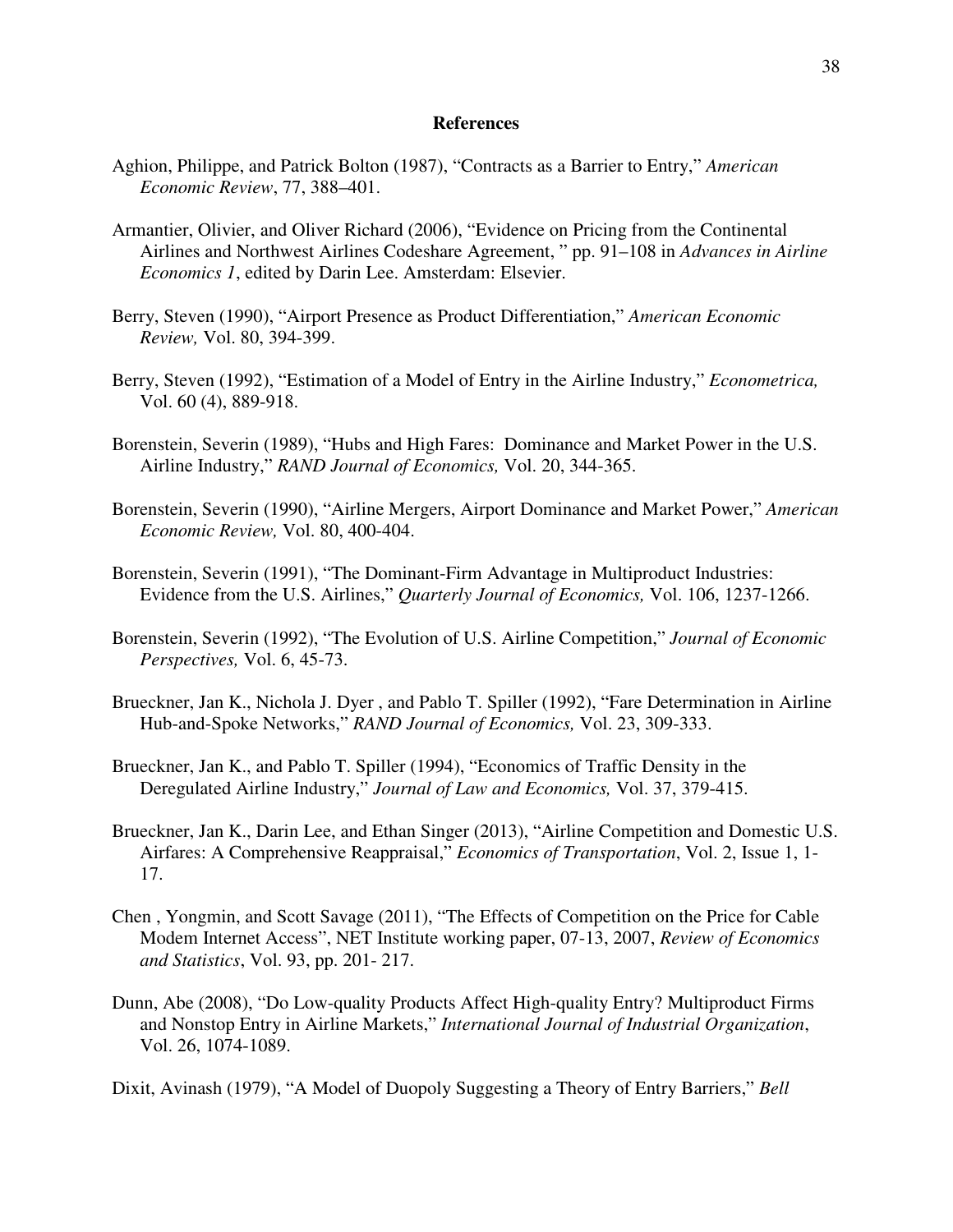*Journal of Economics*, 10, 20–32.

- Evans, William N., Luke M. Froeb, and Gregory J. Werden (1993), "Endogeneity in the Concentration-Price Relationship: Causes, Consequences, and Cures," *Journal of Industrial Economics,* Vol. 41, 431-438.
- Evans, William N., and Ioannis N. Kessides (1993), "Localized Market Power in the U.S. Airline Industry," *Review of Economics and Statistics,* Vol. 75, 66-75.
- Evans, William N., and Ioannis N. Kessides (1994), "Living by the Golden Rule: Multimarket Contact in the U.S. Airline Industry," *Quarterly Journal of Economics,* Vol. 109, 341-366.
- Farrell, Joseph, and Paul Klemperer (2004), "Coordination and Lock-In: Competition with Switching Costs and Network Effects," in *Handbook of Industrial Organization*, Vol. 3,Michael Armstrong and Robert Porter, eds. (Amsterdam: North-Holland, 2004).
- Gayle, Philip G. (2008), "An Empirical Analysis of the Competitive Effects of the Delta/Continental/Northwest Codeshare Alliance," *Journal of Law and Economics*, Vol. 51, 743-766.
- Gayle, Philip G. and Chi-Yin Wu (2013), "Are Air Travel Markets Segmented Along the Lines of Nonstop versus Intermediate-stop(s) Products?" *Manuscript, Kansas State University*.
- Gayle, Philip G. and Xin Xie (2013), "Entry Deterrence and Strategic Alliances: Evidence from a Dynamic Structural Econometric Model," *Manuscript, Kansas State University*.
- Goolsbee, Austan and Chad Syverson (2008), "How Do Incumbents Respond to The Threat of Entry? Evidence from the Major Airlines," *The Quarterly Journal of Economics*, Vol. 123, No. 4, 1611–1633.
- Huse, Cristian. and Alessandro V. M. Oliveira (2012), "Does Product Differentiation Soften Price Reactions to Entry? Evidence from the Airline Industry", *Journal of Transport Economics and Policy*, 46 (2), 189-204.
- Ito, Harumi, and Darin Lee (2004), "Incumbent Responses to Lower Cost Entry: Evidence from the U.S. Airline Industry," *Working Paper*.
- Ito, Harumi, and Darin Lee (2007), "Domestic Codesharing, Alliances and Airfares in the U.S. Airline Industry," *Journal of Law and Economics*, Vol. 50, No. 2, 355-380.
- Klemperer, Paul (1987), "Entry Deterrence in Markets with Consumer Switching Costs," *Economic Journal*, 97, 99–117.